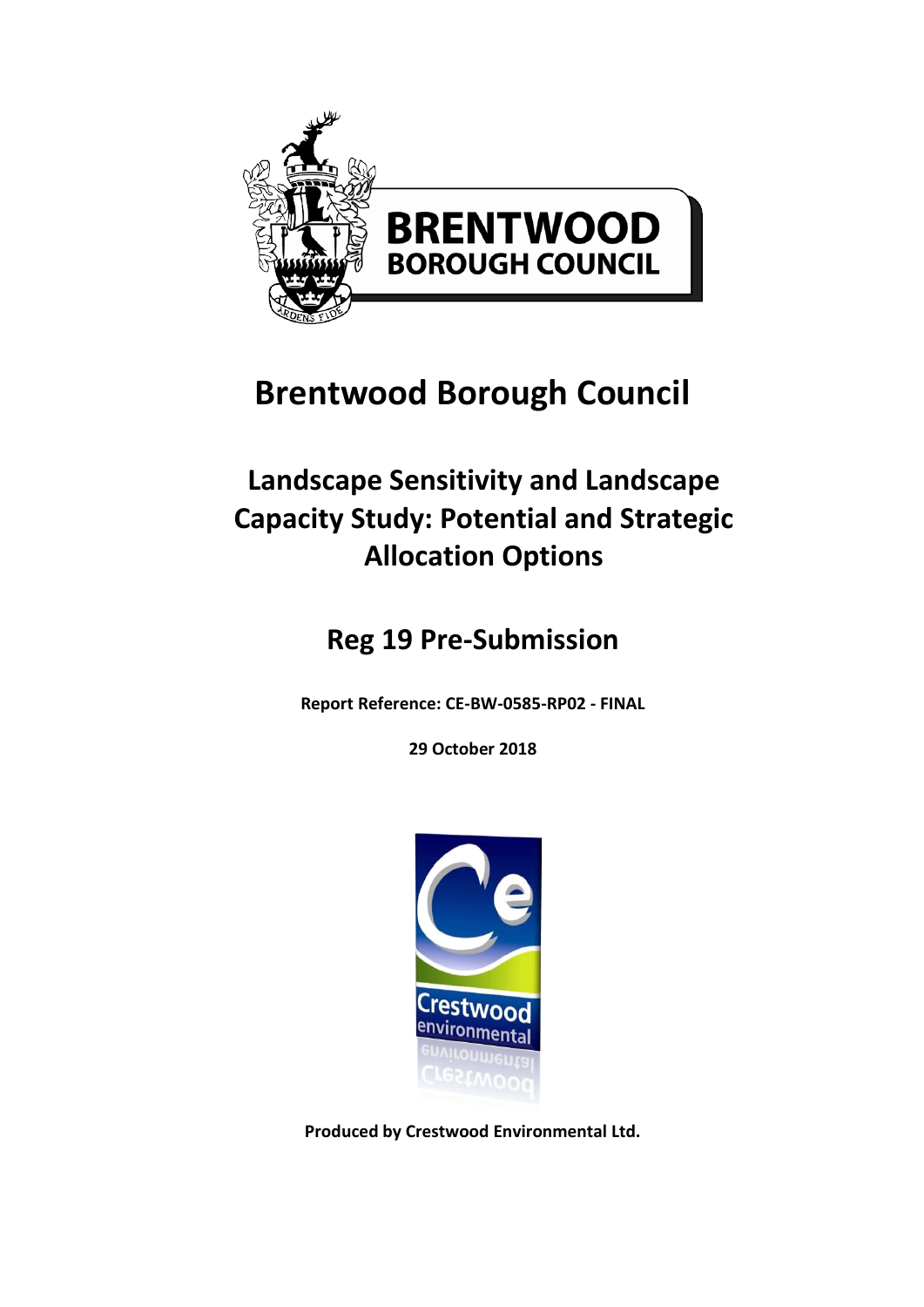| <b>Version &amp;</b><br><b>Status</b> | Date<br><b>Produced</b> | Written / Updated by:                                                                 | <b>Checked &amp; Authorised by:</b>            |
|---------------------------------------|-------------------------|---------------------------------------------------------------------------------------|------------------------------------------------|
| Draft v1                              | 28-06-13                | Karl Jones (Principal Landscape<br>Architect), Adam Collinge (Landscape<br>Architect) | Karl Jones (Principal Landscape<br>Architect)  |
| Draft v2                              | $22 - 11 - 13$          | Karl Jones (Principal Landscape<br>Architect), Adam Collinge (Landscape<br>Architect) | Karl Jones (Principal Landscape<br>Architect)  |
| Draft v3                              | $30 - 06 - 16$          | Adam Collinge (Senior Landscape<br>Architect)                                         | Neil Furber (Principal Landscape<br>Architect) |
| Draft v4                              | 24-10-18                | Adam Collinge (Principal Landscape<br>Architect)                                      | Karl Jones (Principal Landscape<br>Architect)  |
| Draft v <sub>5</sub>                  | $25-10-18$              | Adam Collinge (Principal Landscape<br>Architect)                                      | Karl Jones (Principal Landscape<br>Architect)  |
| Draft v6                              | $25-10-18$              | Adam Collinge (Principal Landscape<br>Architect)                                      | Karl Jones (Principal Landscape<br>Architect)  |
| <b>FINAL</b>                          | $29-10-18$              | Adam Collinge (Principal Landscape<br>Architect)                                      | Karl Jones (Principal Landscape<br>Architect)  |

#### *Crestwood Report Reference: CE-BW-0585-RP02 - FINAL*

This report has been prepared in good faith, with all reasonable skill, care and diligence, based on information provided or known available at the time of its preparation and within the scope of work agreement with the client.

We disclaim any responsibility to the client and others in respect of any matters outside the scope of the above.

The report is provided for the sole use of the named client and is confidential to them and their professional advisors. No responsibility is accepted to others.

> Crestwood Environmental Ltd. Technology Centre Wolverhampton Science Park Wolverhampton West Midlands WV10 9RU

> > Tel: 01902 824 036 Fax: 01902 824 037

Email[: info@crestwoodenvironmental.co.uk](mailto:info@crestwoodenvironmental.co.uk) Web: www.crestwoodenvironmental.co.uk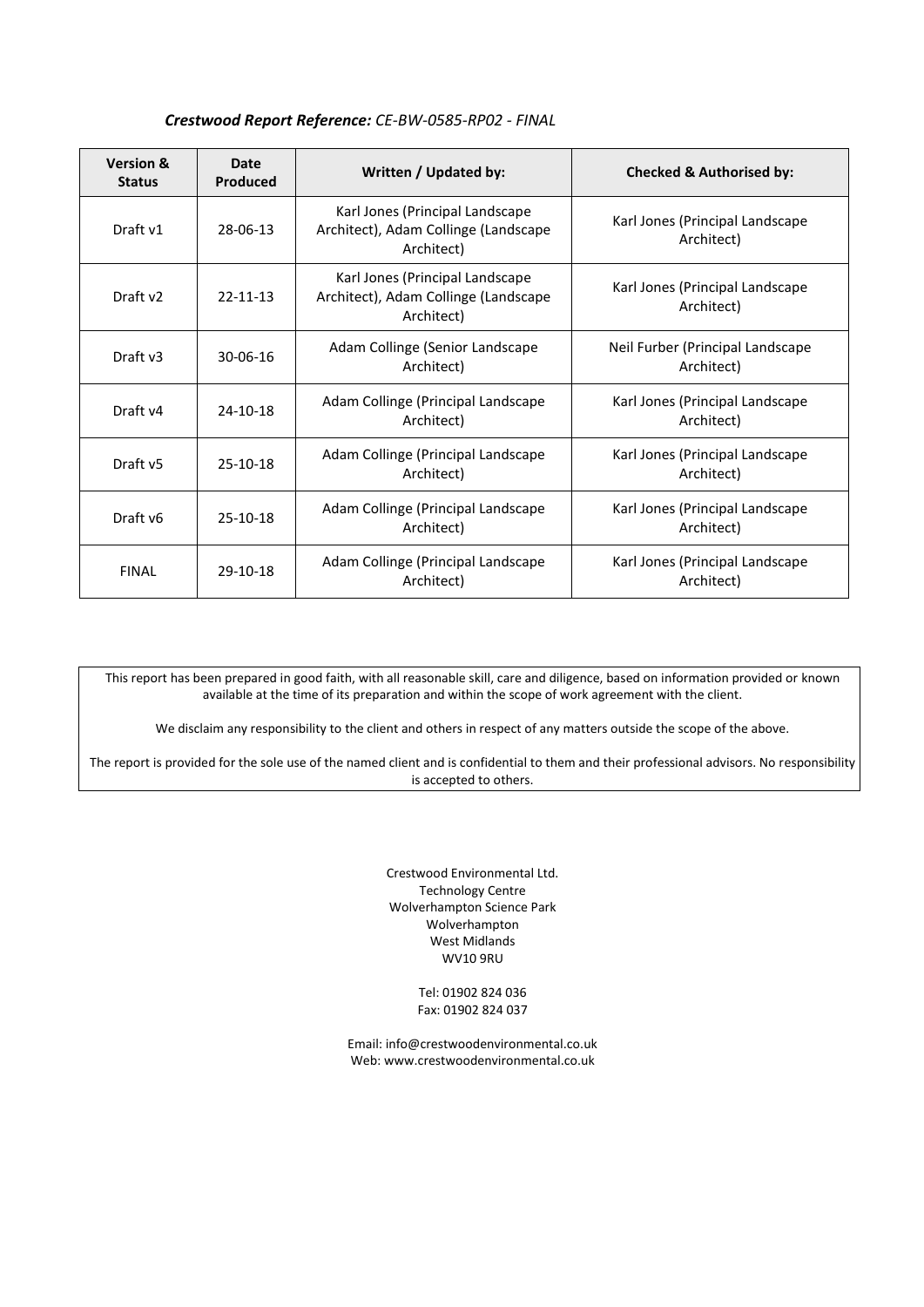# **CONTENTS**

| $\mathbf{1}$   |     |  |
|----------------|-----|--|
|                | 1.1 |  |
|                | 1.2 |  |
|                | 1.3 |  |
|                | 1.4 |  |
|                | 1.5 |  |
|                | 1.6 |  |
| $\overline{2}$ |     |  |
|                | 2.1 |  |
|                | 2.2 |  |
| 3              |     |  |
|                | 3.1 |  |
|                | 3.2 |  |
|                | 3.3 |  |
| 4              |     |  |
|                | 4.1 |  |
|                | 4.2 |  |
|                | 4.3 |  |

# **LIST OF APPENDICES:**

| Appendix L1 | Site Assessment Sheet Pro forma                                                                                                 |
|-------------|---------------------------------------------------------------------------------------------------------------------------------|
| Appendix L2 | Summary of Assessment Results                                                                                                   |
| Appendix L3 | Detailed Site Assessment Sheets                                                                                                 |
| Appendix L4 | Summary Comparison Check between the Assessed Overall Landscape Sensitivity and the<br>published Landscape Character Assessment |
| Appendix L5 | Figure 1 – Landscape Capacity of Sites                                                                                          |
| Appendix L6 | Summary Analysis of Public Consultation Responses - Question 10                                                                 |
| Appendix L7 | Summary Analysis of Public Consultation Responses - Question 11                                                                 |

# **LIST OF TABLES:**

| Table 1 |  |
|---------|--|
| Table 2 |  |
| Table 3 |  |
| Table 4 |  |
| Table 5 |  |
| Table 6 |  |
| Table 7 |  |
|         |  |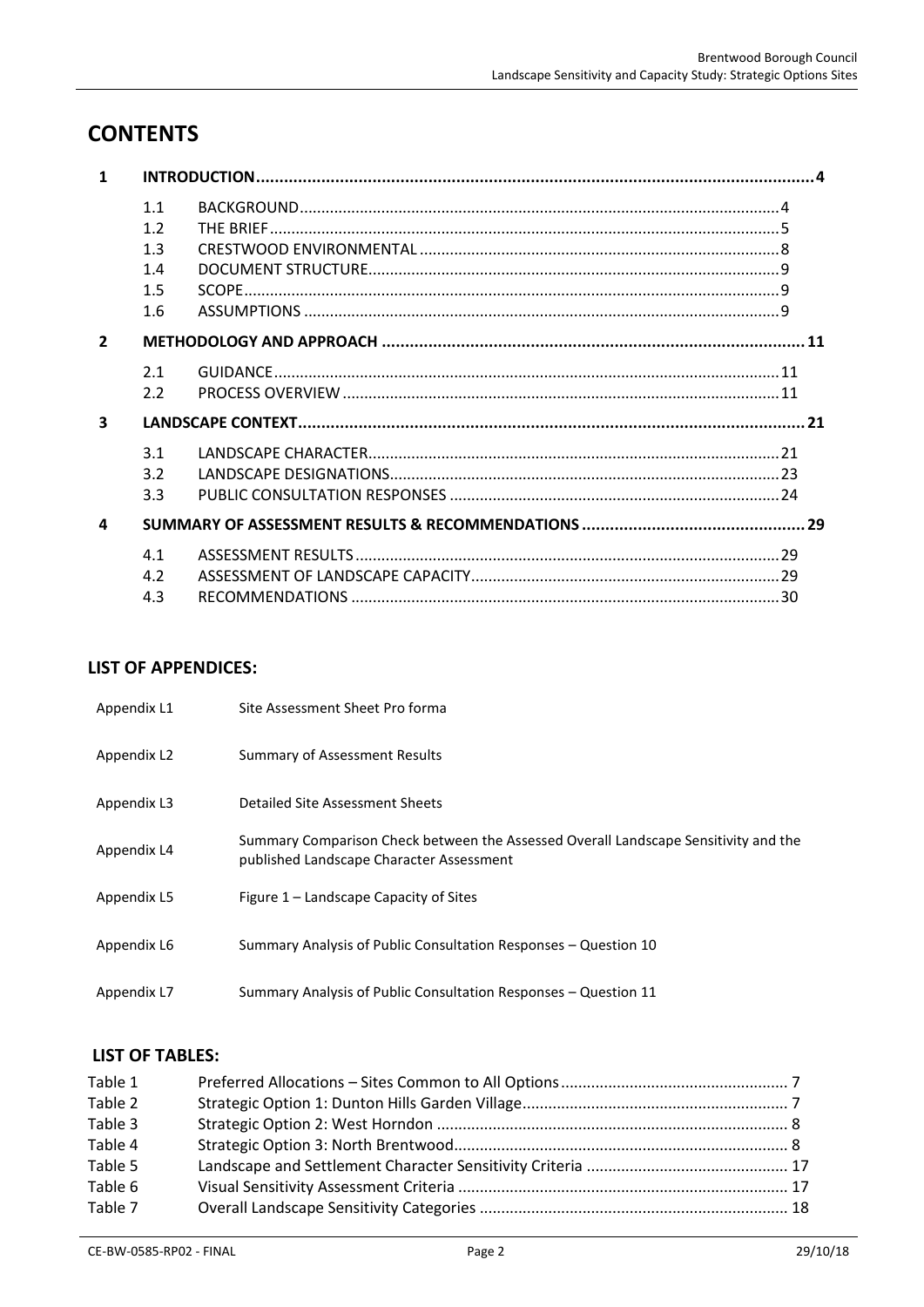| Table 8  |                                                                         |  |
|----------|-------------------------------------------------------------------------|--|
| Table 9  |                                                                         |  |
| Table 10 |                                                                         |  |
| Table 11 | Summary of Assessment Results for Landscape Capacity: Housing Sites  30 |  |
| Table 12 |                                                                         |  |
| Table 13 |                                                                         |  |
| Table 14 |                                                                         |  |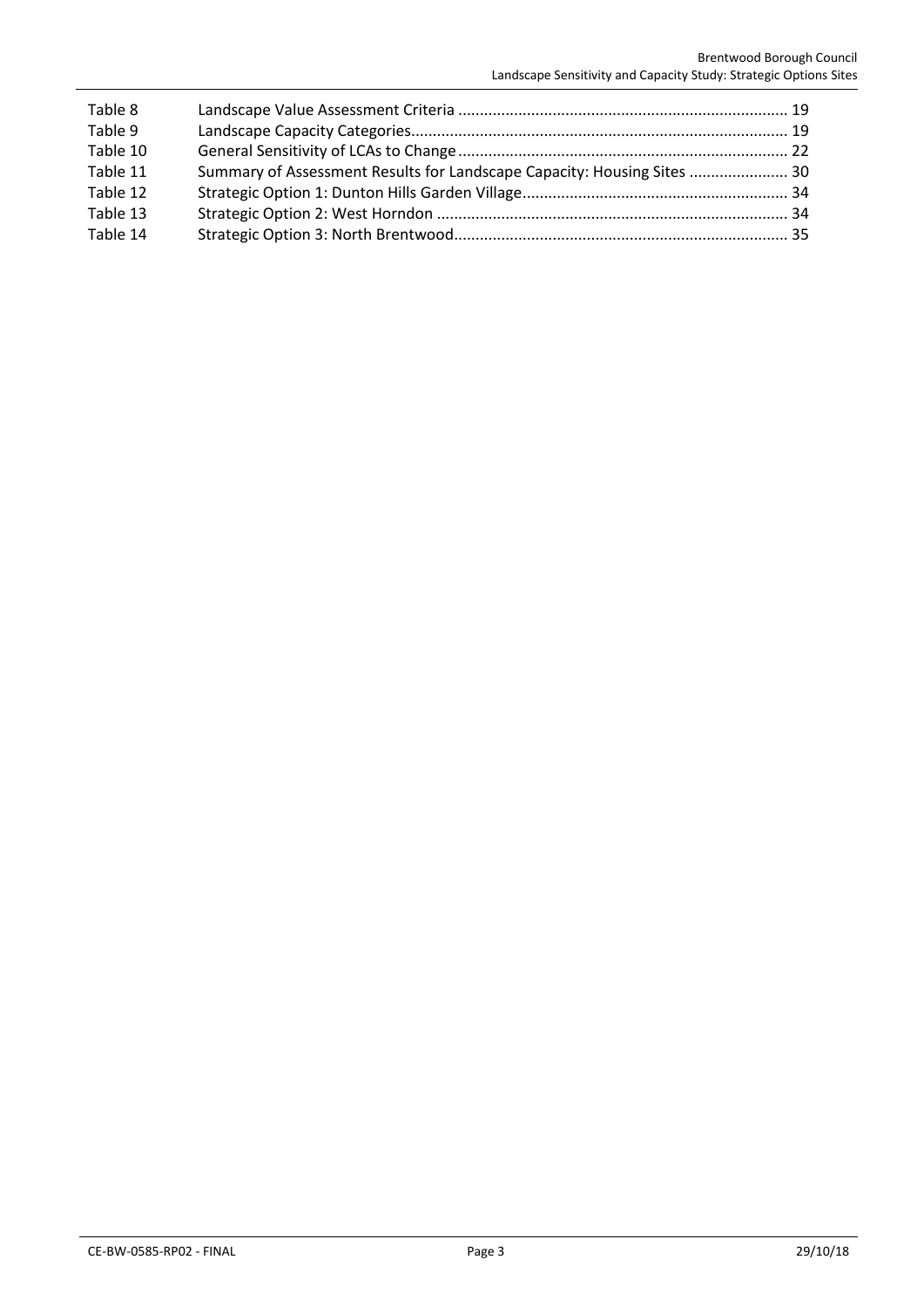# <span id="page-4-1"></span><span id="page-4-0"></span>**1 INTRODUCTION**

### **1.1 BACKGROUND**

- 1.1.1 Brentwood Borough Council (the Council) is in the process of preparing a new Local Development Plan (LDP) for the Borough which, once adopted, will supersede saved policies in the current Replacement Local Plan (Brentwood Borough Council, June 2005). The Brentwood LDP will set out strategic priorities for the Borough, including policies to deliver housing.
- 1.1.2 In 2012 the Coalition Government introduced a new planning system. Under the new system, instead of producing separate development plan documents, such as a Core Strategy, planning authorities can now produce a single local plan if they wish to. Brentwood Borough Council has chosen to do this. The Council published its preferred options document for consultation in 2013, the 'Local Plan 2015-2030: Preferred Options' set out the long term vision for how the Council proposed the Borough should develop by 2030 and the draft strategy and policies for achieving that vision.
- 1.1.3 Following the conclusion of the consultation in 2013 it became apparent to the Council that several issues needed to be reconsidered, specifically regarding meeting full objectively assessed development needs. Consequently the Council published its 'Strategic Growth Options' document for consultation in January 2015, which set out all sites suggested to the Council to meet development needs and information on some key issues to consider as part of assessing sites, such as transport infrastructure, local services, and the environment.
- 1.1.4 To inform the preparation of the new Brentwood Local Plan, an evidence base is required. In 2014 the Council published a Strategic Housing Market Assessment (SHMA) (David Couttie Associates, December 2013)), to form part of the evidence base, to assess future housing need and demand and inform housing targets. An update to the 2014 SHMA is currently being undertaken by the Council in light of subsequent amendments in national policy guidance.
- 1.1.5 In 2011 the Council published a Strategic Housing Land Availability Assessment (SHLAA) (Atkins, October 2011), as part of the evidence base, to provide a preliminary assessment of sites with the potential to accommodate the housing targets. The SHLAA provided the starting point for considering sites as part of the plan making process. It aimed to identify, in a systematic manner, land likely to be suitable, available and achievable for housing development in the Borough to meet housing targets during the period 2010 to 2031.
- 1.1.6 A total of 297 areas of land were assessed in the SHLAA. These were identified from a variety of sources, including Brentwood Urban Capacity Study (Brentwood Borough Council, June 2005); records of sites with existing or previous planning consents; and land put forward through an open 'Call for Sites' exercise (November-December 2009) or other discussions with the Council.
- 1.1.7 The SHLAA indicated that there was an adequate amount of available land to meet the then proposed housing requirements on brownfield sites for the first 9.9 years (2010 – 2019/2020) and that the Council may need to release a minimal amount of Greenfield land during this period to provide 0.1 years supply. "*During the second 10 years (2020 - 2030), other than a reliance on Windfall sites, the SHLAA indicated that there would be a minimal amount of Brownfield land (89 dwellings) to deliver the required housing supply"* and that Greenfield sites would be required to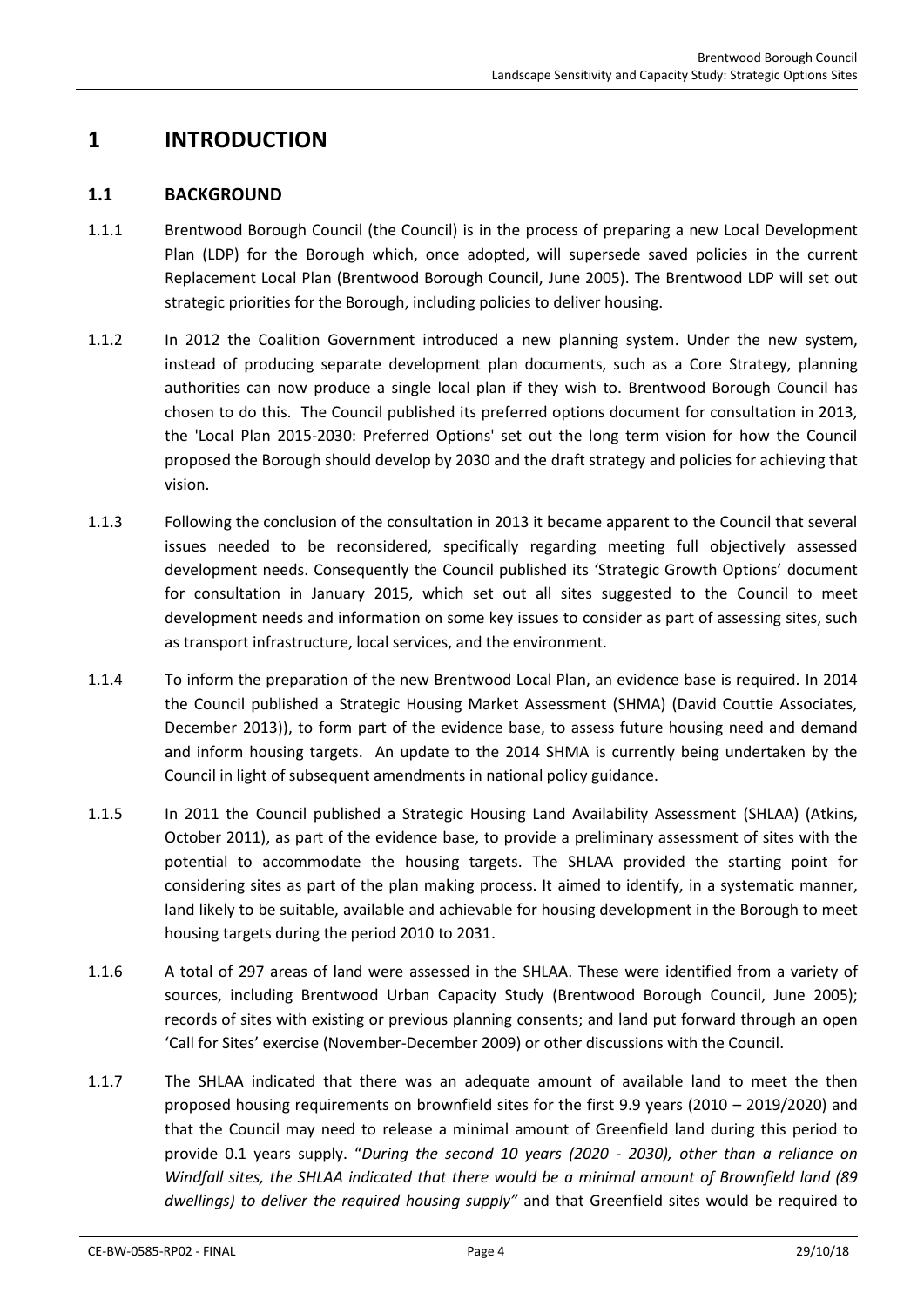meet the remaining requirement (of which there were sufficient sites available).

- 1.1.8 The SHLAA recommended that the potential Greenfield release which may be required during the assessment period should be done through a detailed assessment of potential housing sites through the Council's Site Allocations and should build upon the work done to date in the SHLAA. Subsequent to the SHLAA, a number of other Sites have been brought to the attention of Brentwood Borough Council as having potential for housing. this has resulted in the SHLAA being supplemented by other sources and more up to date information where possible, such as:
	- **•** sites submitted by landowners and developers;
	- sites proposed by parish councils and members of the public; and
	- other sites known or owned by the Council.
- 1.1.9 As part of the evidence base, the Council identified that a strategic level assessment of the potential effects on Brentwood Borough's landscape was required. Effects of landscape character are entirely related to the details of an individual proposal or development. In order to account for potential landscape effects as part of the evidence base at a strategic level, this study assesses the Landscape Sensitivity and the Landscape Capacity of each Site to accommodate potential change in relation to allocation, and potential future development, of new residential areas (housing) at each Site. Landscape Capacity is defined as *"the degree to which a particular landscape character type or area is able to accommodate a specific type of change without significant effects on its character".*
- 1.1.10 Additionally, in 2014, the assessment was broadened out to consider whether any of the sites under consideration would be assessed differently (in terms of each site's Landscape Sensitivity and Landscape Capacity) should an allocation, or subsequent development, be made for employment or mixed-use purposes.
- 1.1.11 Whilst work on the draft Local Plan progressed, in 2017 Brentwood commissioned an updated and Housing and Economic Land Availability Assessment (HELAA) to review the previous SHLAA baseline and in accordance with requirements of the National Planning Policy Framework (NPPF). As part of this review a number of additional sites were put forward for consideration as housing and employment land.
- 1.1.12 Through review of the HELAA and wider evidence base, the Council has been able to identify a number of potential strategic sites which can deliver the Housing, Mixed use or Employment development to meet Brentwood's strategically assessed needs, whilst discounting a number of other proposals.
- 1.1.13 This document will be published in support of the new Brentwood Local Plan Regulation 19 Pre-Submission Consultation. Should this process highlight any further considerations or comments requiring clarification, this document may be subsequently amended to account for the consultation period prior to submission of the Brentwood Local Plan to the Planning Inspectorate.

### <span id="page-5-0"></span>**1.2 THE BRIEF**

1.2.1 In 2006 a landscape character assessment was produced for Mid Essex, which included Brentwood Borough (Chris Blandford Associates, September 2006). This identified a number of Landscape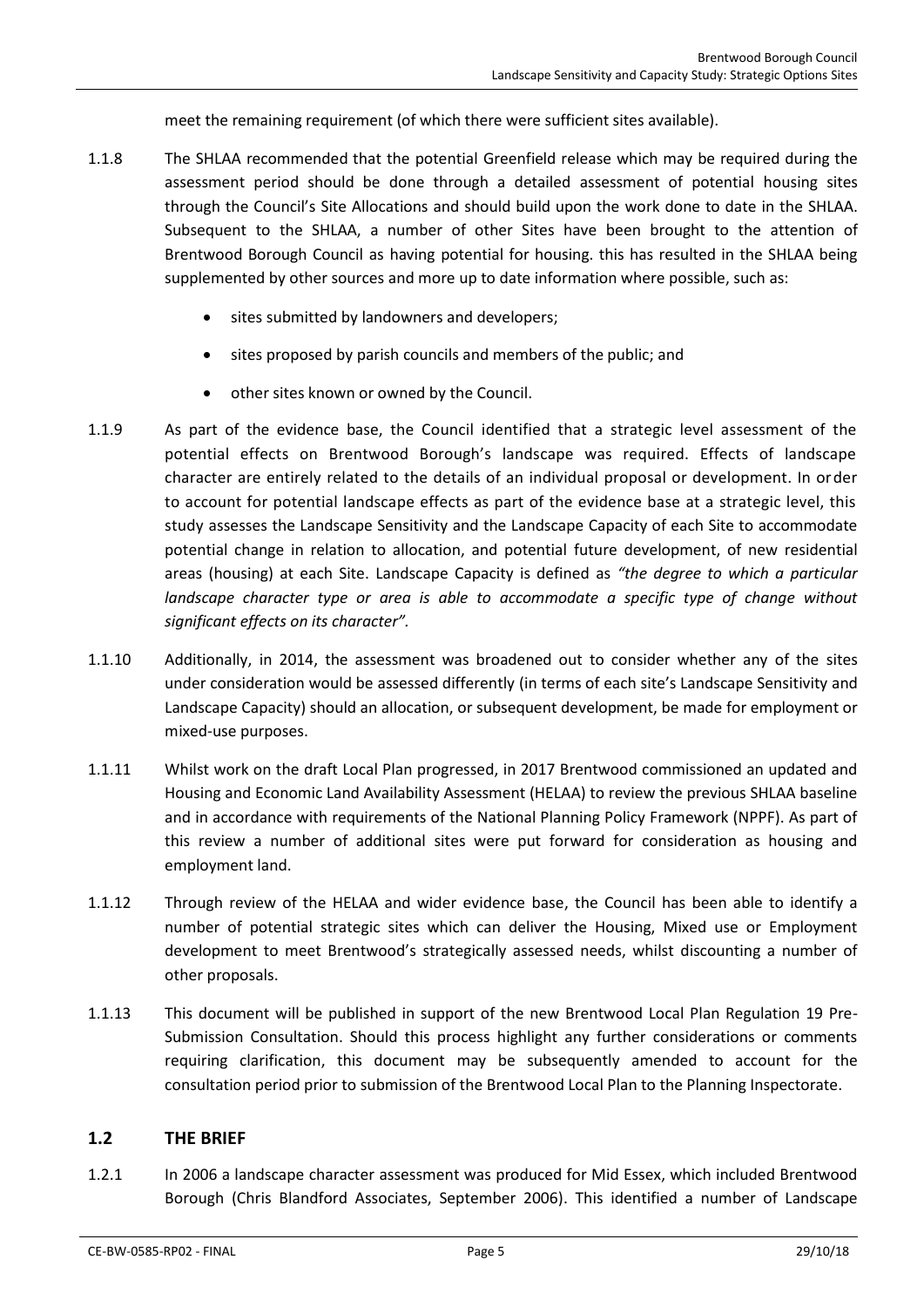Character Types (LCT's) and Landscape Character Areas (LCA's) within Brentwood Borough. This forms part of the local plan evidence base. The character assessment identified that the lowest sensitivity to change (or development) related to the Horndon Fenland LCA (Moderate Sensitivity), which occupies land within Brentwood borough south of the A127 road corridor. All other LCAs in Brentwood north of the A127, have a sensitivity to change of Relatively High or Moderate to High.

- 1.2.2 This indicates that at a broad landscape scale, the least sensitive landscape area to change within Brentwood was the landscape south of the A127, indicating this are may be more acceptable for strategic development compared to LCAs north of the A127 corridor and the wider Brentwood area.
- 1.2.3 In order to gain greater understanding of the potential variation across the LCAs at a Site specific level, Brentwood Borough Council commissioned Crestwood Environmental Ltd. in March 2013 to undertake an independent, professional Landscape Sensitivity and Capacity Study of 30 individual sites ('Housing Sites') considered by the Council, at that stage, to be worthy of further consideration in order to meet the strategic housing objectives of the Borough.
- 1.2.4 In late 2014, following consultation on the 'Local Plan 2015-2030: Preferred Options', the Council commissioned an additional 27 sites for assessment in 2015, 12 of which were to be further considered for employment use and 1 for mixed use development.
- 1.2.5 In January 2015, Brentwood Borough Council commenced a consultation period on potential 'Strategic Growth Options'. As part of the consultation, two questions were compiled to obtain public opinion as to the 'value' the public places on the landscape. These were designed to incorporate in to the assessment of Landscape Capacity.
- 1.2.6 In late 2015, following consultation on the 'Strategic Growth Options' document, the Council commissioned a further 6 sites for assessment for housing purposes, with assessment to be undertaken in early 2016.
- 1.2.7 As the local plan and wider evidence base has progressed, it has become clear that a number of Sites are either undeliverable, would not contribute sufficiently to strategically assessed need, would not comply with the promoted spatial strategy in the draft local plan or can be discounted due to other constraints not related to landscape.
- 1.2.8 Based on this process, Brentwood Borough Council has identified three Strategic Options that may deliver its assessed need in relation to Housing/Mixed-Use and Employment development. In 2018, Brentwood Borough Council requested that the Landscape Sensitivity and Capacity Study focus on the assessment of Sites which comprise the Strategic Options, where the Sites are located within the Green Belt and outside of the existing urban or settled areas. These options comprise Sites that are considered to meet the boroughs strategically assessed need, broadly comply with the preferred spatial strategy and are potential deliverable and where no overriding sustainability or environmental concerns which would lead to the Site being discounted.
- 1.2.9 The following tables outline the Sites considered as part of this study which form part of the Strategic Options, as well as the type of development the Site has been promoted for.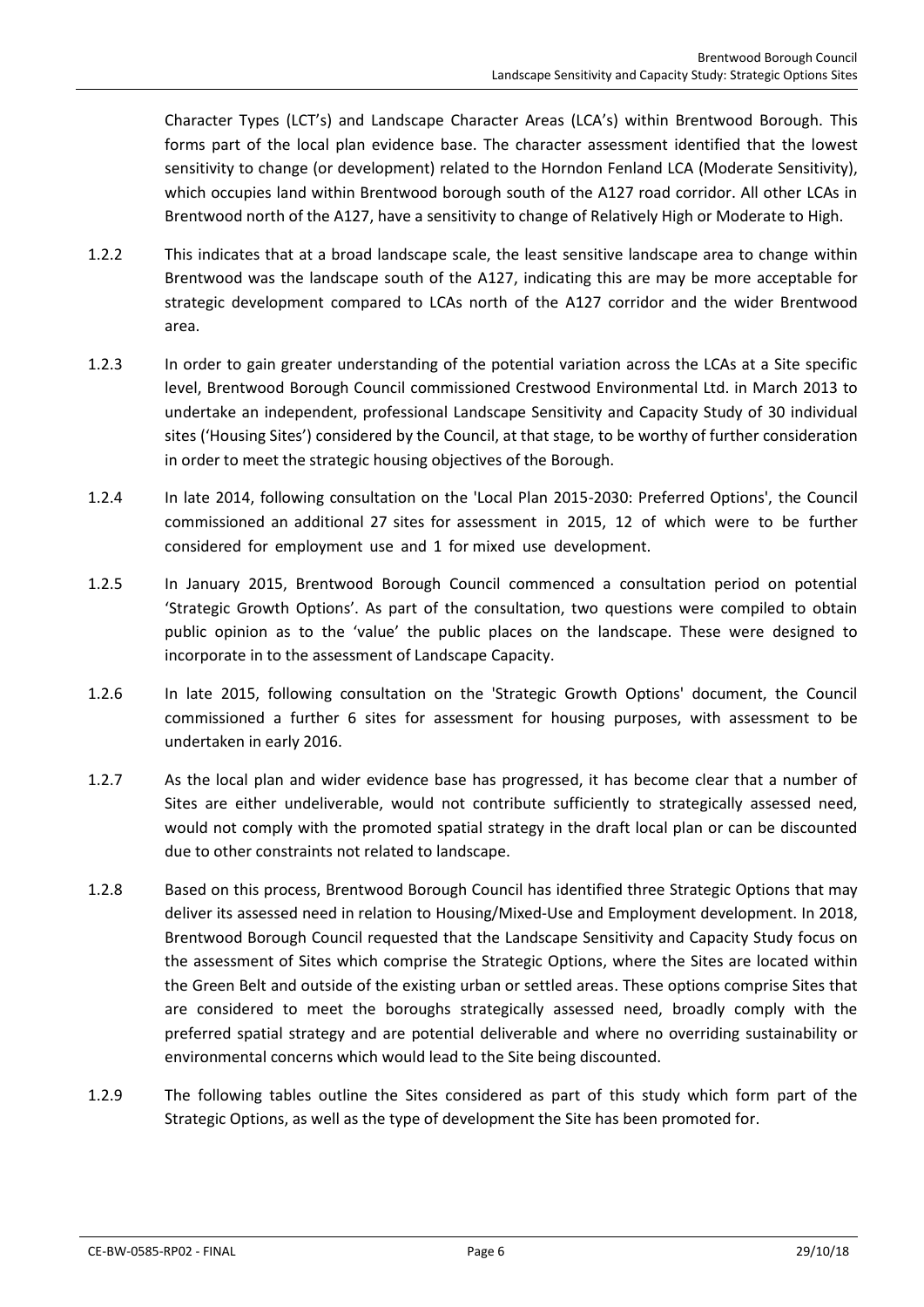<span id="page-7-0"></span>

| Site No. | <b>Site Location</b>                                                               | <b>Proposed Development Type</b> |
|----------|------------------------------------------------------------------------------------|----------------------------------|
| 010      | Sow & Grow Nursery, Ongar Road, Pilgrims Hatch                                     | <b>Housing Development</b>       |
| 022      | Land at Honeypot Lane, Brentwood                                                   | <b>Housing Development</b>       |
| 023A&B   | Doddinghurst Road (North & South of A12)                                           | <b>Housing Development</b>       |
| 027      | Land adjacent to Carmel, Mascalls Lane, Warley                                     | <b>Housing Development</b>       |
| 032      | Land East of Nags Head Lane, Brentwood                                             | <b>Housing Development</b>       |
| 034      | Officers Meadow, Land off Alexander Lane, Shenfield                                | <b>Housing Development</b>       |
| 075B     | Land off Stocks Lane, Kelvedon Hatch                                               | <b>Housing Development</b>       |
| 076      | Land south of Redrose Lane, north of Orchard Piece,<br>Blackmore                   | <b>Housing Development</b>       |
| 077      | Land south of Redrose Lane, north of Woollard Way,<br>Blackmore                    | <b>Housing Development</b>       |
| 079C     | Land adjacent to Ingatestone by-pass                                               | <b>Employment Development</b>    |
| 079A     | Land adjacent to Ingatestone by-pass                                               | <b>Housing Development</b>       |
| 083      | Land west of Warley Hill, Pastoral Way, Warley                                     | <b>Housing Development</b>       |
| 085B     | Land adjacent to Tipps Cross Community Hall,<br><b>Blackmore Road, Tipps Cross</b> | <b>Housing Development</b>       |
| 087      | Land at Alexander Lane, Shenfield                                                  | <b>Housing Development</b>       |
| 101A     | M25 work site                                                                      | <b>Employment Development</b>    |
| 101C     | Land at Codham Hall                                                                | <b>Employment Development</b>    |
| 106      | Site adjacent to Ingatestone Garden Centre (former A12<br>works site)              | <b>Housing Development</b>       |
| 112D     | Childerditch Industrial Estate                                                     | <b>Employment Development</b>    |
| 112E     | Childerditch Industrial Estate                                                     | <b>Employment Development</b>    |
| 128      | Ingatestone Garden Centre, Roman Road, Ingatestone                                 | <b>Housing Development</b>       |
| 158      | Land north of A1023 Chelmsford Road, Shenfield                                     | Mixed-Use Development            |
| 187      | Land south of East Horndon Hall                                                    | <b>Employment Development</b>    |
| 194      | Brizes Corner Field, Blackmore Road, Kelvedon Hatch                                | <b>Housing Development</b>       |
| 235      | Land to the north of Alexander Lane, Shenfield                                     | <b>Housing Development</b>       |
| 263      | Land east of Chelmsford Road, Shenfield                                            | <b>Housing Development</b>       |
| 276      | Oak Hurst, Chelmsford Road, Shenfield                                              | <b>Housing Development</b>       |
| 294      | Chestnut Field, Blackmore Road, Hook End                                           | <b>Housing Development</b>       |

# *Table 1Preferred Allocations – Sites Common to All Options*

# *Table 2Strategic Option 1: Dunton Hills Garden Village*

<span id="page-7-1"></span>

| Site No.<br><b>Site Location</b> |                                         | <b>Proposed Development Type</b> |  |  |
|----------------------------------|-----------------------------------------|----------------------------------|--|--|
| 200                              | Entire Land East of A128, south of A127 | Mixed-Use Development            |  |  |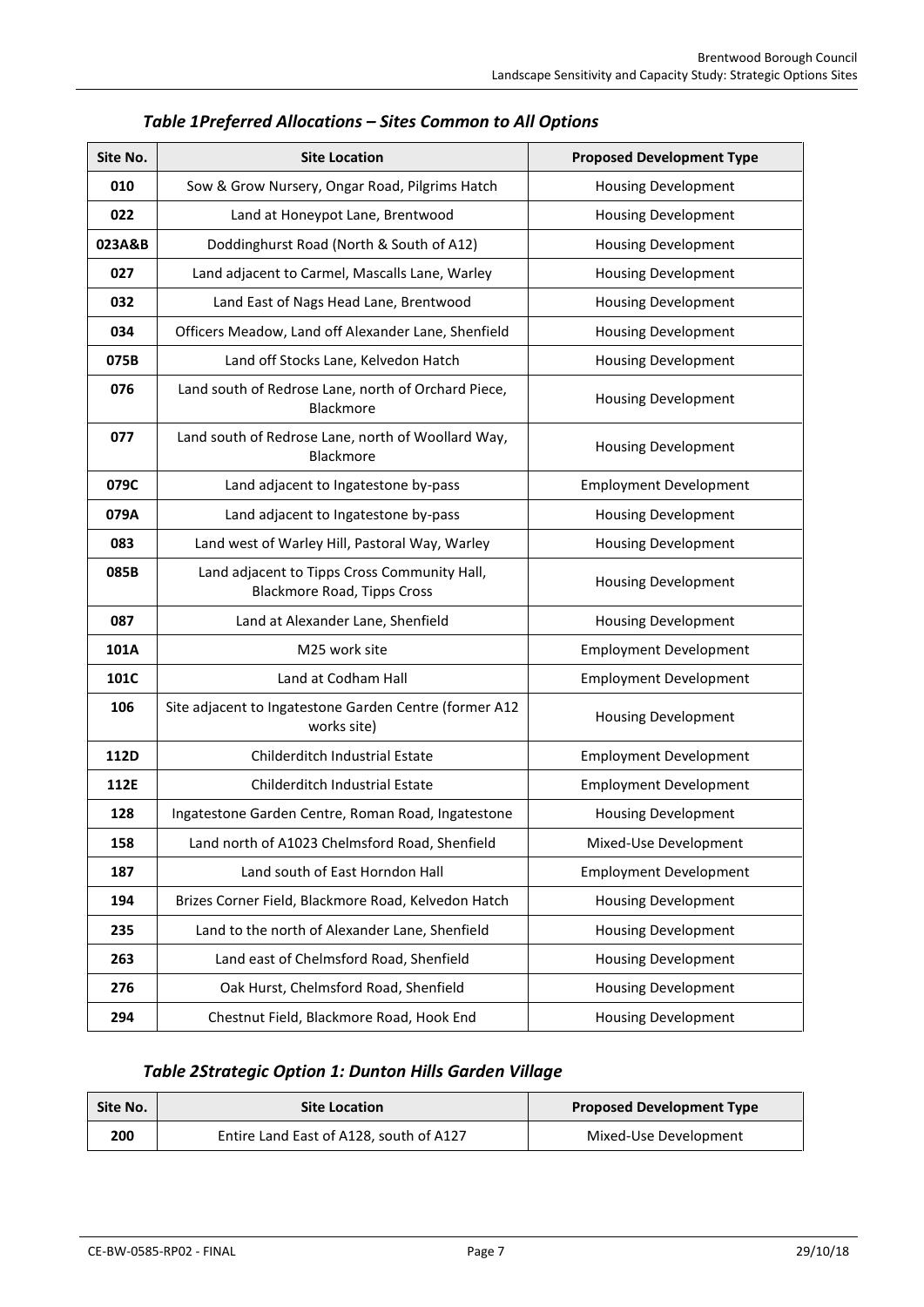<span id="page-8-1"></span>

| Site No. | <b>Site Location</b>                             | <b>Proposed Development Type</b> |  |  |
|----------|--------------------------------------------------|----------------------------------|--|--|
| 037D     | Land West of Thorndon Avenue, West Horndon       | Mixed-Use Development            |  |  |
| 038B     | Land East of Thorndon Avenue, West Horndon       | <b>Housing Development</b>       |  |  |
| 038A     | Land East of Thorndon Avenue, West Horndon       | <b>Housing Development</b>       |  |  |
| 126      | Land East of West Horndon, South of Station Road | <b>Housing Development</b>       |  |  |

### *Table 3Strategic Option 2: West Horndon*

#### *Table 4Strategic Option 3: North Brentwood*

<span id="page-8-2"></span>

| Site No. | <b>Site Location</b>                | <b>Proposed Development Type</b> |  |  |
|----------|-------------------------------------|----------------------------------|--|--|
| 024A     | Sawyers Hall Farm                   | <b>Housing Development</b>       |  |  |
| 024B     | Sawyers Hall Farm                   | <b>Housing Development</b>       |  |  |
| 299      | Land off Weald Road & Honeypot Lane | <b>Housing Development</b>       |  |  |
| 302C     | Land off Ongar Road                 | <b>Housing Development</b>       |  |  |

- 1.2.10 In total, 36 individual Site assessments have been undertaken. Occasionally, sites have been assessed as, or sub-divided in to, separate land parcels where deemed appropriate. These are explained below.
- 1.2.11 Subsequent to further site investigations, Site 200 comprised a large site on the southeastern boundary of Brentwood borough (south of A127), comprising range of open agricultural land, some liner woodland features and a gold course in the southern half of the site. There is a clear ridgeline that runs roughly north to south through the site, such that eastern parts of the site are around 20m higher than western parts of the site. As such, the Site has been split and assessed as 200(East) and 200(West) for the purposes of this study.
- 1.2.12 Overall, the Council has commissioned the study in order to:
	- Help determine the most appropriate directions for future development in the Borough;
	- Support an evidence base to inform the (draft) new Brentwood Local Plan, 2015-2030; and
	- Help to determine appropriate planning policy which would relate to the acceptability of Proposed Allocation from a landscape perspective.

# <span id="page-8-0"></span>**1.3 CRESTWOOD ENVIRONMENTAL**

- 1.3.1 Crestwood Environmental Ltd. is an independent environmental consultancy and a Registered Practice of the Landscape Institute, employing landscape architects, planners and environmental consultants with extensive experience in land use planning and impact assessments.
- 1.3.2 This study has been led by Karl Jones BSc (Dual Hons.) CMLI CEnv MIAgrM AIEMA, Managing Director and Principal Landscape Architect and Adam Collinge BSc (Hons) PGDipLA MA CMLI AMIEnvSci, Associate Director and Principal Landscape Architect. Karl has over 18 years' experience in landscape design, assessment and management, has acted as an Expert Witness on landscape and visual matters at Public Inquiry and has been a member of the Technical Committee of the Landscape Institute since 2011. Adam has over 10 years' experience in landscape architecture and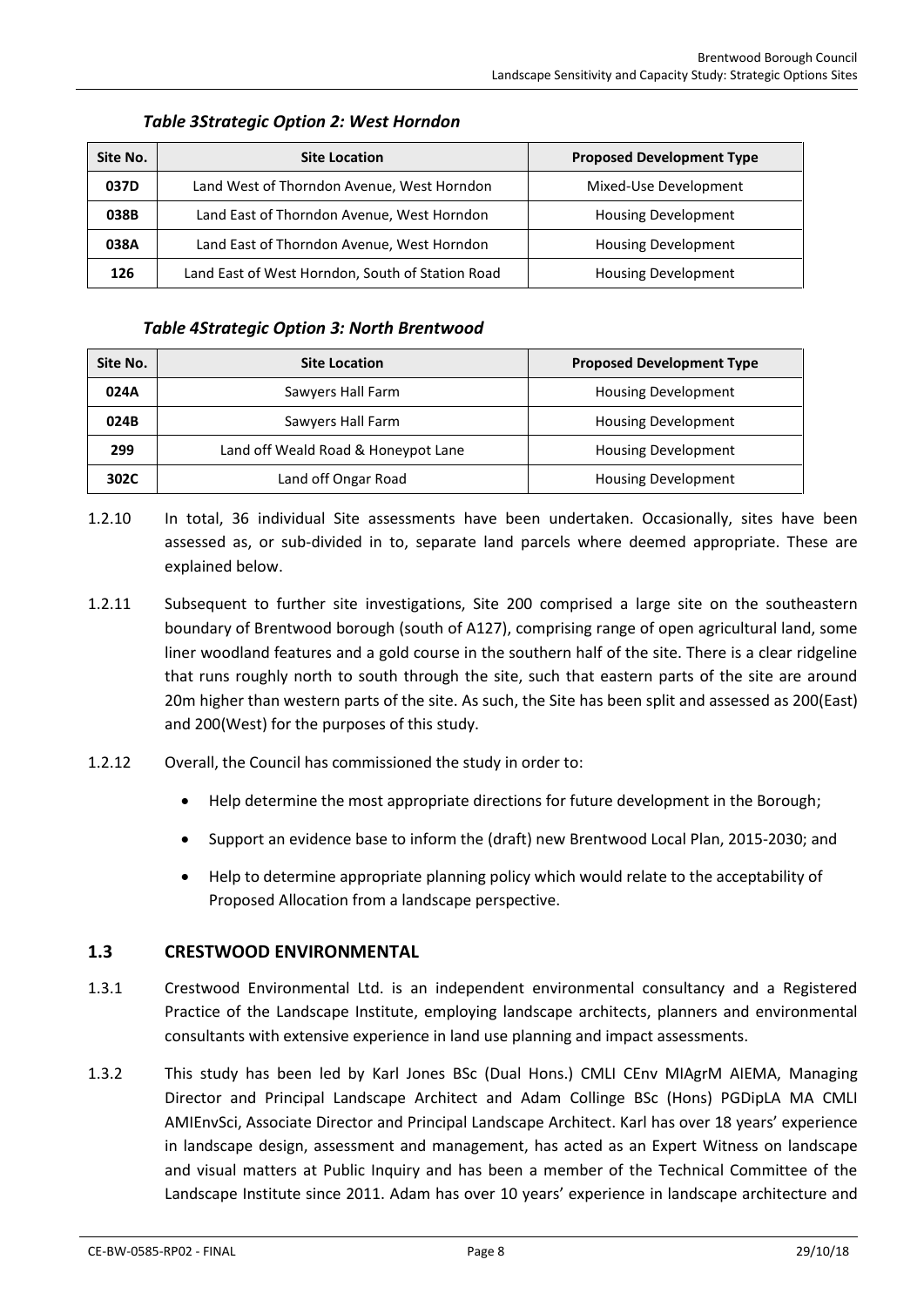planning in both public and private sector and has also provided evidence and acted as an Expert Witness at Public Inquiry in relation to Development Plans and planning appeals.

### <span id="page-9-0"></span>**1.4 DOCUMENT STRUCTURE**

- 1.4.1 This report is divided into further sections as described below.
- 1.4.2 Section 2 (Methodology and Approach) describes the basis for the methods used to undertake the assessment and describes the terminology, criteria and process/method used to determine and describe the Landscape Sensitivity and Landscape Capacity of the Housing Sites.
- 1.4.3 Section 3 (Landscape Context) describes some of the results of the desk study relating to the landscape context, e.g. landscape character assessments, landscape designations. This section also considers the results of the public consultation exercise.
- 1.4.4 Section 4 (Summary of Assessment Results and Recommendations) summarises the results of the assessment of Landscape Sensitivity and Landscape Capacity. The detail of the assessment is provided in Appendix L3 on a site-by-site basis, using Site Assessment Sheets. Recommendations are given to prioritise sites and to guide the direction of the future growth in housing of Brentwood Borough, in terms of Landscape Sensitivity and Landscape Capacity.
- 1.4.5 At the end of the Report a Glossary (providing a description of the intended use/meaning of the terms used in this assessment), References and Acknowledgements are provided. Drawings and other documents that are referred to are located in the Appendices.

# <span id="page-9-1"></span>**1.5 SCOPE**

- 1.5.1 This study assesses landscape and visual considerations only in relation to the identified 36 Sites in relation to potential development. A range of other environmental considerations may need to be taken into account, such as ecology / nature conservation, heritage and archaeology, water quality and flooding potential etc., by others, to determine the potential wider environmental and cumulative impacts of development at potential site allocations.
- 1.5.2 Landscape character, landscape sensitivity and landscape capacity form only a small number of many areas to be considered in preparation of the Council's LDP. The Council is under no obligation to follow this Report's findings and recommendations in preference to other planning considerations, where on balance other planning considerations outweigh landscape aspects. On its own, this report cannot be used to justify the granting or refusing of planning permission or allocating, or not allocating, a housing, employment and/or mixed use site.

# <span id="page-9-2"></span>**1.6 ASSUMPTIONS**

- 1.6.1 The following assumptions have been made in order to provide a baseline from which professional judgement and consideration can be applied to the potential or perceived effects from housing, employment and/or mixed use development, in respect of Landscape Sensitivity and Capacity.
- 1.6.2 The main built development forms are assumed to be:
	- **For Housing**, predominantly 2 storey, circa 6-7m maximum height, residential buildings. This does not mean that higher buildings would be inappropriate at the Sites, only that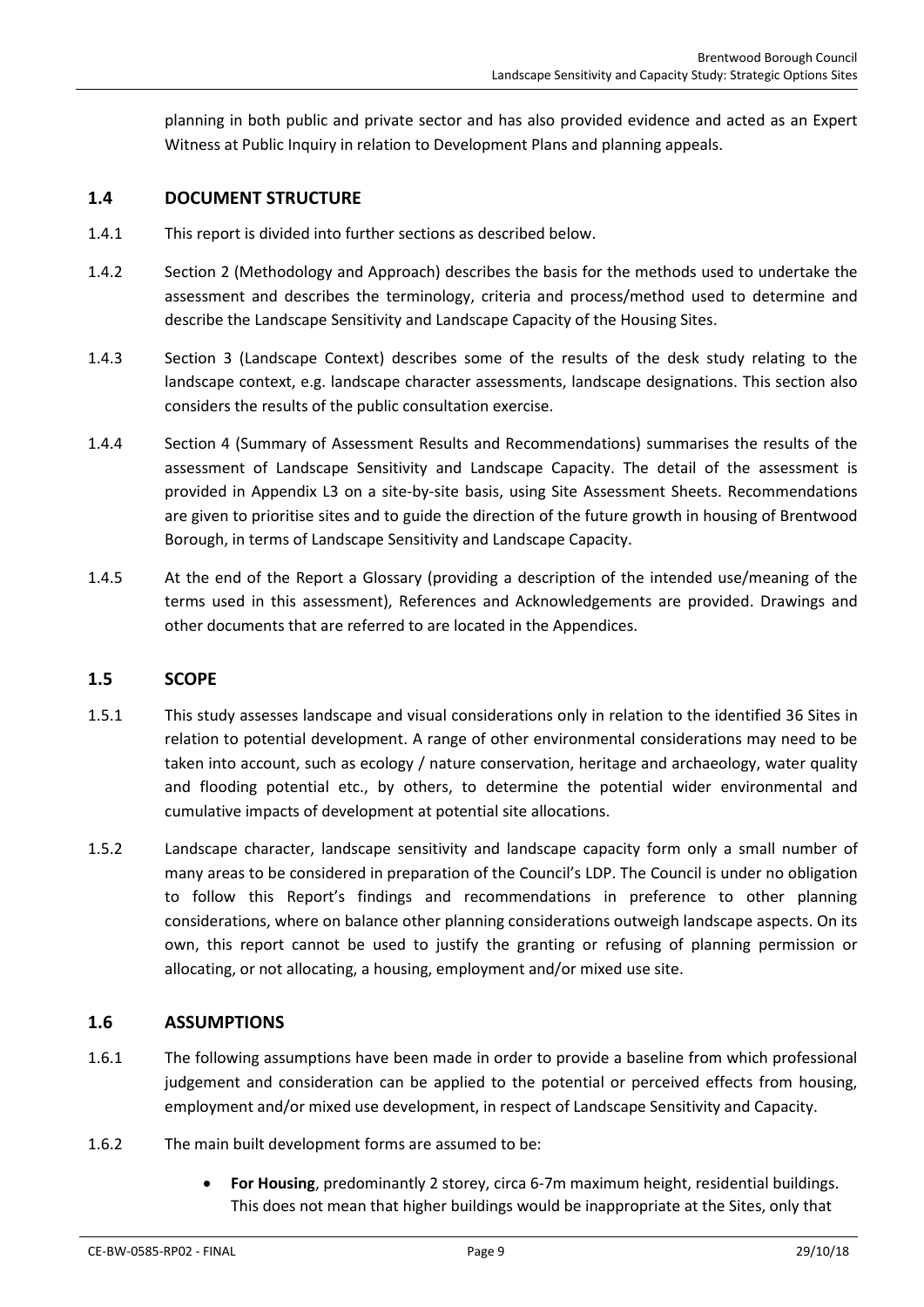the study for this type of development has not considered buildings of predominantly larger height than these.

- **For Employment and Mixed Use/Leisure**, predominantly 3 storey buildings, potentially comprising warehouse, industrial and/or commercial (including office, leisure, retail. etc.) style buildings, average height c. 10m-15m. This does not mean that higher buildings would be inappropriate at the Sites, only that the study for this type of development has not considered buildings of predominantly larger height than these.
- 1.6.3 It is recognised that Employment and/or Mixed Use allocations are likely to lead to different landuses, however, for the purposes of this study, it is assumed that the relative heights, scale, footprint, density, etc. would be similar to one another. Whilst Mixed Use developments generally comprise areas of housing, relatively more appreciable effects on the landscape are likely to relate to surrounding larger commercial, industrial or warehouse buildings as with any Employment based development.
- 1.6.4 These assumptions are important in order to consider whether potentially larger scale buildings would have a more appreciable effect in relation to Landscape Capacity with regards to Employment/Mixed Use allocations compared to the Housing assessments.
- 1.6.5 It is assumed that any buildings would be well-designed and would use traditional or other appropriate building techniques, styles and materials appropriate to the buildings use and surroundings. It is also assumed that the development would include a strong framework of structural landscaping including ground modelling, where appropriate, and tree planting of appropriate scale, area, design and species composition to ensure that the development achieves a good fit in the landscape.
- 1.6.6 It is not within the scope of this study to consider various and differing development scenarios on a site by site basis. Each site is considered according to the same assumptions to inform the relative Landscape Capacity of each Site to one another.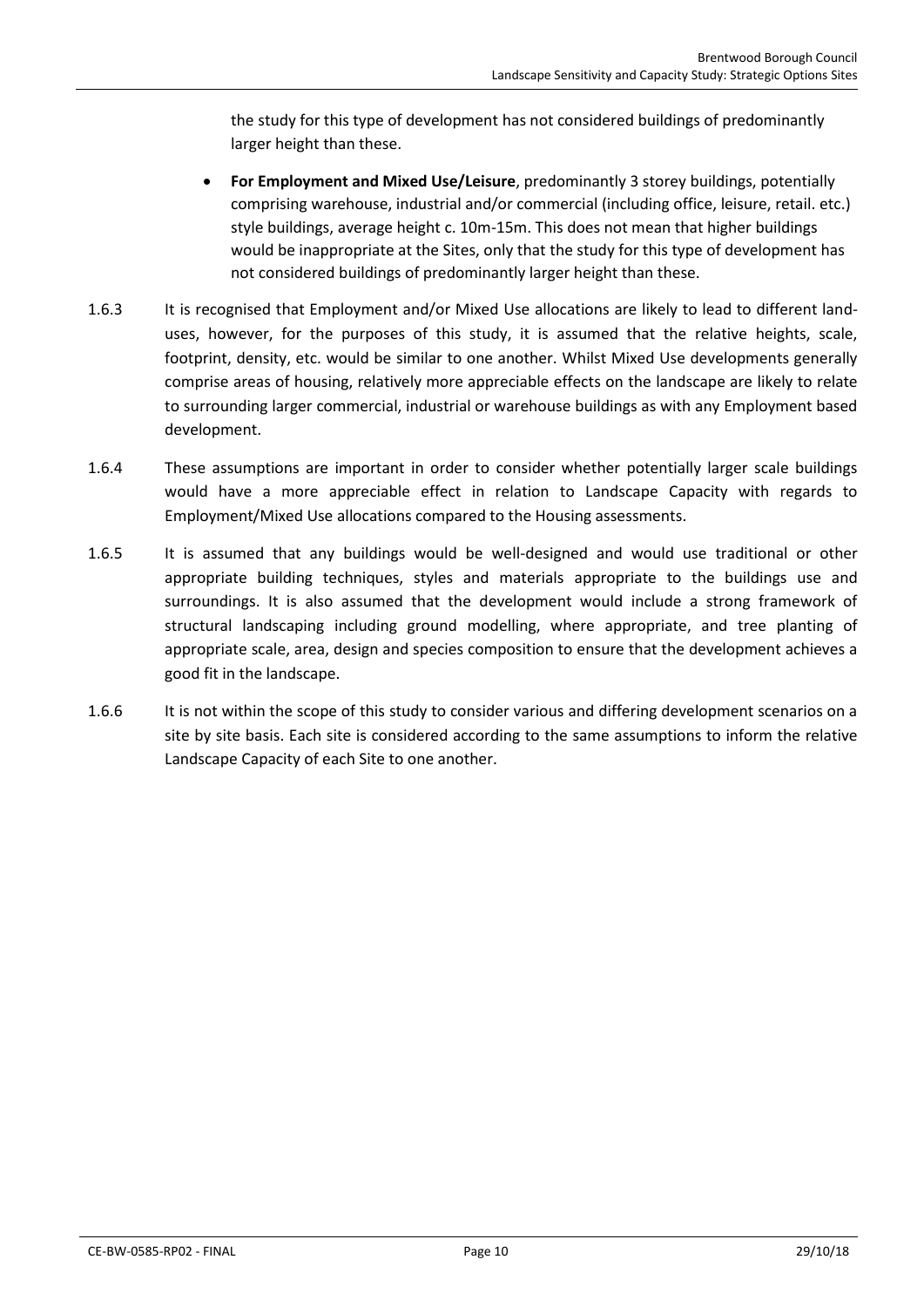# <span id="page-11-0"></span>**2 METHODOLOGY AND APPROACH**

# <span id="page-11-1"></span>**2.1 GUIDANCE**

- 2.1.1 There is no definitive method for carrying out Landscape Sensitivity and Capacity studies. This study follows guidance given on current best practice methodology for judging Landscape Sensitivity and capacity informed by:
	- **The Guidelines for Landscape and Visual Impact Assessment** (third edition), published April 2013 by the Landscape Institute and Institute of Environmental Management and Assessment; and
	- **Landscape Character Assessment, Guidance for England and Scotland**, published April 2002 by the Countryside Agency and Scottish Natural Heritage (superseded during the course of this study by the following document)
	- **An Approach to Landscape Character Assessment** published October 2014 by Natural England; and
	- **Topic Paper 6: Techniques for Judging Capacity and Sensitivity** (Countryside Agency and Scottish Natural Heritage, January 2004)**.**
- 2.1.2 It is noted that, during the course of this study, Natural England has begun work and consultations to develop and bring forward a replacement to Topic Paper 6. It is therefore anticipated that Topic Paper 6 will be superseded and this study should be reviewed in light of any new guidance at an appropriate stage, where required.

### <span id="page-11-2"></span>**2.2 PROCESS OVERVIEW**

- 2.2.1 Essentially, Landscape Sensitivity and Landscape Capacity evaluation is a systematic process undertaken using the stages shown below:
	- 1. Define the Brief and Scope of the Assessment;
	- 2. Determine the Assessment Methods and Criteria;
	- 3. Desk Study;
	- 4. Fieldwork;
	- 5. Undertake Assessment;
	- 6. Produce recommendations; and
	- 7. Presentation of Assessment.

# **Define the Brief and Scope of the Assessment**

- 2.2.2 A request from the Council for an initial scope of works was requested and provided in January 2013.
- 2.2.3 An Inception Meeting was held on 5<sup>th</sup> March 2013 at Crestwood Environmental Ltd.'s offices, attended by Bill Newman (Interim Planning Policy Manager for Brentwood Borough Council), Philip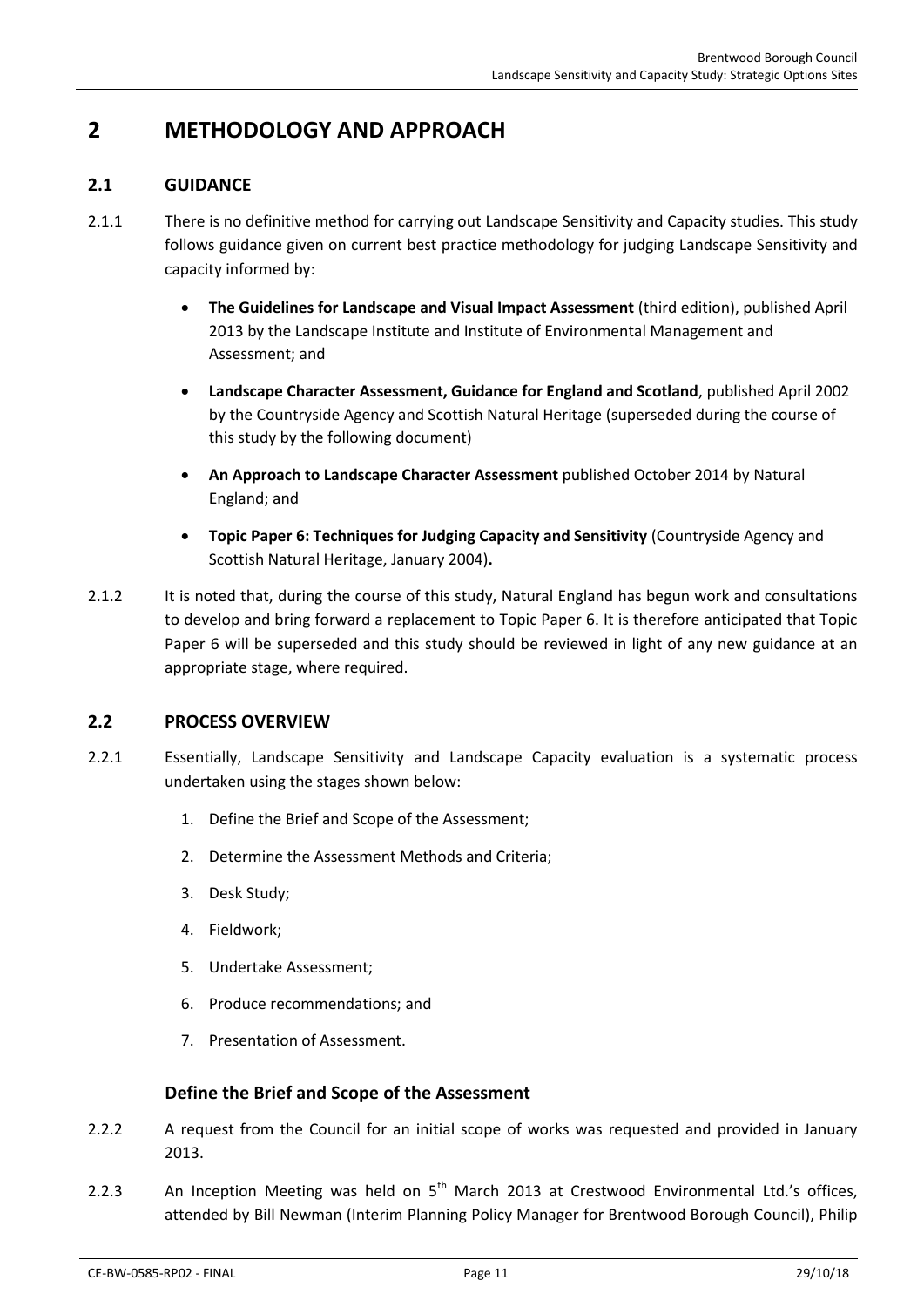Drane (Planning Officer for Brentwood Borough Council), Karl Jones (Direct and Principal Landscape Architect for Crestwood Environmental Ltd.) and Adam Collinge (Senior Landscape Architect for Crestwood Environmental Ltd.).

- 2.2.4 At the Inception Meeting the requirements of the work was discussed in more detail and the scope of works refined and agreed. Various documents were passed to Crestwood Environmental Ltd. providing further information about the Housing Sites. Further meetings and conference calls have been held at regular intervals in the subsequent years, particularly where the number of Sites or scope of the assessments has changed.
- 2.2.5 The Brief and Scope of the assessment are clearly set out in the project brief as described in Sections [1.2](#page-5-0) an[d 1.5](#page-9-1) above.

# **Determine the Assessment Methods and Criteria**

- 2.2.6 The guidance documents listed in para [2.1](#page-11-1) form the basis of the methodology.
- 2.2.7 The most important stage in the study is defining appropriate criteria for relevant assessment so that these may be applied in a systematic, impartial and transparent judgement and the conclusions of the assessment summarised into meaningful recommendations. The technique adopted follows the methodology in Topic Paper 6 (Countryside Agency and Scottish Natural Heritage, January 2004) for assessing the 'overall sensitivity of the landscape' to a particular type of change or development<sup>1</sup>, defined in terms of the interactions between the landscape itself, the way it is viewed and the particular nature of the type of change or development in question, summarised as follows:

#### **Overall Landscape Sensitivity (to a specific type of change)**

#### **= Landscape Character Sensitivity + Visual Sensitivity**

2.2.8 For judging the ability or capacity of the landscape to accommodate change or development, the technique adopted follows the methodology in Topic Paper 6 for judging the overall Landscape Sensitivity, as above, and the value attached to the landscape or to specific elements in it, summarised as follows:

#### **Landscape Capacity (to accommodate specific type of change) =**

#### **Overall Landscape Sensitivity + Landscape Value**

- <span id="page-12-0"></span>2.2.9 The criteria are based around four key aspects:
	- 1. Landscape and settlement character sensitivity;
	- 2. Settlement form and pattern;
	- 3. Visual considerations; and
	- 4. Landscape Value.

CE-BW-0585-RP02 - FINAL Page 12 29/10/18

**.** 

 $1$ Topic Paper 6 refers to Overall Landscape Sensitivity in relation to non-specific development; in this report the term is used specifically in relation to assessment of Landscape Sensitivity in relation to housing development.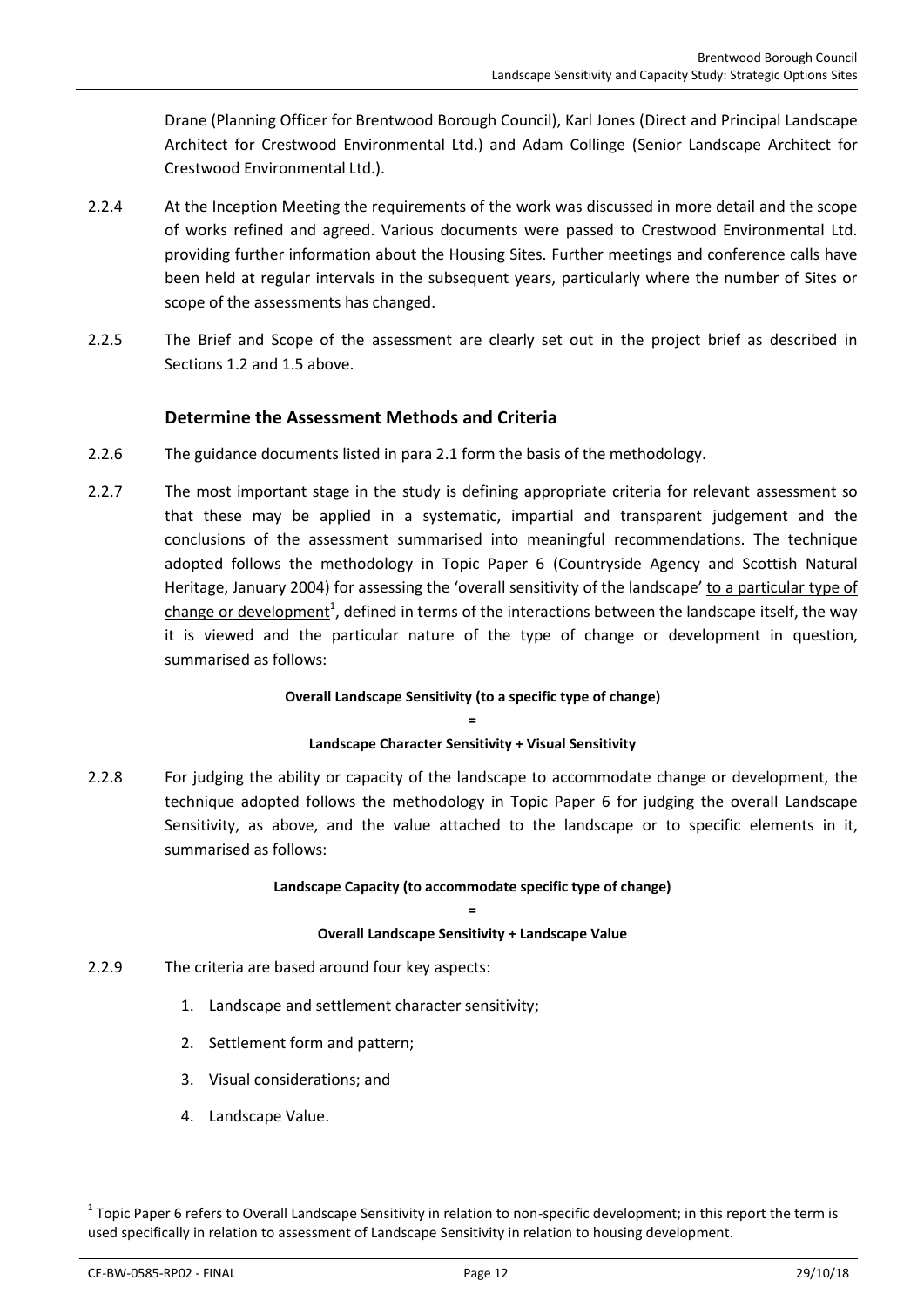Landscape and settlement character sensitivity

- 2.2.10 This considers impacts upon particular aspects of landscape character including landform, land cover, land use, scale, pattern, enclosure, quality and condition.
- 2.2.11 An assessment is made on the presence or absence of distinctive landscape elements or features, whether they could be readily replaced and whether they make a positive contribution to character and sense of place.
- 2.2.12 Criteria have been developed to assess the function of each Site in the wider setting of each settlement. It is considered that the most important considerations in this respect are the function of the site as actual or perceived intervening land between settlements; and as an important break between town and countryside.
- 2.2.13 Where the character of a Site is defined by surrounding built development rather than the setting of the Site on the edge of the town and countryside, determination of its apparent function as open space affecting the setting, appearance, form and/or character of the built environment is made, and commented on further as appropriate.

# Settlement form and pattern

- 2.2.14 A consideration in relation to the assessment of built development is the relationship with historic settlement pattern and the extent to which this has been sustained or modified. Growth will have occurred which has obviously altered settlement shape and, to a varying extent, the pattern of each town, i.e. the direction of growth which often reflects natural influences or other considerations. In some areas there is a good landscape fit where the built up area on the edge of town relates well to its landscape setting, for example a strong linear form or other shape related to topography or hydrology or historical land use or patterns of buildings or activities. In other areas the fit is not so good resulting in a harsh edge to the town which does not blend so well into the surrounding landscape.
- 2.2.15 Compatibility of changes to the overall shape of a settlement and their fit in the wider settlement pattern of the landscape is essential if new development is to sustain the appreciation of distinctive settlement patterns and characteristics. An assessment is made on the relationship of the Sites with existing settlements and conclusions are made on whether development would overall have a negative effect, neutral or positive effect on settlement form and pattern.

# Visual considerations

- 2.2.16 The assessment considers the potential visual effects of development at the Sites, such as the obstruction of views (for example by new buildings) or intrusion into views; how conspicuous the development may be or whether it would affect important skylines or views, for example those seen from dwellings, roads, paths and viewpoints, and to what extent this might affect the setting of adjacent settlements. Some visual effects may be reduced by mitigation measures; these may themselves have adverse effects on the landscape or may obstruct important views in the attempt to prevent views of the new development.
- 2.2.17 The landscape elements considered to be important in the assessment of visual considerations are:
	- Views in to the site and approaches;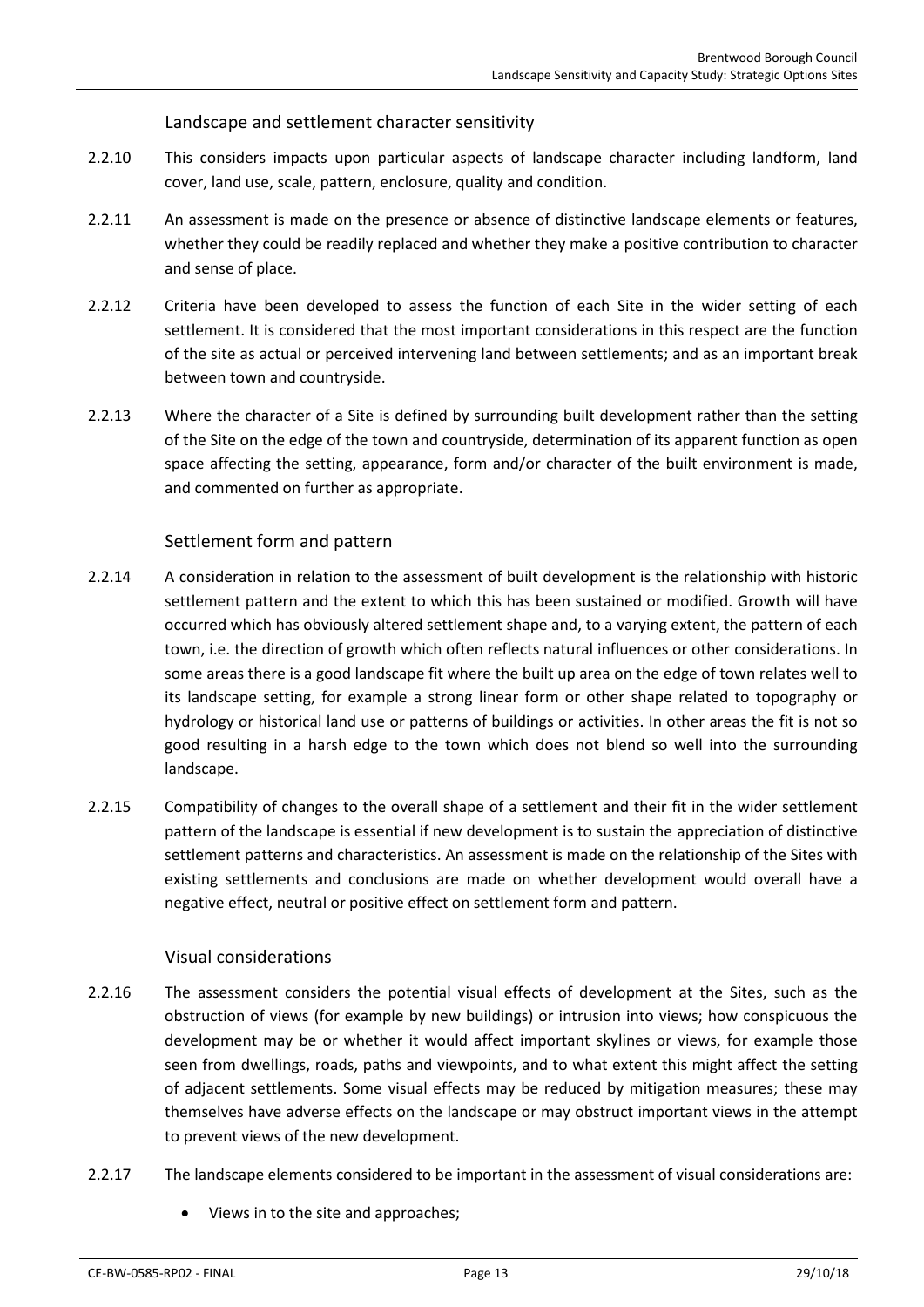- Outward views;
- Ridges and other areas of high ground; and
- Conspicuousness.
- 2.2.18 Visibility of development is not necessarily an adverse effect, even where it would be conspicuous. Thus the assessment takes in to account whether development is likely to be perceptible but would not significantly alter the balance of features or elements within the existing view, or where development could enhance views or existing visual amenity.

### Landscape Value

- 2.2.19 The first three key aspects considered above, namely landscape and settlement character sensitivity, settlement form and pattern; and visual considerations, were assessed to reach conclusions on the overall Landscape Sensitivity of each Site. This process inevitably involved both objective assessment, such as the presence or absence of landscape features, and relative and comparative judgements, such as changes to patterns, diversity and openness.
- 2.2.20 Turning the sensitivity study into an assessment of capacity to accommodate a particular type of change requires consideration of more subjective, experiential or perceptual aspects of the landscape and of the value attached to it. Certain landscapes are valued by society for a variety of reasons and these need to be reflected in judgements made about capacity to accept change. Thus the capacity assessment considers the interaction between the sensitivity of the landscape, the type and amount of change, and the way that the landscape is valued.
- 2.2.21 Criteria have been adopted which consider landscape protection by designation or other protective policy, and other aspects of value, such as scenic value interest, and public amenity value by way of views, access and opportunity for quiet enjoyment (tranquillity).
- 2.2.22 Additionally, and as recognised in Topic Paper 6, Landscape Value may also be influenced by 'Consensus on Value'. Whilst overall Landscape Value can be determined by consideration of the presence of designations (or other protective policy) and other criteria (such as tranquillity, scenic beauty or remoteness), public opinion/perception and consensus on value can potentially also contribute to judgements on Landscape Value and are duly recognised in the study.

# **Desk Study**

- 2.2.23 Requested background information and other documents required to assist in the carrying out of the study was provided by the Council; other material was obtained from the Council's website. This enabled a desk study of published and unpublished material to begin immediately.
- 2.2.24 Other data was provided, including information held on the Council's GIS system, such as OS base tiles, to enable study mapping to be provided in compatible electronic format. Satellite mapping from Google (including Street View) and Bing Maps (Birds Eye View) was used to gain an appreciation of landscape and settlement character prior to the fieldwork and where access to the Housing Sites was restricted.
- 2.2.25 Access within and adjacent to the Sites was determined through checking of 1:25,000 OS Explorer mapping (showing public rights of way and access land), on websites such as MAGIC (Natural England, n.d.) and the Essex County Council Interactive PRoW Map (Essex County Council, n.d.) and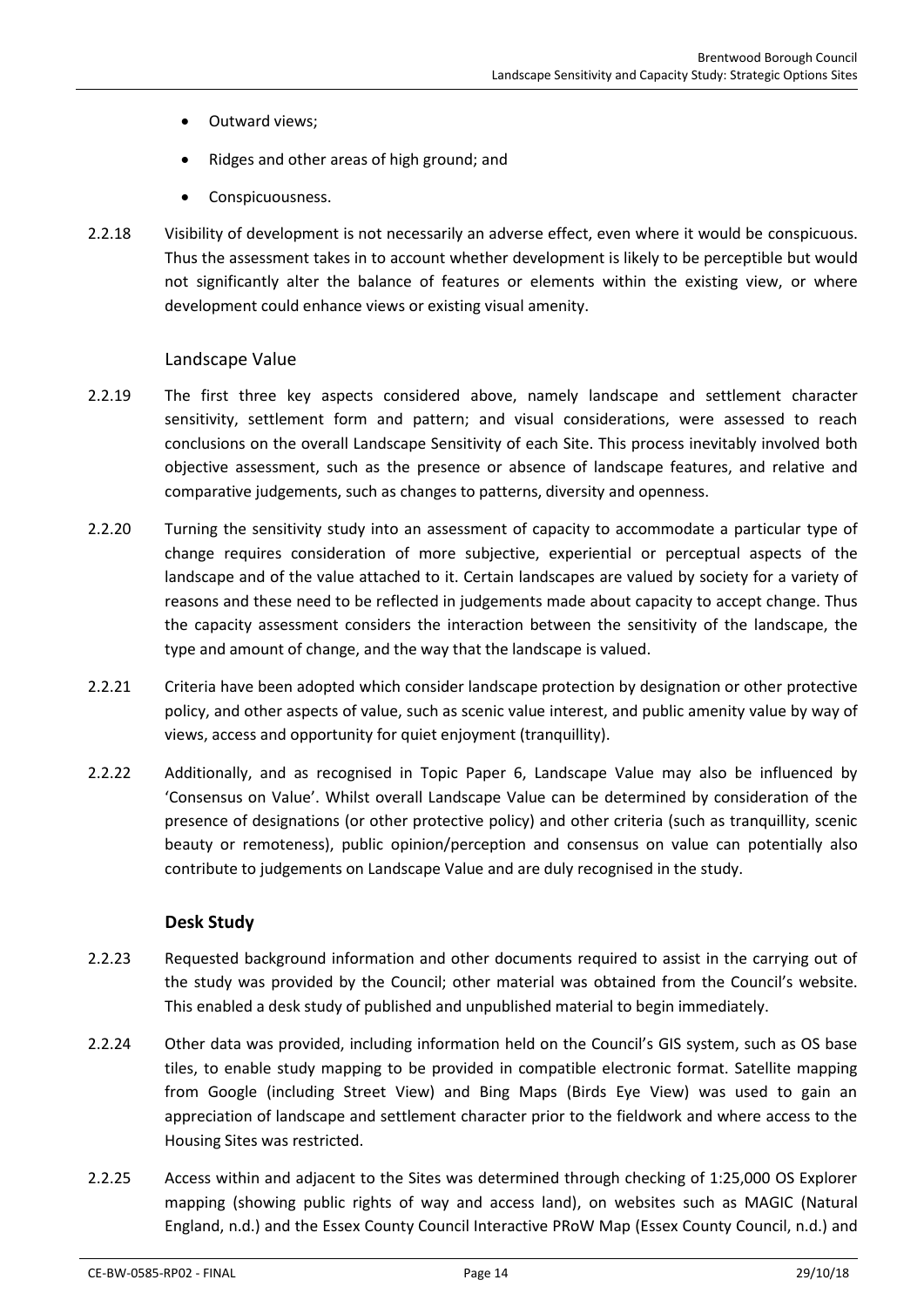checked in the field.

### **Fieldwork**

2.2.26 Surveys of the Sites and their immediate surroundings were undertaken between the dates of 15<sup>th</sup> and  $17<sup>th</sup>$  April 2013, 21<sup>st</sup> and 23<sup>rd</sup> Jan 2015, 10<sup>th</sup> to 12<sup>th</sup> March 2015 and 12<sup>th</sup> to 15<sup>th</sup> January 2016 by an experienced Landscape Architect. Field notes were made and digital photographs were taken to record features and elements of relevance to the criteria adopted to assess landscape and settlement character sensitivity, settlement form and pattern, visual sensitivity and Landscape Value. Footpaths across the sites were walked; otherwise the assessment was carried out from surrounding paths or other routes.

# **Public Consultation Exercise**

2.2.27 In January 2015, Brentwood Council undertook further public consultation on the developing Local Plan, through a Strategic Growth Options consultation. To further inform this study, two questions were composed as part of the consultation with regards to the public's relative perception of their surrounding landscape and what features people most associate with their surrounding landscape. The questions were presented as follows.

| Q10: Please rate the level to which you value the landscape near where<br>you live (on a scale of 1 to 5), as compared to to other areas within<br><b>Brentwood Borough, for the following aspects:</b> |             |                |         |                |                |
|---------------------------------------------------------------------------------------------------------------------------------------------------------------------------------------------------------|-------------|----------------|---------|----------------|----------------|
| Aspect:                                                                                                                                                                                                 | Very<br>Low | Low            | Average | <b>High</b>    | Very<br>High   |
| Scenic Beauty / Attractiveness                                                                                                                                                                          |             | $\overline{2}$ | 3       | 4              | 5              |
| Outdoor Recreation / Leisure Use                                                                                                                                                                        |             | 2.             | -31     | 4 <sup>1</sup> | 5.             |
| <b>Wildlife Interest</b>                                                                                                                                                                                |             | $\overline{2}$ | з       | 4              | 5              |
| <b>Historical Interest</b>                                                                                                                                                                              |             | $\mathcal{P}$  | -3-     | 4 <sub>1</sub> | 5              |
| Tranquillity                                                                                                                                                                                            |             | $\overline{2}$ | 3       | 4              | 5              |
| Other-please specify:                                                                                                                                                                                   | $1 - 1$     |                | 2 3 4   |                | 5 <sub>1</sub> |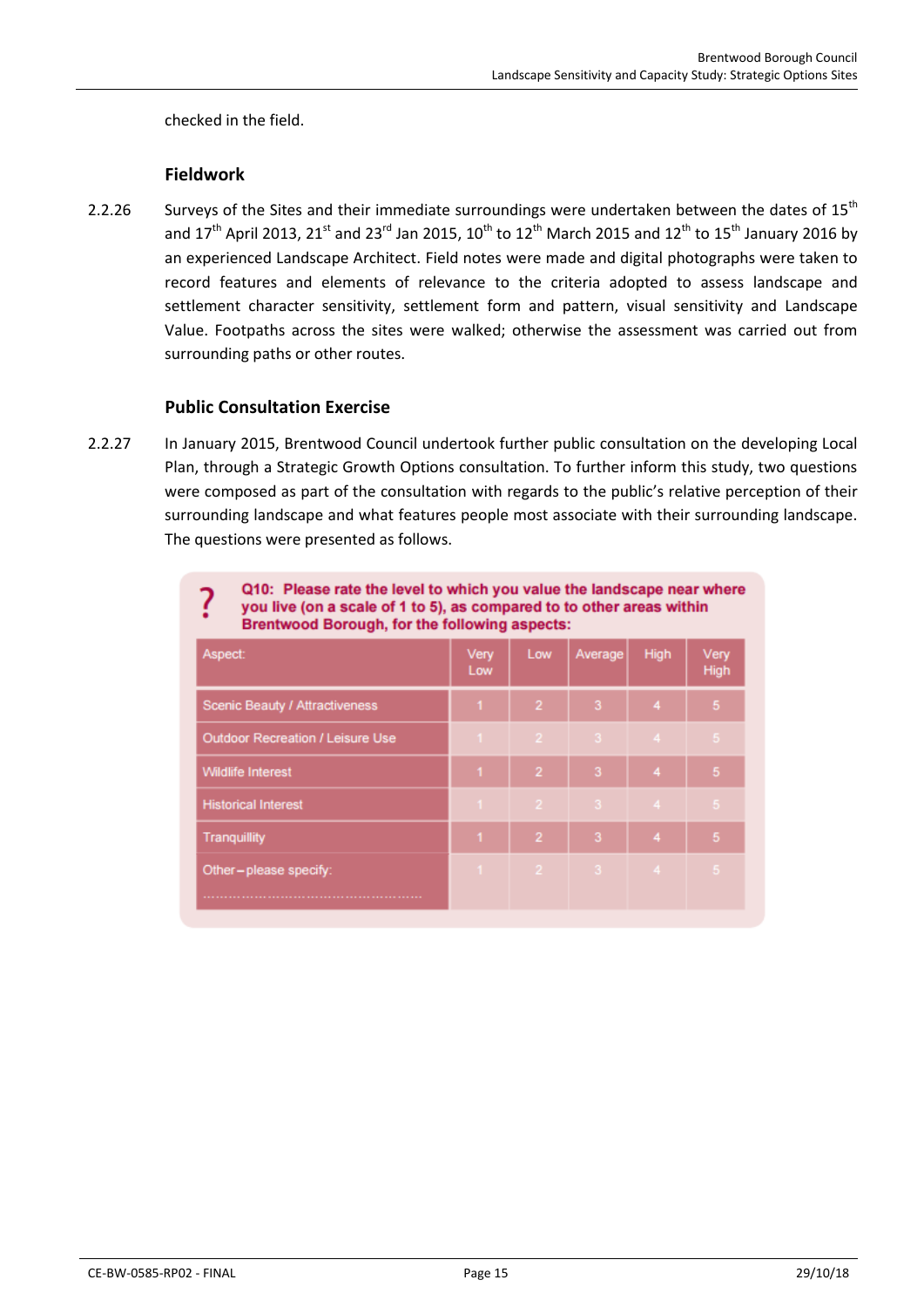| ----- ------ <i>-</i>                            |                |                |          |                |  |
|--------------------------------------------------|----------------|----------------|----------|----------------|--|
| Aspect:                                          | Absent         | Occasional     | Frequent | Predominant    |  |
| <b>Houses</b>                                    | 1              | $\overline{2}$ | 3        | 4              |  |
| Commercial / Industrial buildings                | $\mathbf{1}$   | $\overline{2}$ | 3        | $\overline{4}$ |  |
| Nature Reserves / Wildlife                       | 1              | $\overline{2}$ | 3        | 4              |  |
| Farmland                                         | $\mathbf{1}$   | $\overline{2}$ | 3        | $\overline{4}$ |  |
| Woodland                                         | 1              | $\overline{2}$ | 3        | 4              |  |
| Degraded / Derelict / Waste land                 | $\mathbf{1}$   | $\overline{2}$ | 3        | $\overline{4}$ |  |
| Infrastructure (Road / Rail / Pylons<br>$etc.$ ) | $\overline{1}$ | $\overline{2}$ | 3        | 4              |  |
| Leisure / Recreational Facilities                | $\mathbf{1}$   | $\overline{2}$ | 3        | $\overline{4}$ |  |
| Other-please specify:                            | 1              | $\overline{2}$ | 3        | 4              |  |
|                                                  |                |                |          |                |  |

#### Q11: To what extent do you think the following are present in the landscape near where you live (on a scale of 1 to 4):

2.2.28 The results of the public consultation are compiled to form part of the evidence base to inform professional judgements on Landscape Value.

# **Undertake the Assessment**

- 2.2.29 Appropriate criteria were defined and then applied in a systematic and impartial judgement of the sensitivity and capacity of each Site for Housing, Employment and Mixed Use/Leisure as appropriate. Criteria for all the four key aspects explained in [2.2.9](#page-12-0) were devised as being most appropriate to consider the potential site allocation types, i.e. either housing, employment and/or mixed-use allocations.
- 2.2.30 To assess landscape character sensitivity the following criteria in [Table 5](#page-17-0) were used: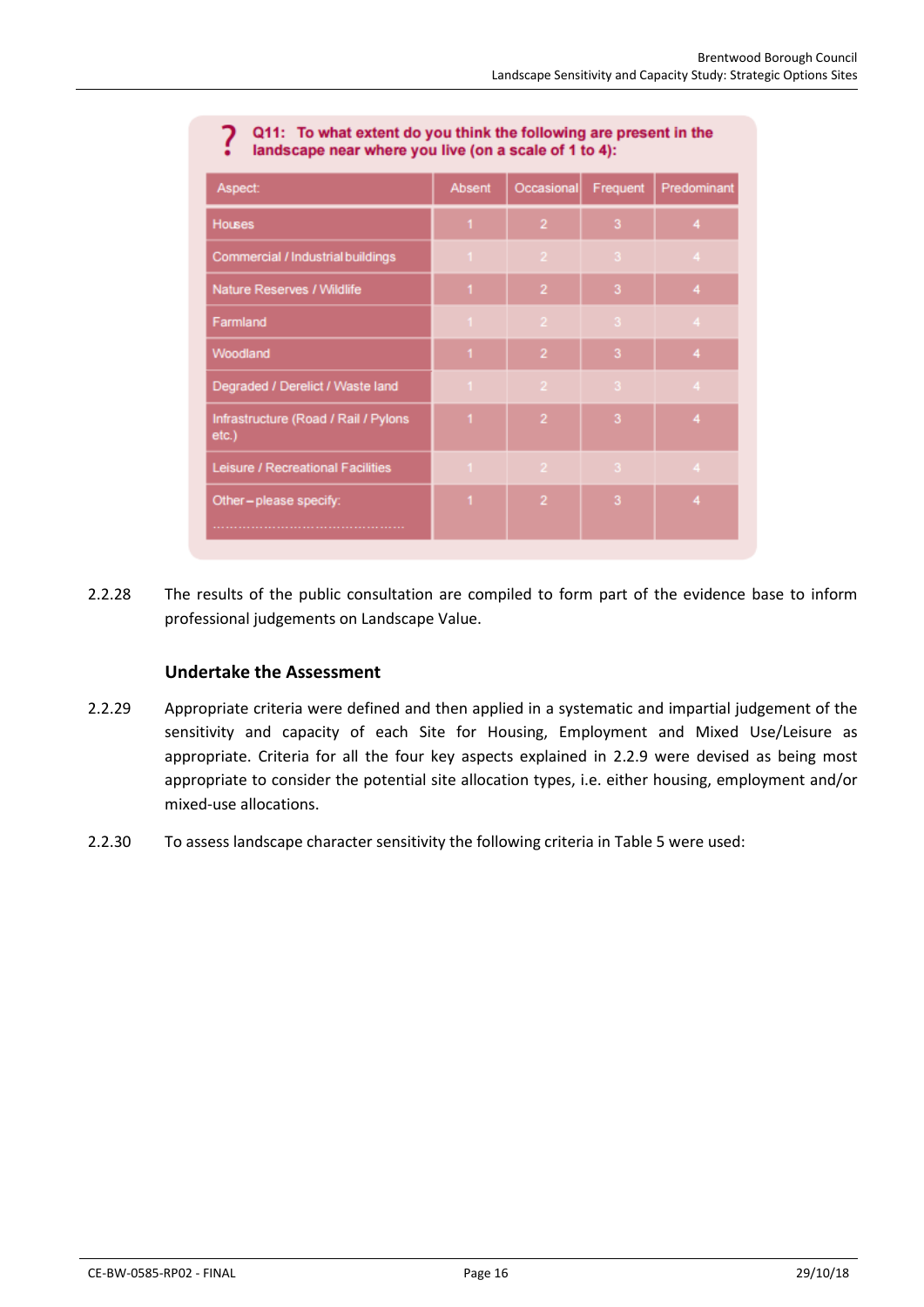<span id="page-17-0"></span>

| <b>High</b><br><b>Sensitivity</b>   | Distinctive elements and combination of features present that could not be replaced readily and which<br>make a positive contribution to character and sense of place.                                                                        |
|-------------------------------------|-----------------------------------------------------------------------------------------------------------------------------------------------------------------------------------------------------------------------------------------------|
|                                     | Important intervening open land between settlements, or perceived as such.                                                                                                                                                                    |
|                                     | Important to the setting of the settlement by providing a desirable and distinctive transition between built<br>environment and countryside.                                                                                                  |
|                                     | Open space important to the appearance, form and character of the built environment.                                                                                                                                                          |
|                                     | Development would be isolated from settlement/built environment or would detract from important<br>aspects of settlement form and pattern.                                                                                                    |
|                                     | Site lies outside clear and important boundary features defining settlement extent.                                                                                                                                                           |
|                                     | Commonplace elements and combination of features present, some of which could not be readily replaced<br>and which create generally unremarkable character but some sense of place.                                                           |
|                                     | Part of a larger area of intervening open land between settlements, or perceived as such.                                                                                                                                                     |
| <b>Medium</b><br><b>Sensitivity</b> | Of some importance to the settlement setting; Transition between built environment and countryside is less<br>distinctive.                                                                                                                    |
|                                     | Open space of some importance to the setting, appearance, form and character of the built environment.                                                                                                                                        |
|                                     | Development would have some association with settlement/built environment and may have some effect<br>on settlement form and pattern.                                                                                                         |
|                                     | Some elements / features are discordant, derelict or in decline, resulting in indistinct or undesirable<br>character with little or no sense of place. Few, if any, features / elements that could not be replaced or<br>worthy of retention. |
| Low                                 | Is not important intervening open land between settlements.                                                                                                                                                                                   |
| <b>Sensitivity</b>                  | Of little importance to settlement setting; Non-distinctive transition from built environment to countryside.                                                                                                                                 |
|                                     | Open space of little or no importance to the appearance, form and character of the built environment.                                                                                                                                         |
|                                     | Development would be an appropriate extension of the town with no or very little adverse impact on<br>important aspects of settlement form and pattern.                                                                                       |

<span id="page-17-1"></span>2.2.31 To assess visual sensitivity the following criteria i[n Table 6](#page-17-1) were used:

# *Table 6Visual Sensitivity Assessment Criteria*

| <b>High</b><br><b>Sensitivity</b>   | Promotes important views into/out from important built features of a settlement - mitigation unlikely.<br>Important to the setting of the settlement where development would create unacceptable visual effects on<br>the countryside: mitigation unlikely.<br>Site largely open to public/private views where views of the countryside or open space are very important.<br>Development would be uncharacteristically conspicuous: Successful mitigation unlikely.                                                                                              |
|-------------------------------------|------------------------------------------------------------------------------------------------------------------------------------------------------------------------------------------------------------------------------------------------------------------------------------------------------------------------------------------------------------------------------------------------------------------------------------------------------------------------------------------------------------------------------------------------------------------|
| <b>Medium</b><br><b>Sensitivity</b> | Views into and/or out of settlement of some importance: scope to mitigate potential visual effects.<br>Of some importance to settlement setting: Some scope to mitigate visual effects on the countryside.<br>Site is partially open to public or private views where views of the countryside or open space are important,<br>or is more open to views in which the countryside or open space is of less importance.<br>Development likely to be perceptible but would not significantly alter the balance of features or elements<br>within the existing view. |
| Low<br><b>Sensitivity</b>           | Of little or no importance to the setting of the town such that development would not lead to unacceptable<br>visual effects on the countryside, with or without mitigation.<br>Site is well screened from public or private views.<br>Development would not be discernible or would enhance views or existing visual amenity.                                                                                                                                                                                                                                   |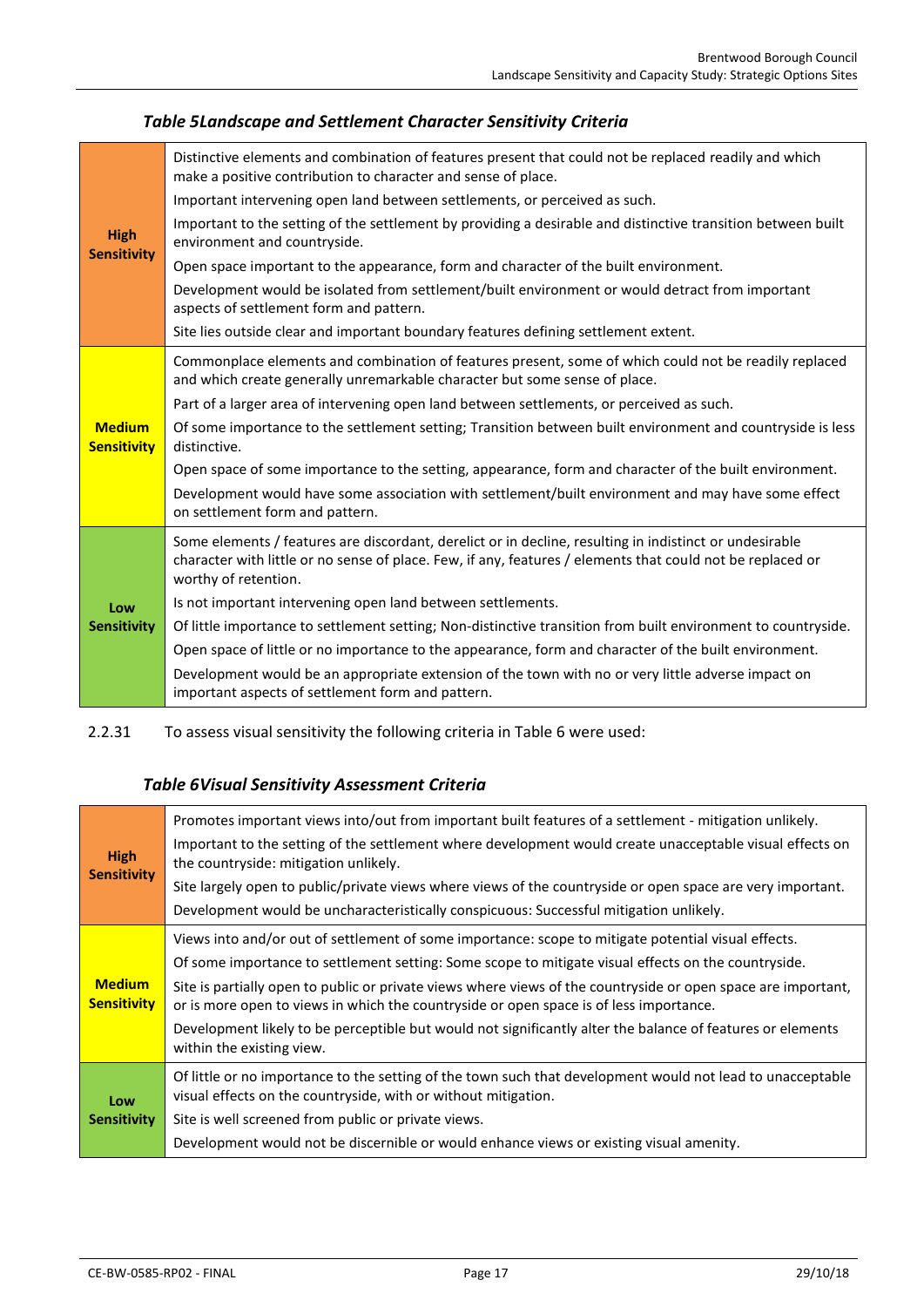2.2.32 To make a judgement on overall Landscape Sensitivity by considering the interactions between landscape character sensitivity and visual sensitivity, the following categories given in the matrix in [Table 7](#page-18-0) were used.

| Landscape &                           | High   | <b>High</b>   | <b>High</b>               | <b>High</b> |
|---------------------------------------|--------|---------------|---------------------------|-------------|
| <b>Settlement</b><br><b>Character</b> | Medium | <b>Medium</b> | <b>Medium</b>             | <b>High</b> |
| Sensitivity                           | Low    | Low           | <b>Medium</b>             | <b>High</b> |
|                                       |        | Low           | Medium                    | High        |
|                                       |        |               | <b>Visual Sensitivity</b> |             |

### <span id="page-18-0"></span>*Table 7Overall Landscape Sensitivity Categories*

# **Applying the Criteria in Landscape Capacity Assessment**

- 2.2.33 Converting a sensitivity study into an assessment of capacity to accommodate a particular type of change requires consideration of the way that the landscape is valued.
- 2.2.34 In the absence of any specific landscape designations, the Landscape Value of the Sites and immediate area was assessed by assessing and making judgment on the degree of tranquillity, remoteness, wildness and scenic beauty with reference to both desk top and fieldwork study.
- 2.2.35 Further to this, each professional judgement on Landscape Value was subsequently reviewed in respect of the public consultation exercise (stakeholder engagement). The purpose of this part of the review was to consider if the public perception or value stakeholders attributed to the landscape would reinforce the professional judgements made in respect of Landscape Value or otherwise.
- 2.2.36 It is noted that public opinion or perception *contributes* to judgements of Landscape Value, in conjunction with all other considerations or criteria.
- 2.2.37 It is further noted that determination of Landscape Value must be professionally considered on a relative scale, accounting for the generally subjective nature of the responses that would be received. For example, a very positive public response in relation to Landscape Value should not be viewed in isolation where clearly the landscape is not designated or there is evidence of landscape degradation. Equally, a more negative public response should not necessarily drive a reassessment of designated landscapes to lower levels, particularly where landscape elements are assessed as being in good condition.
- 2.2.38 It is noted that where public consultation responses were not available on earlier assessments (i.e. those completed prior to the consultation), each previous assessment was reconsidered in light of the subsequent public consultation exercise to review the assessment results.
- 2.2.39 To assess the Landscape Value afforded at each site, the criteria in [Table 8](#page-19-0) were used.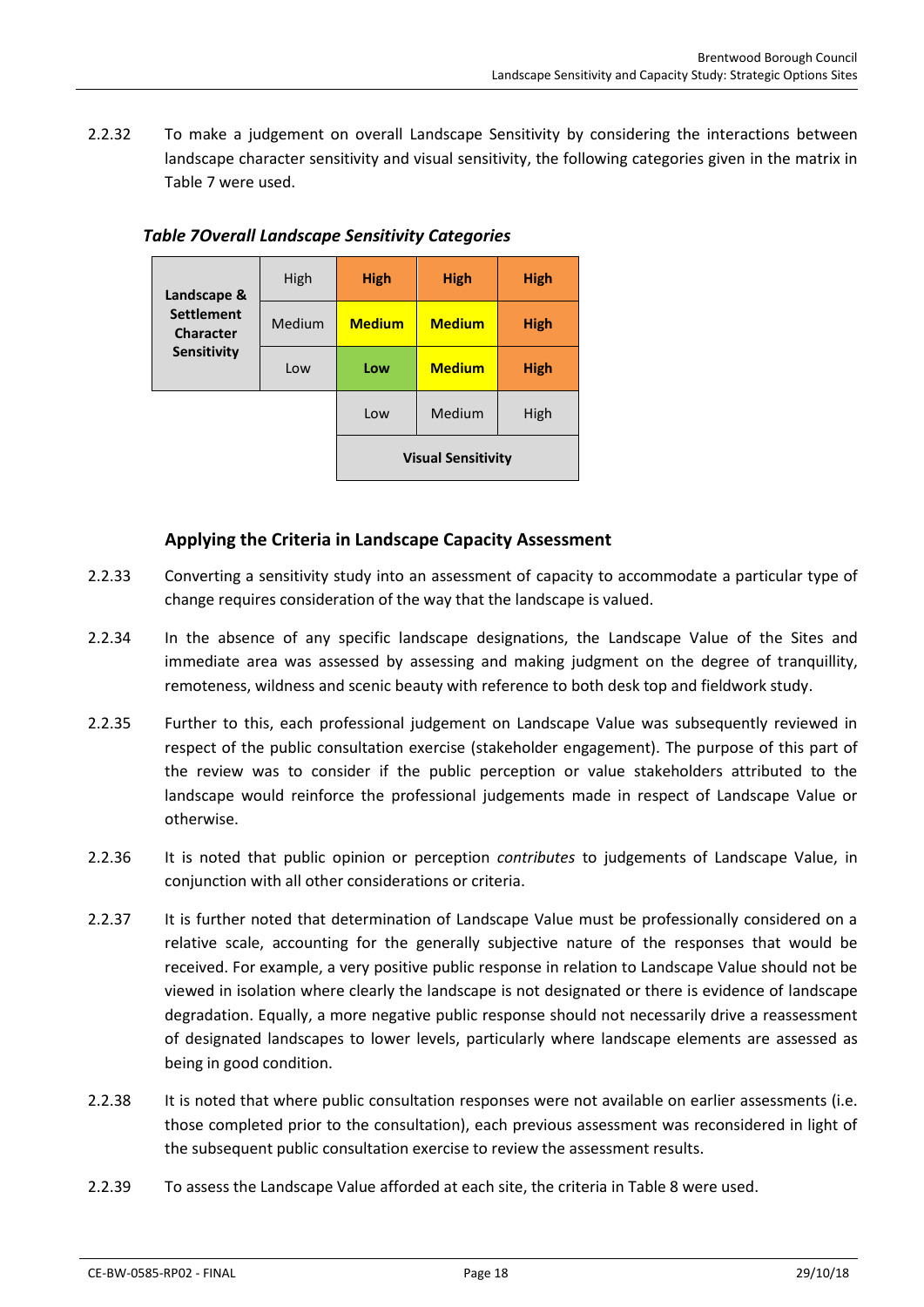### *Table 8Landscape Value Assessment Criteria*

<span id="page-19-0"></span>

| <b>High</b><br>Landscape<br><b>Value</b> | Lies wholly within a designated landscape.                                                                                                                                                                                   |
|------------------------------------------|------------------------------------------------------------------------------------------------------------------------------------------------------------------------------------------------------------------------------|
|                                          | Localised character and scenic value is distinctive.                                                                                                                                                                         |
|                                          | Important to the setting of a registered historic park and garden.                                                                                                                                                           |
|                                          | Presents locally important landscape characteristics or scenic value; or Presents important public amenity<br>value by way of views, access, sporting facilities or opportunity for quiet enjoyment (relative tranquillity). |
|                                          | Lies wholly or partially within a designated landscape but where localised character and scenic value is less<br>distinctive or has become degraded.                                                                         |
| <b>Medium</b>                            | Lies adjacent to a designated landscape.                                                                                                                                                                                     |
| <b>Landscape</b><br><b>Value</b>         | Presents locally distinctive landscape characteristics with some scenic interest; or                                                                                                                                         |
|                                          | Presents some public amenity value by way of views, access, sporting facilities or opportunity for quiet<br>enjoyment (relative tranquillity).                                                                               |
|                                          | Does not lie within or adjacent to a designated landscape.                                                                                                                                                                   |
| Low<br>Landscape<br><b>Value</b>         | Does not present locally important / distinctive landscape characteristics or scenic value / interest; or                                                                                                                    |
|                                          | Does not present important public amenity value by way of views, access, sporting facilities or opportunity<br>for quiet enjoyment (relative tranquillity).                                                                  |

2.2.40 To make judgements on Landscape Capacity by considering the interactions between overall Landscape Sensitivity and Landscape Value, the categories given in the matrix i[n Table 9](#page-19-1) were used.

|                                            | High          | <b>Medium</b>        | <b>Low - Medium</b>    | Low                 |
|--------------------------------------------|---------------|----------------------|------------------------|---------------------|
| <b>Overall</b><br>Landscape<br>Sensitivity | <b>Medium</b> | <b>Medium - High</b> | <b>Medium</b>          | <b>Low - Medium</b> |
|                                            | Low           | <b>High</b>          | <b>Medium - High</b>   | <b>Medium</b>       |
|                                            |               | Low                  | Medium                 | High                |
|                                            |               |                      | <b>Landscape Value</b> |                     |

### <span id="page-19-1"></span>*Table 9Landscape Capacity Categories*

2.2.41 For the purposes of this report, Landscape Capacity refers to the degree to which a particular landscape character type or area is able to accommodate a specific type of change without significant effects on its character, i.e. the Landscape Capacity of a Site reflects its ability to accommodate change in terms of new potential housing development but does not convey any assessment in terms of the amount of housing that a site can accommodate, beyond the assumptions as stated in Section [1.6](#page-9-2) above.

# **Produce Recommendations**

2.2.42 Recommendations are given in Sectio[n 4.3](#page-30-0) to prioritise Sites and to guide the direction of the future housing growth in Brentwood Borough. Where Sites have been assessed as having the same overall capacity to accommodate development, a judgement is made and recommendations given on the order that these Sites could be brought forward for development, in landscape and visual terms. Sites considered as having Low capacity should not prioritised for development from a landscape perspective i.e. strong likelihood of significant or potentially unacceptable landscape effects.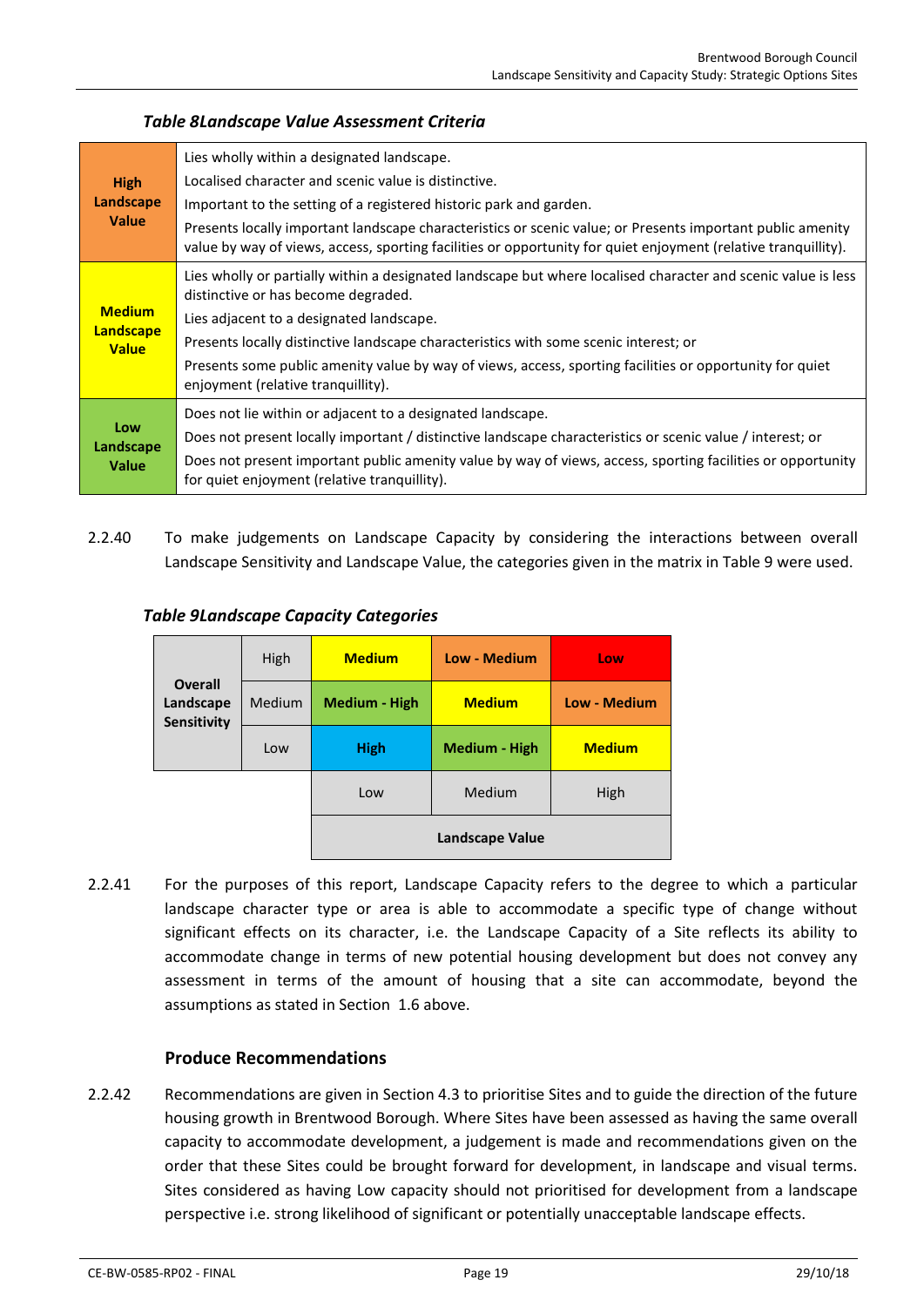- 2.2.43 This being said, the recommendations are also formed and should also be used to inform policy requirements in relation to the potential allocation of Sites for development. For example, where a Site has a Medium capacity Landscape Capacity, this indicates development would have the potential for some detrimental impacts on landscape character, yet these would not necessarily be unacceptable or significant. Effects could be potentially reduced through good design, landscaping and detailed assessment to promote an acceptable development strategy in landscape terms.
- 2.2.44 The assessment results of Landscape Capacity are one contributing element towards the decisionmaking process on appropriate site allocation. The results of this study should be read in terms of effect on *the landscape* only.

# **Presentation of Assessment**

- 2.2.45 The detailed record of the landscape and visual aspects and contributors towards Landscape Value are recorded on a Site Assessment Sheet pro forma (see Appendix L1) for each site according to the assessment basis (housing, employment and/or mixed use). This illustrates the findings of the fieldwork and desk study and shows the resultant assessment on a site-by-site basis in detail, following the approach described in Sectio[n 2.](#page-11-0)
- 2.2.46 Colour-coded tables are presented as part of the Site assessments. The assessment results for each Site have then been combined into an overall summary table to allow easy comparison between sites and for cross-reference to the coloured maps at Appendix L5. Summary commentary and recommendations have been included with this in Sectio[n 4.](#page-29-0)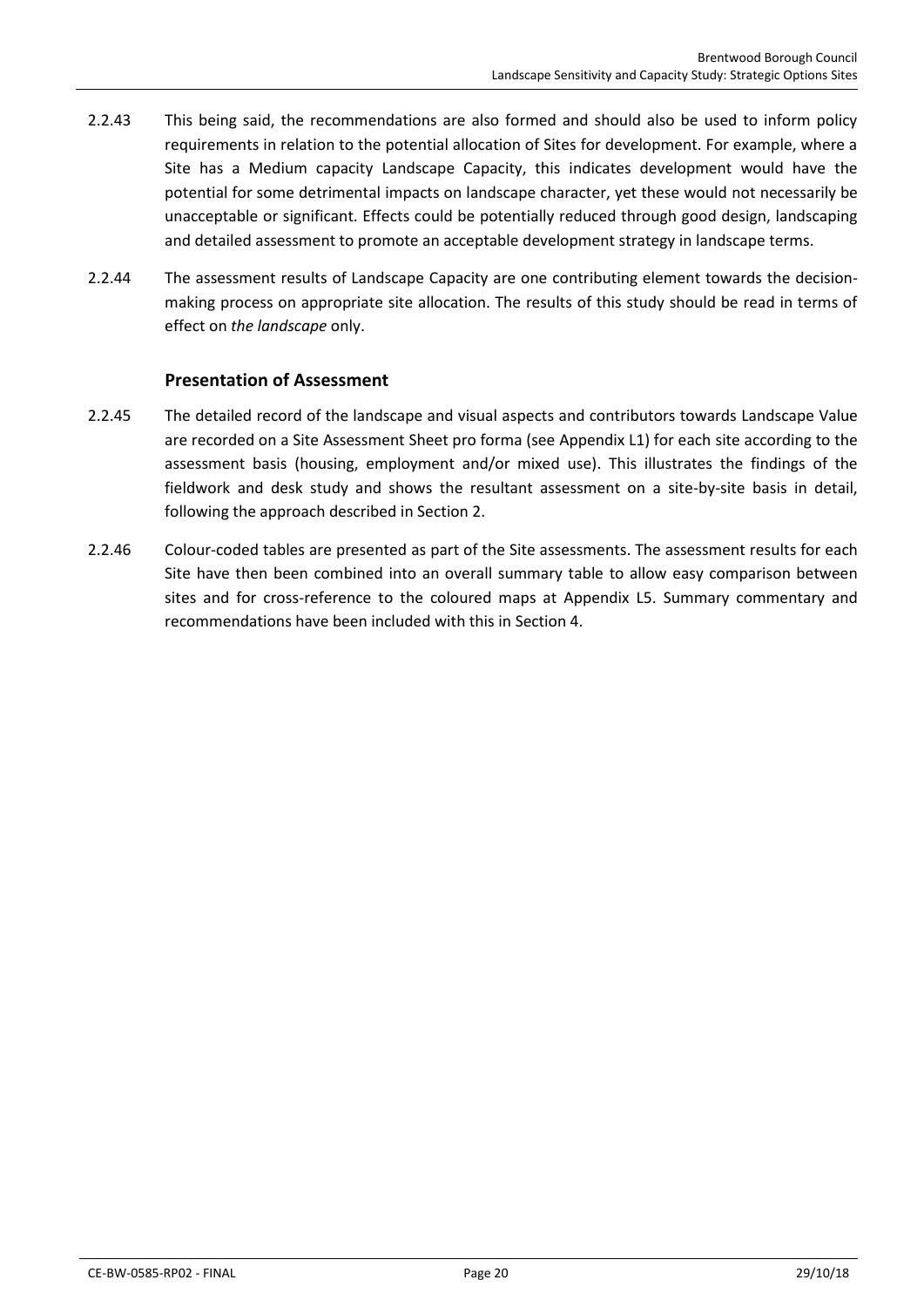# <span id="page-21-1"></span><span id="page-21-0"></span>**3 LANDSCAPE CONTEXT**

### **3.1 LANDSCAPE CHARACTER**

3.1.1 In 2006 a landscape character assessment was produced for Mid Essex, which included Brentwood Borough (Chris Blandford Associates, September 2006). This identified a number of Landscape Character Types (LCT's) and Landscape Character Areas (LCA's) within Brentwood Borough. Those that contained the Sites were:

*F - Wooded Farmland LCT:*

- F7 Blackmore Wooded Farmland (Site no.'s 076, 077, 079a, 79c)
- F8 Doddinghurst Wooded Farmland (Site no.'s 023, 024A, 024B, 075B, 058B, 158, 194, 294)
- F9 Little Warley Wooded Farmland (Site no. 25, 37c (North))
- F10 Heybridge Wooded Farmland (Site no.'s 034, 087, 106, 128, 235, 263, 276))
- F13 Great Warley Wooded Farmland (Site no.'s 027, 032, 112D, 112E)
- F15 Weald Wooded Farmland (Site no.'s 022, 299, 302C)

*G – Fenland LCT:*

- G1 Horndon Fenland (Site no.'s 037D, 038A, 038B, 101A, 101C, 126, 187, 200 (East & West)
- 3.1.2 It is noted that two Sites, 010 and 083, fall outside of any defined Landscape Character Area reflecting their existing developed status or relative proximity to the urban or settled areas.

### **Wooded Farmland LCT**

- 3.1.3 The key characteristics of Wooded Farmland Landscape Character Type are listed as:
	- Elevated undulating hills or ridges and slopes;
	- Mixture of arable and pasture farmland;
	- Pockets of common and pasture;
	- Views to wooded horizons;
	- Well wooded with blocks of mature mixed and deciduous woodland (including areas of ancient and semi-natural woodland);
	- Copses, hedges and mature single trees;
	- Mature field boundaries;
	- Framed views to adjacent character areas;
	- Enclosed character in places; and
	- Network of quiet, often tree-lined narrow lanes.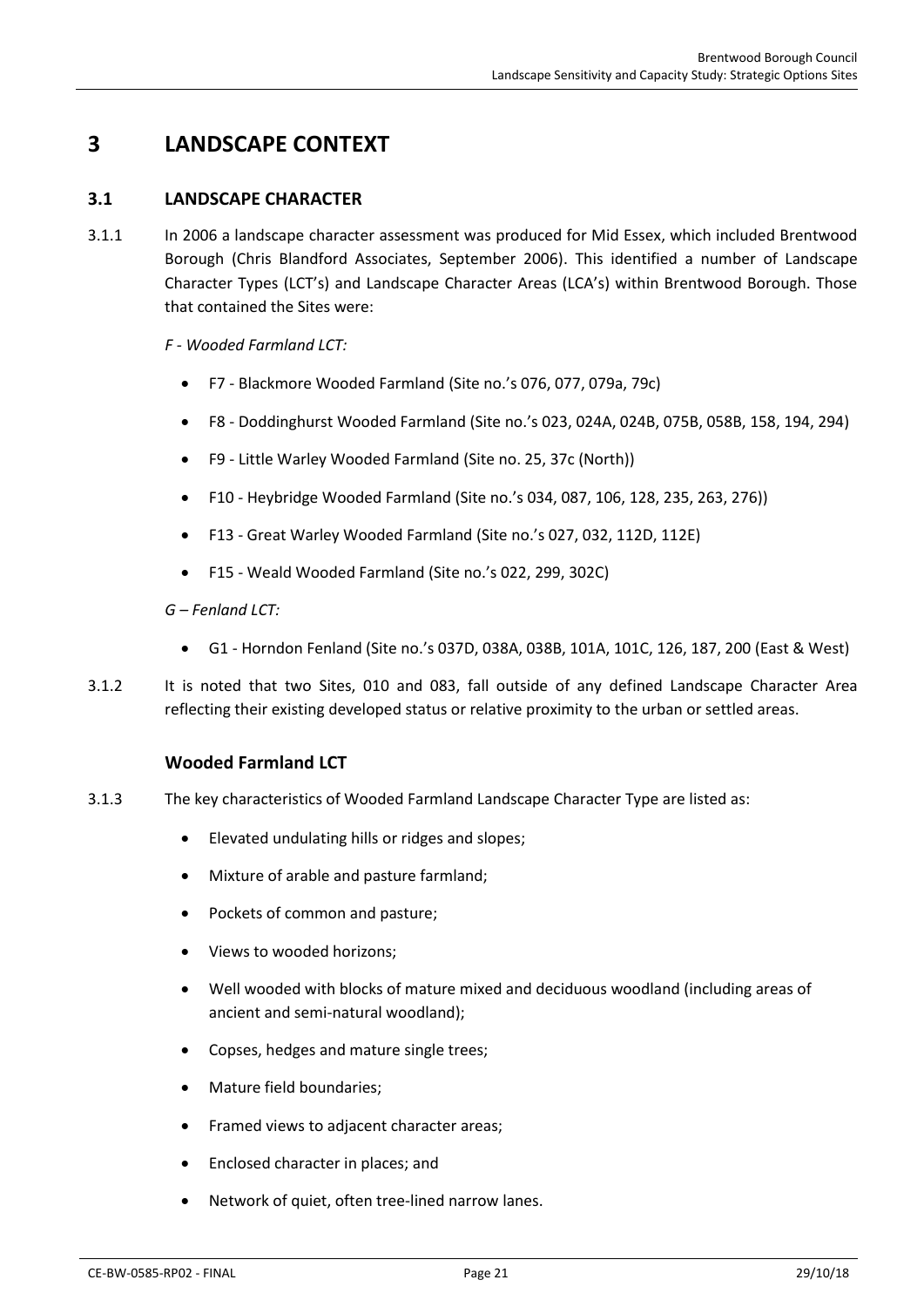### **Fenland LCT**

- 3.1.4 The key characteristics of the Fenland Landscape Character Type are listed as:
	- Level relief;
	- Open, exposed landscape;
	- Large-scale arable and pasture farmland;
	- Gappy hedges; and
	- Linear roads on causeways.

### **Landscape Characteristics**

3.1.5 The published landscape character assessment (Chris Blandford Associates, September 2006) provides a useful reference to understand the landscape context of the Housing Sites on a larger scale (generally) than the Housing Sites. The document suggests landscape planning guidelines, which relate to the landscape at this scale and describes sensitivities to change. The general sensitivity to change for each Landscape Character Area given in the landscape character assessment (Chris Blandford Associates, September 2006) is provided in [Table 10.](#page-22-0) This forms part of the context to the specific assessment undertaken at each Housing Sites.

| Landscape Character Area            | <b>Sensitivity to Change</b> |
|-------------------------------------|------------------------------|
| Blackmore wooded farmland           | <b>Relatively High</b>       |
| Doddinghurst wooded farmland        | Relatively High              |
| Little Warley wooded farmland       | <b>Relatively High</b>       |
| Heybridge wooded farmland           | Relatively High              |
| Great Warley wooded farmland        | <b>Relatively High</b>       |
| Ingrave & Herongate wooded farmland | Moderate to High             |
| Weald wooded Farmland               | Relatively High              |
| Horndon Fenland                     | Moderate                     |

### <span id="page-22-0"></span>*Table 10 General Sensitivity of LCAs to Change*

- 3.1.6 The Sensitivity to Change as highlighted in the landscape character assessment (Chris Blandford Associates, September 2006), is related to a number of factors such as intrinsic landscape qualities, biodiversity value, visual characteristics, historic integrity and re-creatability (i.e. *"the degree to which the intrinsic landscape qualities, biodiversity value, visual characteristics, historic integrity of an area can be re-created if eroded or lost"*).
- 3.1.7 The landscape character assessment also notes that *"the evaluation is based on the relatively broad-brush analysis undertaken at 1:25,000 scale for this Study. The degree of sensitivity is not absolute. It is likely to vary according to the nature of change under consideration, and is therefore only indicative"*.
- 3.1.8 Due to the scale of the assessment, each landscape area will have varying sensitivity to change between different localities. The assessment was not intended to be site-specific and does not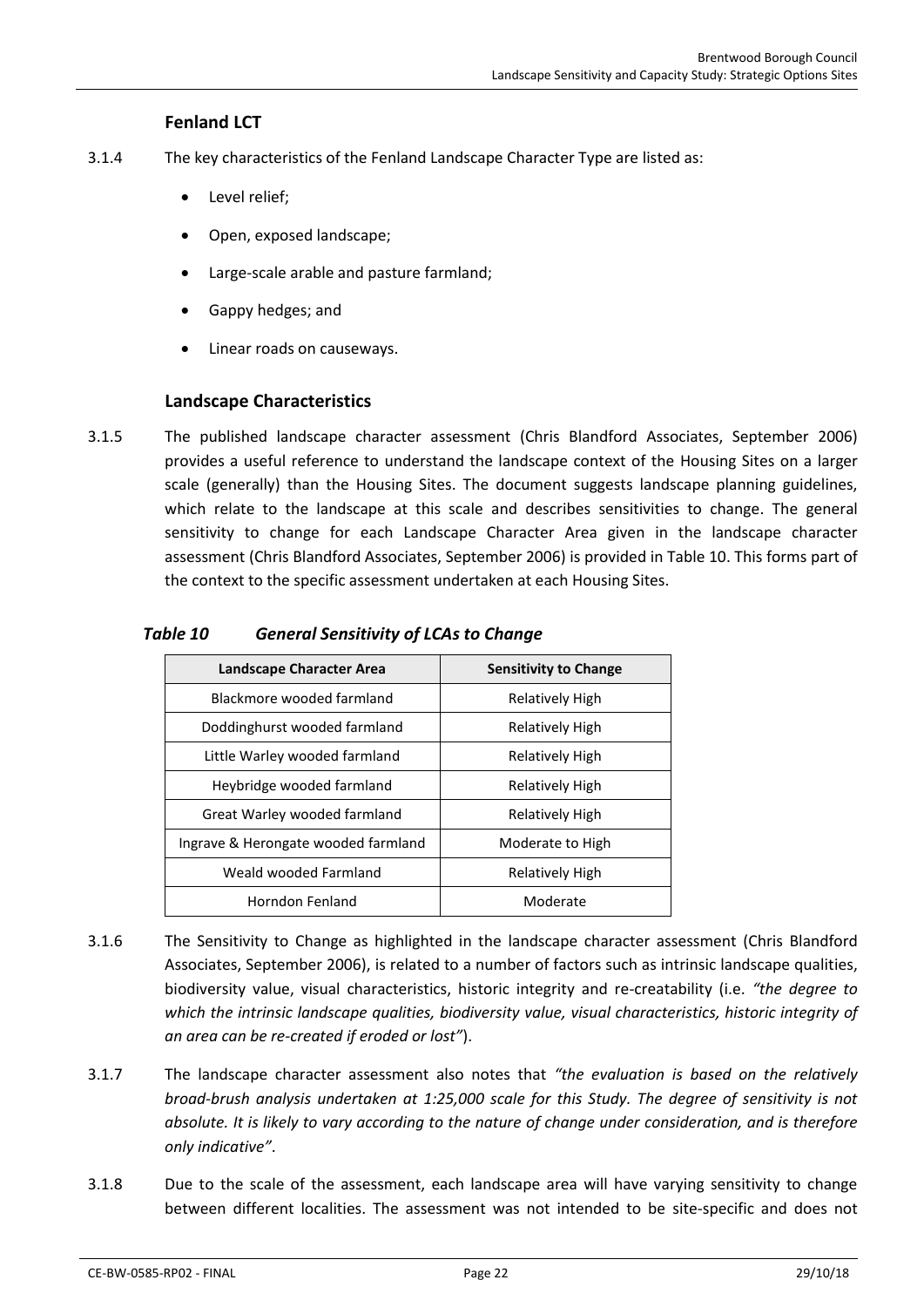relate to a specific type of development.

- 3.1.9 In this study (the Landscape Sensitivity and Capacity Study), the prevalent landscape characteristics at each specific Site have been recorded, presented and used in the assessment of their Overall Landscape Sensitivity and Landscape Capacity in relation to this specific type of development at the appropriate scale, i.e. it is a study targeted more to the specific effects of development on prevalent characteristics and character at those locations and the affected locality.
- 3.1.10 It is therefore likely that the Overall Landscape Sensitivity (a function of both landscape and visual sensitivity – refer to [Table 7\)](#page-18-0) as assessed for individual Housing Sites as part of this report will vary from the broader sensitivity to change, as defined in the published landscape character assessment (Chris Blandford Associates, September 2006), with implications for the Landscape Capacity assessed for each Housing Site. The assessment of Overall Landscape Sensitivity in this report is likely to be based on differing criteria (refer to [Table 5](#page-17-0) and [Table 6\)](#page-17-1) from the assessment criteria in the published landscape character assessment.
- 3.1.11 At a broad landscape scale, it is noted that based on the published landscape character assessment (Chris Blandford Associates, September 2006), the lowest recorded Landscape Sensitivity in Brentwood relates to the Horndon Fenland LCA (Moderate sensitivity). This LCA is located entirely south of the A127, to the east and west of West Horndon. All other areas of Brentwood have a Moderate to High of Relatively High Sensitivity to Change, thus at a broad landscape scale, development in these other LCA areas is likely to be more sensitive.
- 3.1.12 A comparison check has been undertaken between the published landscape character assessment (Chris Blandford Associates, September 2006) 'Sensitivity to Change' rating for the individual Landscape Character Areas and the site-specific Overall Landscape Sensitivity as assessed in this study. The summary of this comparison can be found in Appendix L4.

### <span id="page-23-0"></span>**3.2 LANDSCAPE DESIGNATIONS**

- 3.2.1 With regard to protected landscapes, there are no statutory landscape designations such as Area of Outstanding Natural Beauty within Brentwood Borough.
- 3.2.2 The current policy framework for local planning control in Brentwood Borough is provided by the statutory 'Development Plan' consisting of the **Brentwood Replacement Local Plan** (Brentwood Borough Council, 25 August 2005 (Adopted)) which supersedes the first Adopted Brentwood Local Plan (adopted March 1995, with a First Alteration adopted in July 1997). This development plan provides a comprehensive statement of land use policies and proposals for the Borough and sits within the context of the NPPF (Department for Communities and Local Government, 2012).<sup>2</sup>
- 3.2.3 The Brentwood Replacement Local Plan showed a number of non-statutory designations across the Borough; the two main landscape-specific designations being:
	- Special Landscape Areas (SLA's); and
	- Landscape Improvement Areas.
- 3.2.4 **SLA**'s were described as "…*valuable high quality landscapes which are the result of a combination of natural features such as vegetation cover, relief and presence of water… The conservation and/or*

1

 $^{2}$  The East of England Plan which was revoked 3 January 2013 along with saved structure plan policies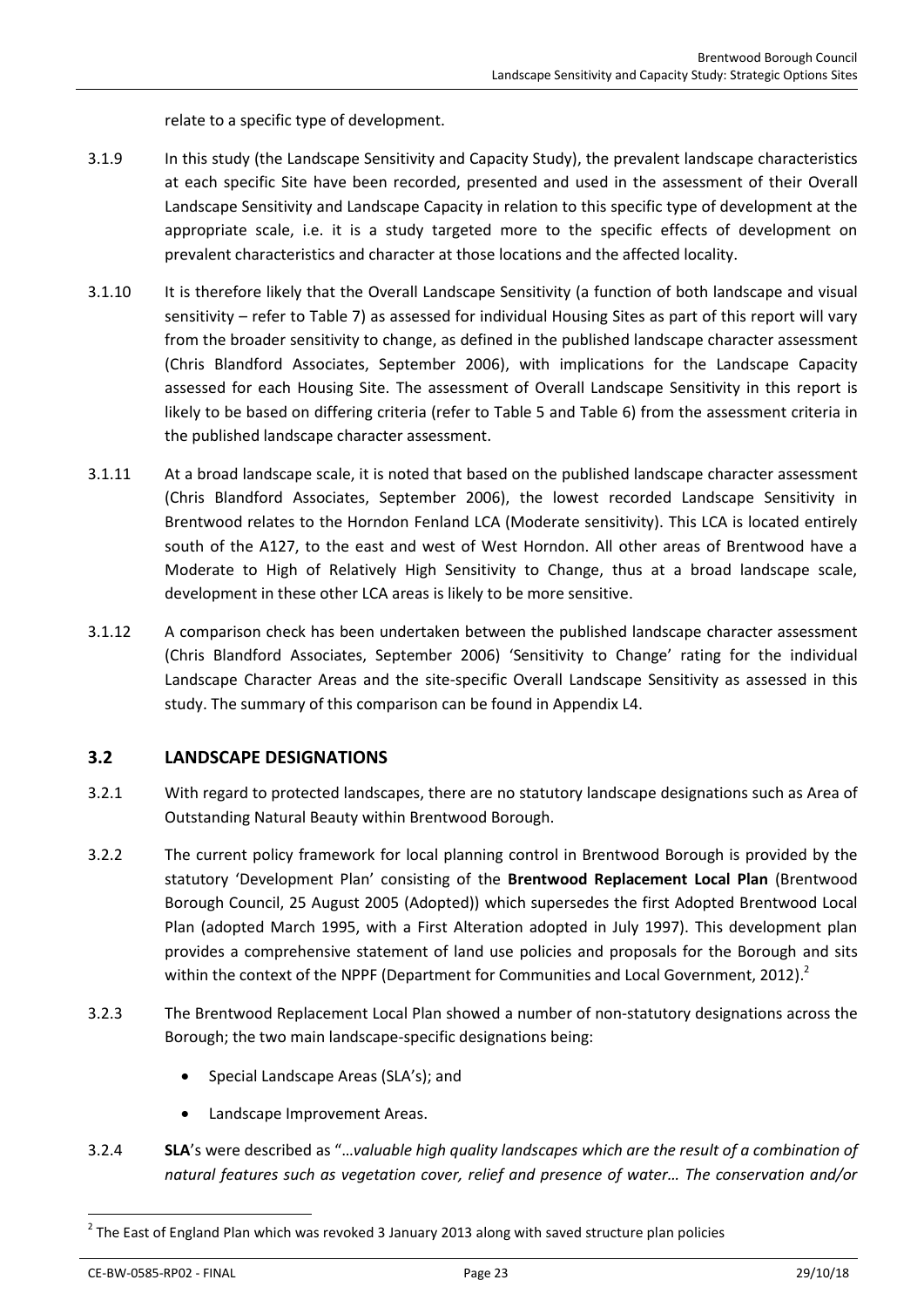*restoration of these areas is important both to the particular locality and to the County's natural heritage in terms of their special character and visual qualit*y". This gives an indicator as to one aspect of Landscape Value. It is notes no SLA was present in the Horndon Fenland and were all located north of the A127, reflecting the broad landscape sensitivity across Brentwood borough.

- 3.2.5 **Landscape Improvement Areas** have been identified "*primarily because of the impact of urban intrusion into the countryside, coupled with the considerable loss of trees as a result of Dutch Elm disease*". Effectively this is indicative of areas noted as having a degraded landscape character. It is noted that much the Horndon Fenland LCA comprises a Landscape Improvement Area, indicating some degradation to the landscape.
- 3.2.6 A significant part of the Borough overlaps with the **Thames Chase Community Forest** area. This is not a landscape-specific designation but indicates a positive requirement at policy level to provide landscape and conservation improvements along with improved recreation and access over the area.
- 3.2.7 **Historic Parks and Gardens** and the **Writtle Ancient Landscape** areas are shown in the Replacement Local Plan. This states "*Any ancient landscapes that are designated in the Brentwood Borough will need to be protected from development that would adversely affect the nature or physical appearance of the landscape feature…. Brentwood Borough has three registered parks and gardens, Warley Place and Weald Park (both Grade II) and Thorndon Park which is Grade II\*. In order to reflect their importance and to conserve their character and appearance these sites have been designated as Conservation Areas.*" This reflects other valued landscape features in Brentwood.
- 3.2.8 Green Belt designation has not been treated as a landscape-specific designation in this assessment, as Green Belt is a planning designation primarily designed to prevent urban sprawl and settlement coalescence. The presence of each Site within the Green Belt and the results of a separate study undertaken on these (and other) potential sites in relation to contribution towards the purposes of the Green Belt and potential effects from housing development are noted alongside the assessment.

# <span id="page-24-0"></span>**3.3 PUBLIC CONSULTATION RESPONSES**

- 3.3.1 Further to the baseline landscape context, public opinion has also been considered in relation to judgements on Landscape Value.
- 3.3.2 During the public consultation exercise on Strategic Growth Option in January 2015, around 500 responses were received in relation to Questions 10 and 476 in relation to Question 11 in the consultation. The vast majority of consultation responses were from residents within Brentwood Borough.
- 3.3.3 The responses to the two questions have been collated, analysed and reviewed in light of this Landscape Capacity Study. The responses have been reviewed to establish trends, which would help inform any professional judgements and determination on Landscape Value. A summary of key findings and tables are shown below.

# **Question 10 - Summary of Findings in relation to Public Consultation**

3.3.4 In respect of Question 10, the public consultation exercise broadly asked respondents to rank key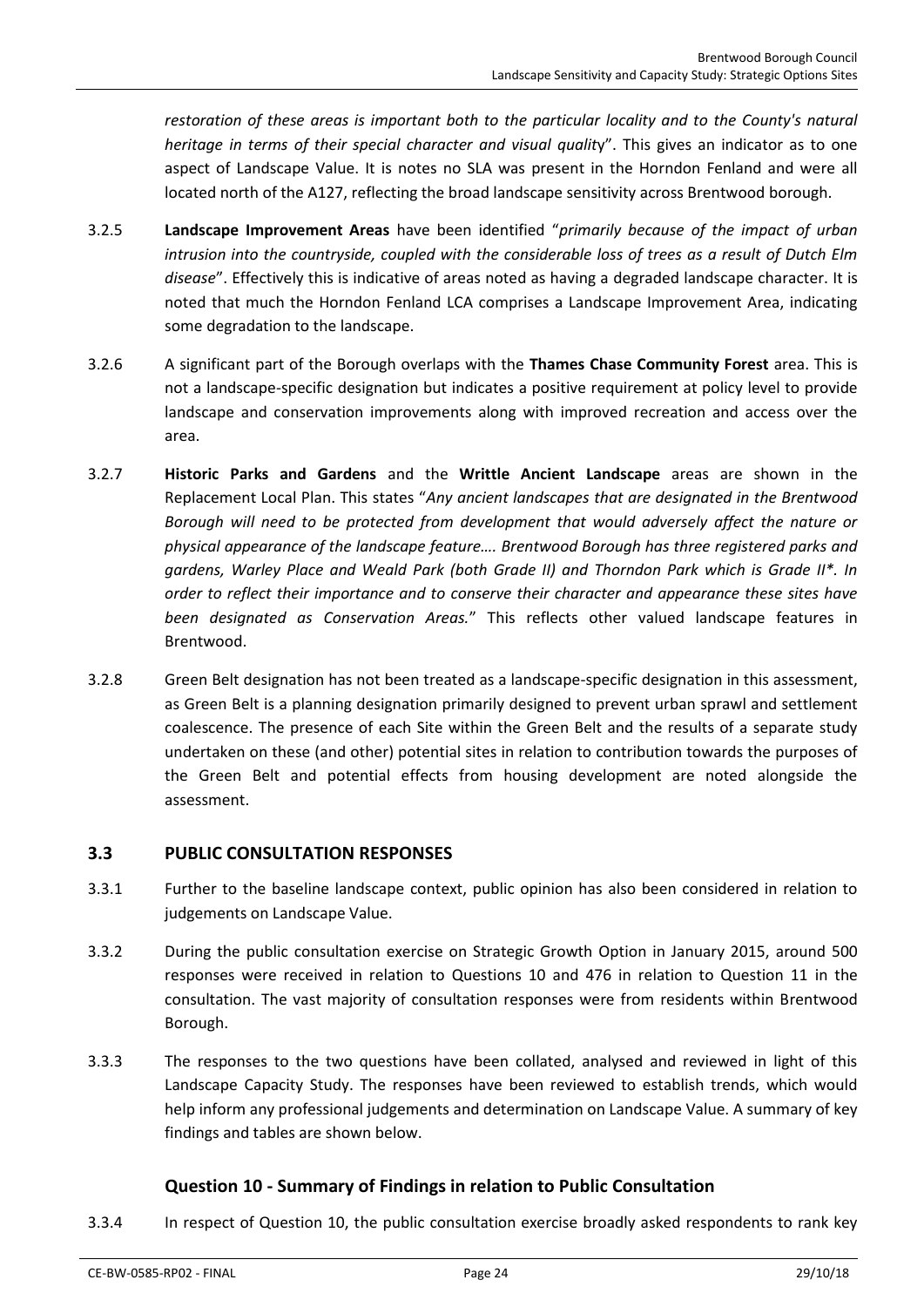aspects of Landscape Value on a scale of 1-5 (i.e. Very Low to Very Highly valued), in relation to the landscape of the area in which they live. The five categories were Scenic Beauty/Attractiveness, Outdoor Recreation/Leisure Use, Wildlife Interest, Historical Interest and Tranquillity.

- 3.3.5 The overall responses to Question 10 are shown at Appendix L6. The overall responses show that across Brentwood, there is a generally positive opinion of landscape value in relation to the criteria. In relation to Scenic Beauty, Wildlife Interest and Tranquillity, over 65% of all respondents considered these aspects to be of a 'Very High' score in terms of value. Whilst a majority of respondents also scored Outdoor Recreation and Historical Interest 'Very High', there was greater variation in response to these aspects with over 45% of respondents scoring these aspects as 'Average' or 'High' (scores of 3 and 4 out of 5).
- 3.3.6 Only a small minority of respondents ranked each aspect as 'Low' or 'Very Low', comprising less than 7% of respondents in each case.
- 3.3.7 Appendix L6 also outlines the public consultation responses by area of Brentwood. The results show response by key areas including Brentwood, Shenfield, Hutton, West Horndon, Blackmore, Doddinghurst, Ingrave, Herongate, Ingatestone and other villages and areas.
- 3.3.8 Over 22% of the responses were from residents in Blackmore. The vast majority of responses ranked each aspect 'Very High'. This is similar for nearby Doddinghurst, albeit there is more diversity in opinion in relation to Outdoor Recreation and Historic Interest. It is noted that this study has not considered any sites near or around Blackmore, Doddinghurst, or nearby areas at the northern fringes of Brentwood Borough.
- 3.3.9 The second largest numbers of respondents were from West Horndon (88 respondents). Whilst responses were generally positive there are some key discrepancies in opinion, between differing aspects. For Scenic Beauty, 59% considered the value to be High and 31% Very High. For Outdoor Recreation, around 64% of respondents considered the aspect to be Average value. Around 80% or more, of respondents considered Wildlife Interest and Tranquillity as Very High value. For Historic Interest, around 61% considered the aspect to be High Value and 24% Average. Overall, the majority of respondents considered Scenic Beauty, Outdoor Recreation and Historic Interest to be Average or High value. Wildlife Interest and Tranquillity were generally considered Very High value.
- 3.3.10 For Ingrave and Herongate (total 80 respondents), responses were generally positive, with over 75% of respondents scoring each aspect as High to Very High value. No respondents in Ingrave viewed any aspect as Low or Very Low. In Herongate, no aspect was ranked Low or Very Low, except for 3 respondents in relation to Historic Interest.
- 3.3.11 Respondents from the main towns in Brentwood Borough, namely Brentwood and Shenfield, comprised only 6% of the total responses. Whilst the number of responses was low in number, there was a generally positive opinion of landscape value. There also appears to be more divergence in opinion on the value related to the various aspects. For example, for all aspects except tranquillity, over 50% of respondents in Brentwood and Shenfield scored the aspects Very Low to High, potentially showing a divergence in opinion and perhaps reflecting the diversity of localities within and on the edge of the main towns. In Brentwood, over 80% of respondents rated the aspects Average to Very High. This increased to around 95% in Shenfield, albeit the sample size was very small (9 respondents).
- 3.3.12 Pilgrims Hatch (18 respondents) also shows a similar pattern, where there is some diversity in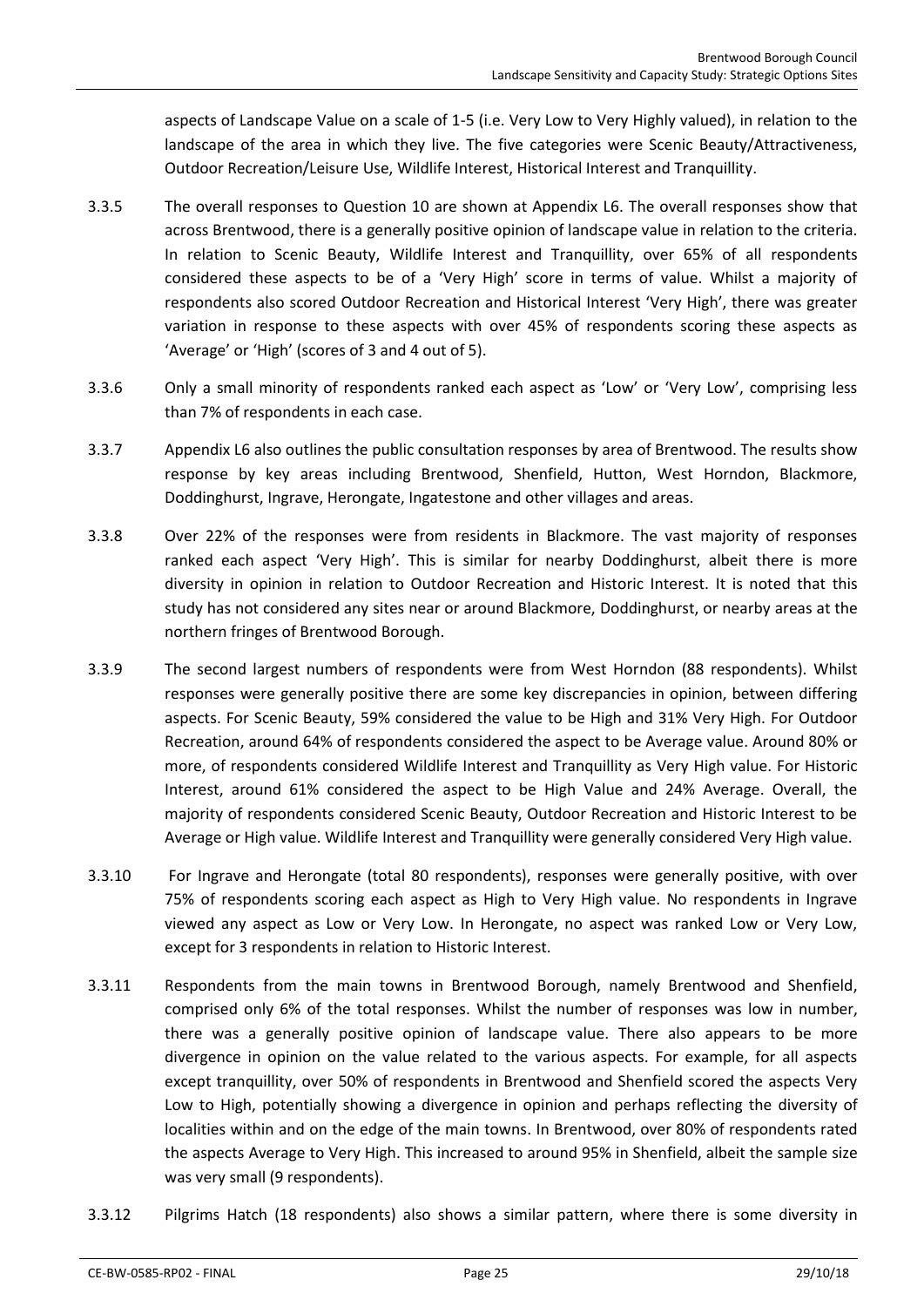opinion, however, the majority of respondents rated the various aspects as Average to Very High and in the case of Scenic Beauty, Outdoor Recreation, Wildlife Interest and Tranquillity, 50% or more of respondents scored these aspects Very High in terms of value. No aspects were scored Very Low.

- 3.3.13 Conversely, in Hutton (a suburb of Shenfield) and Hutton Village, there were 47 respondents. There was a greater consensus that the majority of respondents considered the aspects to be of a Very High value. Around 60% of respondents considered the aspects to be Very High Value, except for Historic Interest, where this proportion fell to around 43%. For Scenic Beauty, Wildlife Interest and Tranquillity, all respondents rated the value at Average or above. Very few respondents regarded the landscape value as Low or Very Low in respect of Outdoor Recreation and Historic Interest. The responses from Hutton, may suggest a marginally higher opinion in relation to the landscape aspects compared to nearby Shenfield and Brentwood, taken as a whole.
- 3.3.14 Ingatestone (19 respondents) was rated High or Very High by over 80% of respondents in relation to each aspect. No Low or Very Low scores were received except for a single respondent in relation to Tranquillity.
- 3.3.15 A small number of written comments were also supplied. These all generally supported the approach of incorporating public opinion in the assessment of Landscape Value. However, some other comments also expressed the following:
	- *"Whilst we have no objection to the Council seeking to gain an understanding of local resident's perceptions of landscape "value", the outcomes of the survey should not be used to inform the landscape evidence currently being produced. This should be an Objective assessment undertaken by a qualified professional"*
	- *"Aim should be to discover what impacts release of any greenfield land would have. Intrinsic value of the landscape being considered for development is one of these, but the impacts would be a combination of both the nature of the proposed developments (including indirect effects) and aspects related to wider values relating to those areas impacted".*
	- *"Important to be able to see the countryside and not feel like living in a town, to see wildlife, the need for woods and trees to provide oxygen, counteract pollution and reduce noise pollution from the road and railway".*
	- *"The consultation document refers to fenland landscapes and also implies that the A127 has greater development potential due to it having a "different landscape character". The inference seems to be that the landscape is less attractive than elsewhere in the Borough. Whilst it does indeed have a different landscape character to the North of the Borough, the local residents' value of the open space and farmland should not be considered any lower than residents of the North of the Borough".*
- 3.3.16 There will be fewer responses in areas with smaller populations. Those areas scoring relatively lowly may be in greater need of improvement which is not necessarily the same as development."
- 3.3.17 There were also at least 3 responses where greater emphasis is recommended in relation to Historic character, particularly around Hutton. There were also concerns that visibility of proposals have not been accounted for in the public consultation.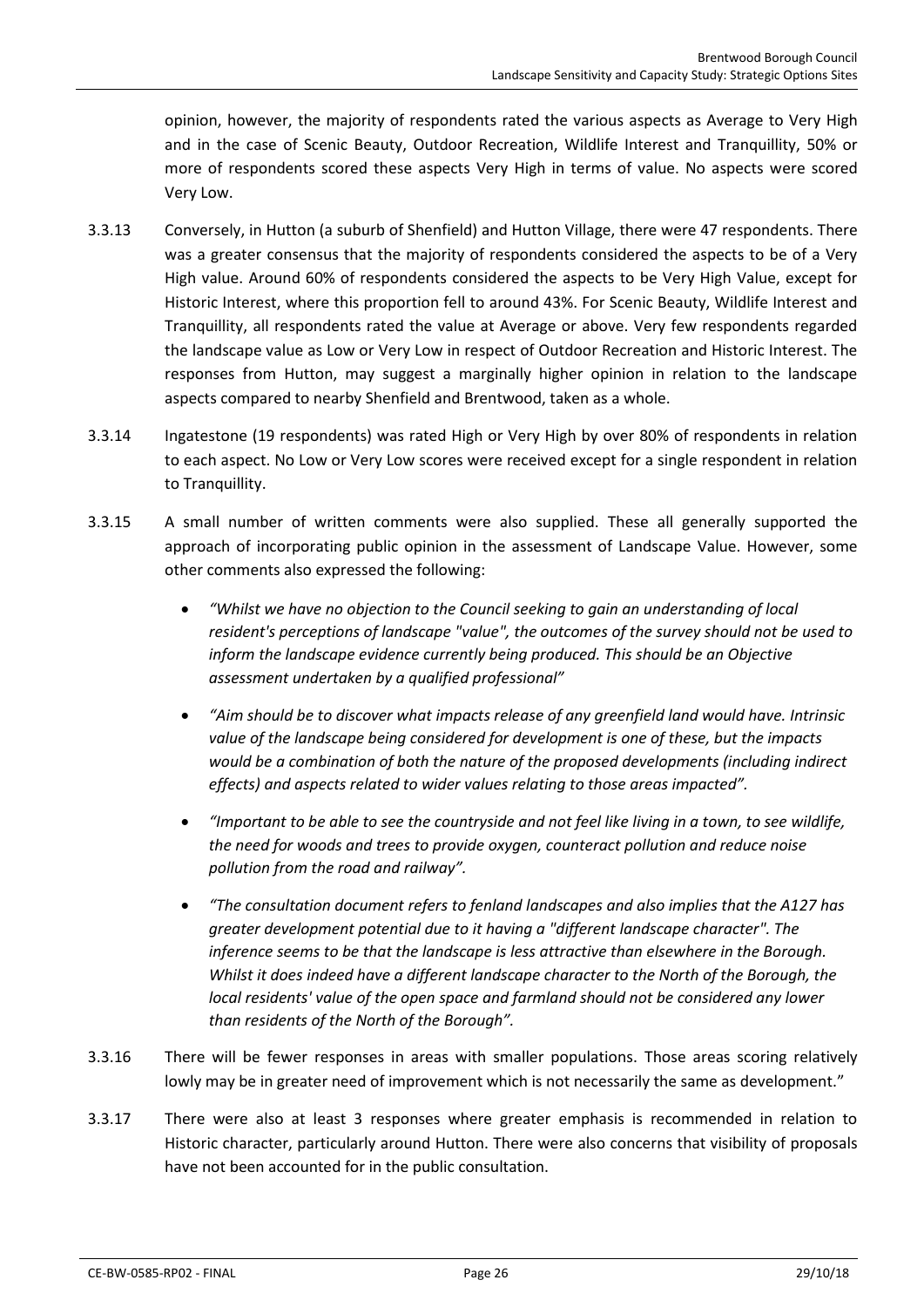# **Question 11 - Summary of Findings in relation to Public Consultation**

- 3.3.18 In respect of Question 11, the public consultation exercise broadly asked respondents the level to which they considered a number of aspects or elements were present within the landscape. These aspects included built elements such as housing and industry, as well as more natural elements/managed landscapes, such as woodland, wildlife and farmland. Respondents were asked to rate the elements as Absent, Occasional, Frequent or Predominant (i.e. a score of 1-4).
- 3.3.19 The overall summary of responses to Question 11 are shown at Appendix L7. The overall responses show that across Brentwood, Housing is considered to be Frequent by a majority of respondents (63%). Industrial, Infrastructure and Leisure land uses are generally considered to be Occasional, with smaller number of respondent's recording these aspects as Absent or Frequent. 73% of respondents consider Waste or Derelict Land to be Absent with 23% considering it to be Occasional.
- 3.3.20 Farmland is considered to be the most prominent land use in the borough with 69% recording Farmland as Predominant and 25% Frequent. 47% believe Wildlife / Nature Reserves are Frequent with 36% believing them to be Predominant. Woodland is fairly evenly split in term of opinion as to whether it is Occasional, Frequent or Predominant across the borough.
- 3.3.21 Respondents also noted other features including some historic buildings, as well as schools and village halls. Country Parks and Ponds are also mentioned by several respondents.
- 3.3.22 Appendix L7 also outlines the public consultation responses by area of Brentwood. A number of key trends are noted from the results:
	- As with Question 10, Blackmore and Doddinghurst had higher proportions of respondents. Farmland was considered to be Predominant by the majority with Wildlife and Woodland also considered to be Frequent or Predominant. Housing was considered to be Frequent. Infrastructure and Industry as generally considered to be Occasional or Absent. A majority of respondents consider Derelict Land to be Absent. Recreation is generally evenly split between being considered Occasional or Frequent. Similar trends are also recorded for Ingrave, Herongate and Ingatestone.
	- Brentwood, Shenfield and Pilgrims Hatch again only received 36 combined responses. Generally, these areas have a greater diversity in terms of the scoring ranges per aspect, although the sample size is relatively small. The majority of respondent consider Housing to be Frequent or Predominant, Industry and Infrastructure is considered to be Occasional or Frequent. There is a fairly even split between respondents considering Wasteland to be Absent or Occasional. There is a fairly even split as to the relative association of Wildlife, Farmland and Woodland, such that these aspects are generally recorded as Occasional, Frequent and Predominant; likely to be considered Frequent on average. Leisure is fairly evenly split between Occasional and Frequent.
	- Hutton (a suburb of Shenfield), generally shows Housing recorded as Frequent, Industry evenly split between Occasional and Absent and Infrastructure and Leisure/Recreation split between Occasional and Frequent. A majority of respondents believe Derelict Land to be Absent. The majority of respondents consider Wildlife, Farmland and Woodland to be Frequent or Predominant.
	- West Horndon (85 respondents) is generally shows consensus of opinion across all aspects. Housing, Industry and Infrastructure are considered Frequent. Farmland is considered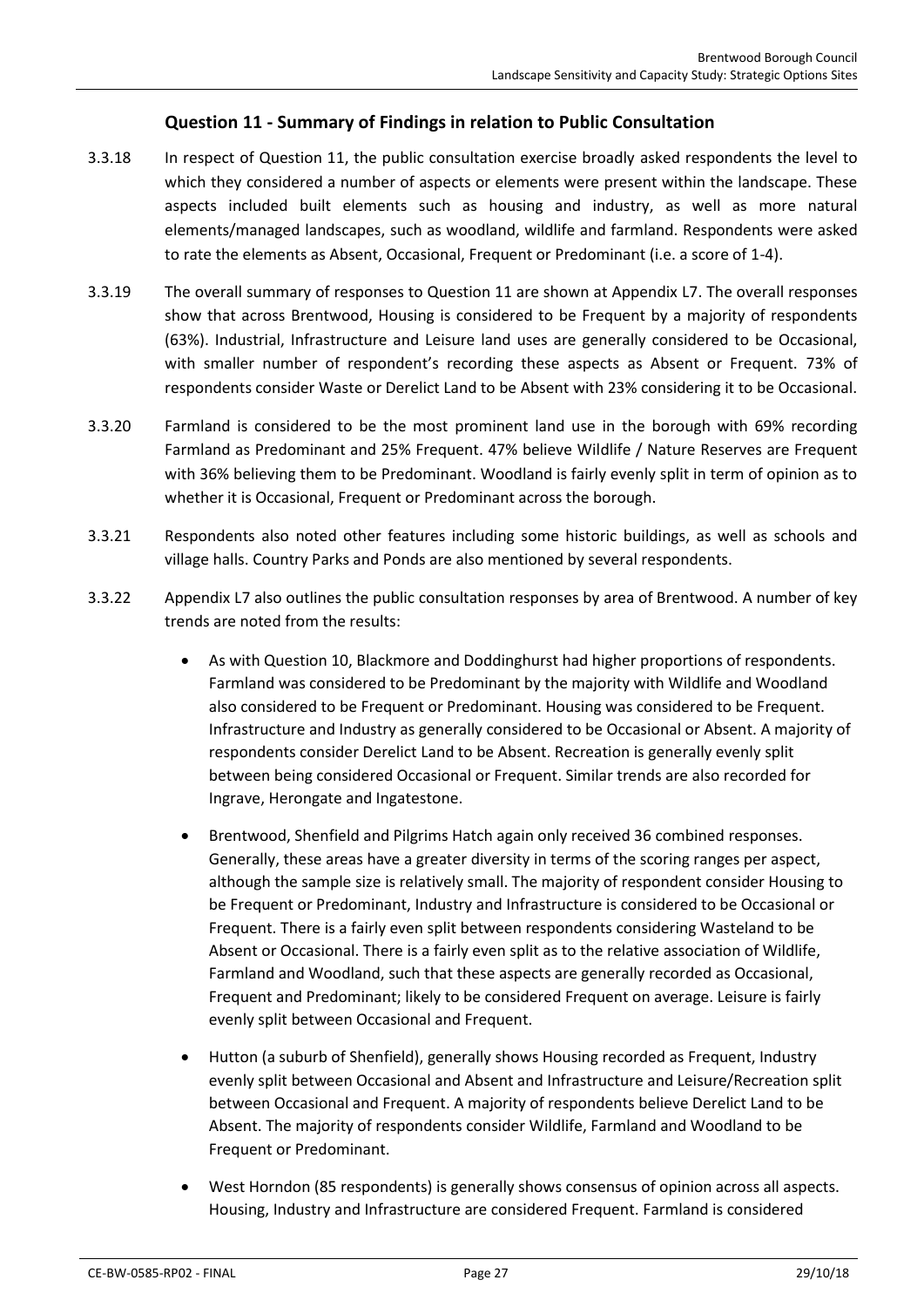Predominant, with Wildlife considered Frequent. Leisure / Recreation and Woodland are considered Occasional. Derelict Land is considered Absent.

3.3.23 Other more general comments received, reiterated the overall presence of aspects in the surrounding landscape. Two respondents considered that greater account of the Historic Environment should have formed part of the landscape consultation questions.

### **Summary**

- 3.3.24 Overall, respondents do confirm that they consider various aspects of Landscape Value to be highly valued across the borough and Farmland is generally considered to be a Predominant land use, although Housing is also considered Frequent. The borough is less associated with Commercial and Industrial developments.
- 3.3.25 Villages and lower populous areas, including Blackmore, Doddinghurst, Ingrave, Herongate and Ingatestone, are generally more associated with Farmland, Woodland and Wildlife, with Housing being Frequent, compared to Industry and Infrastructure Land Uses. This correlates with relatively higher landscape value scores for aspects such as Scenic Beauty, Outdoor Recreation, Wildlife Interest, Historic Interest and Tranquillity.
- 3.3.26 The responses from Brentwood, Shenfield, Pilgrims Hatch and West Horndon show that the relatively landscape value scores are on the whole slightly lower compared to other areas in the borough and this corresponds with greater recognition as to the presence of human development including Frequent Housing and Occasional/Frequent Industry and Infrastructure. However, the areas are still recognised generally as being considered of a High landscape value and Farmland is often considered the Predominant or Frequent land use. It is noted that West Horndon is a significantly smaller settlement compared to Brentwood and Shenfield, but is associated with and located immediately adjacent to Infrastructure such as the A127 and rail line.
- 3.3.27 The responses for Hutton (a suburb of Shenfield) indicate that the area is frequently associated with Housing, but is not typically well associated with Industry/Infrastructure. Landscape aspects are slightly more highly valued compared to other more built up areas, such as Brentwood and Shenfield.
- 3.3.28 The numbers of respondents disproportionately represent the villages and areas of Blackmore, West Horndon and Doddinghurst, compared to higher populous areas of Brentwood and Shenfield, where responses were low (aside from Hutton where there was a relatively higher response rate). As such, any tentative conclusions on how the public value landscape should be treated with caution.
- 3.3.29 Overall, the public consultation responses are considered to broadly compare well with the desk study and fieldwork exercise undertaken by Crestwood, including the Landscape Value Assessments.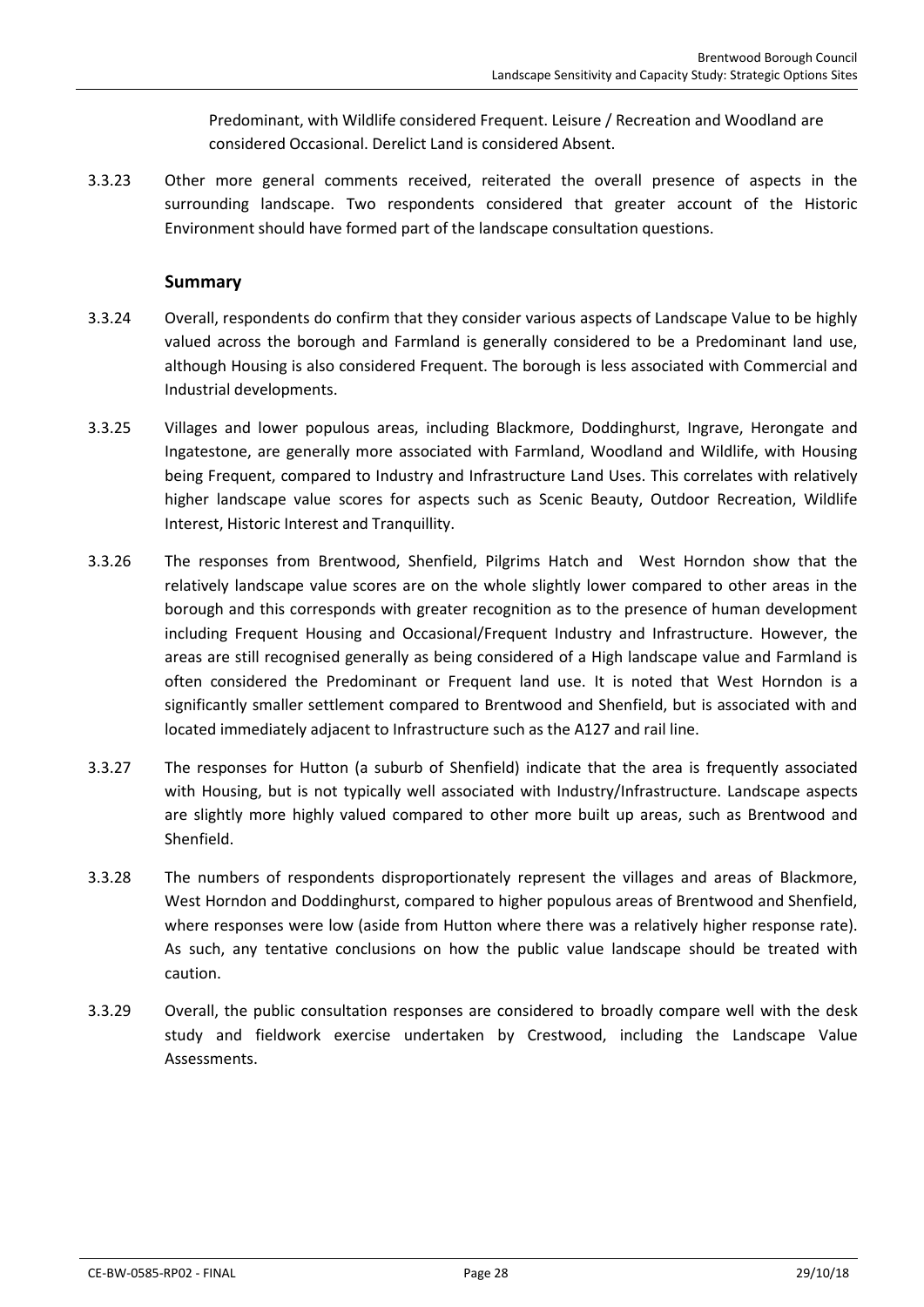# <span id="page-29-1"></span><span id="page-29-0"></span>**4 SUMMARY OF ASSESSMENT RESULTS & RECOMMENDATIONS**

### **4.1 ASSESSMENT RESULTS**

- 4.1.1 Using the methods described in Section [2,](#page-11-0) and the colour-coded tables within, for ease of reference, the results for the 31 sites are given:
	- In detail in **Appendix L3**; and
	- Summarised in **Appendix L2**.
- 4.1.2 The results are further summarised below.
- 4.1.3 Further to this, a comparison check has been undertaken between the published landscape character assessment (Chris Blandford Associates, September 2006) 'Sensitivity to Change' rating for the individual Landscape Character Areas and the site-specific Overall Landscape Sensitivity as assessed in this study. The summary of this comparison can be found in Appendix L4.
- 4.1.4 Overall, it is considered that there are no significant differences in the sensitivity ratings of the published landscape character assessment and this study. Where some differences are evident, this is due to the site-specific situation and prevalent characteristics of the Site in comparison to the wider Landscape Character Area – for example, at Sites 079A, 085B, 106, 112D, 112E and 128.

### <span id="page-29-2"></span>**4.2 ASSESSMENT OF LANDSCAPE CAPACITY**

- 4.2.1 Landscape Capacity refers to the degree to which a particular landscape area is able to accommodate specific types of change (in this case housing, employment or mixed-use development) without significant effects on its character, taking into account Landscape Value (non-monetary value). It is reiterated here that Landscape Capacity is not an indication of the density or amount of development that could be accommodated within each Site.
- 4.2.2 [Table 11](#page-30-1) summarises the Landscape Capacity of each Site based on the proposed development type (i.e. Housing, Employment Mixed Use or Leisure as relevant), taking into account landscape and settlement character, visual sensitivity and Landscape Value.
- 4.2.3 An assessment rating of Low or Low-Medium indicates a Site which would be relatively unsuitable for development in landscape terms. Sites considered as having **Low or Low-Medium Landscape Capacity** should not be preferentially prioritised for development when considering effects on the landscape.
- 4.2.4 Sites having **High or Medium-High Landscape Capacity** should be preferentially prioritised for development when considering effects on the landscape.
- 4.2.5 Sites that have a **Medium Landscape Capacity** (inclusive of split **Low-Medium/Medium** and **Medium/Medium-High** Landscape Capacity) are more likely to require additional work in relation to development design and assessment, on a more detailed level, to enable successful integration into the landscape (e.g. refining of the boundary of the Site to retain certain landscape elements or restrict visibility, or mitigation design to achieve the same).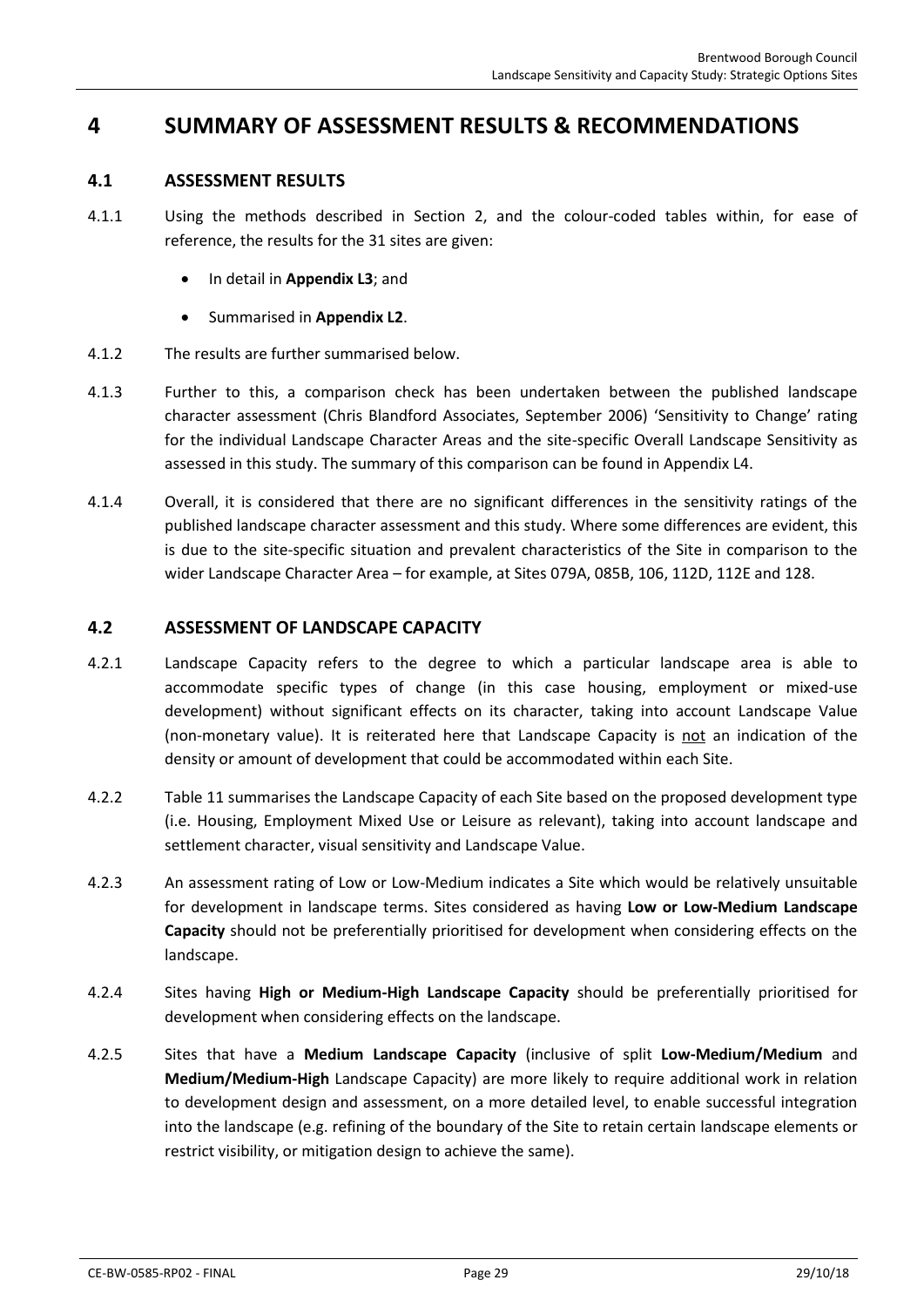<span id="page-30-1"></span>

| <b>Landscape Capacity</b> |               | <b>Number of Site</b><br>Areas* | Site Reference No's                                                                |
|---------------------------|---------------|---------------------------------|------------------------------------------------------------------------------------|
|                           | <b>High</b>   | 4                               | 010, 085B, 101A, 294                                                               |
| High                      | Medium - High | $\Omega$                        |                                                                                    |
| Medium - High             |               | 15                              | 023, 024A & B, 037D, 038A, 079A, 087, 101C, 106, 112D,<br>112E, 126, 128, 187, 276 |
| Medium - High             | <b>Medium</b> | $3*$<br>158, 235, 263           |                                                                                    |
| <b>Medium</b>             |               | 11                              | 022, 027, 032, 034, 075B, 076, 077, 076C, 083, 194, 299                            |
| <b>Medium</b>             | Low - Medium  | $3^*$                           | 038B, 200 (East), 200 (West)                                                       |
| Low - Medium              |               | $\mathbf{0}$                    |                                                                                    |
| Low - Medium              | Low           | $1*$                            | 302C                                                                               |
| Low                       |               | $\mathbf{0}$                    |                                                                                    |

# *Table 11 Summary of Assessment Results for Landscape Capacity: Housing Sites*

*\*Note: A small number of Sites were assessed to have 'split' criteria's, whereby the site could be considered to fall under multiple criteria for either Landscape and Visual Sensitivity and Landscape Value. Therefore, this is reflected in a 'split' assessment of Landscape Capacity. Equally, a small number of sites, by virtue of their scale and a range of characteristics, may contain smaller areas that are of a differing Landscape Capacity. These considerations are reflected in the assessment results. Refer to the individual assessment sheets in Appendix L3 for further details.* 

4.2.6 These results are shown spatially on Figure 1 in Appendix L5.

# <span id="page-30-0"></span>**4.3 RECOMMENDATIONS**

### **Overall**

- 4.3.1 The recommendations, in terms of where allocations may be preferentially prioritised, are presented based solely on the assessment of Landscape Capacity i.e. "*the degree to which a particular landscape character type or area is able to accommodate a specific type of change without significant effects on its character"*. No other sustainability, environmental or planning considerations have been applied.
- 4.3.2 Where Sites are located predominantly within or adjacent to established industrial/commercial land uses, housing may not be appropriate in these locations for other environmental reasons. However, such sites are generally assessed for Employment or Mixed-Use Development.
- 4.3.3 Overall, no Site received a **Low Landscape Capacity** rating, indicating that all the assessed Sites may have some development potential, subject to detailed assessment and appropriate design. Site 302C received the lowest Landscape Capacity rating of **Low**/**Low-Medium**, indicating the Site should not be preferentially prioritised for development when considering effects on the landscape.
- 4.3.4 The below recommendations for prioritising development is based only on landscape capacity. A lower priority Site does not necessarily mean that a Site is undeliverable for development, however lower priority Sites are likely to require more detailed assessment, design and appropriate landscape mitigation in order to successfully integrate a development without or limiting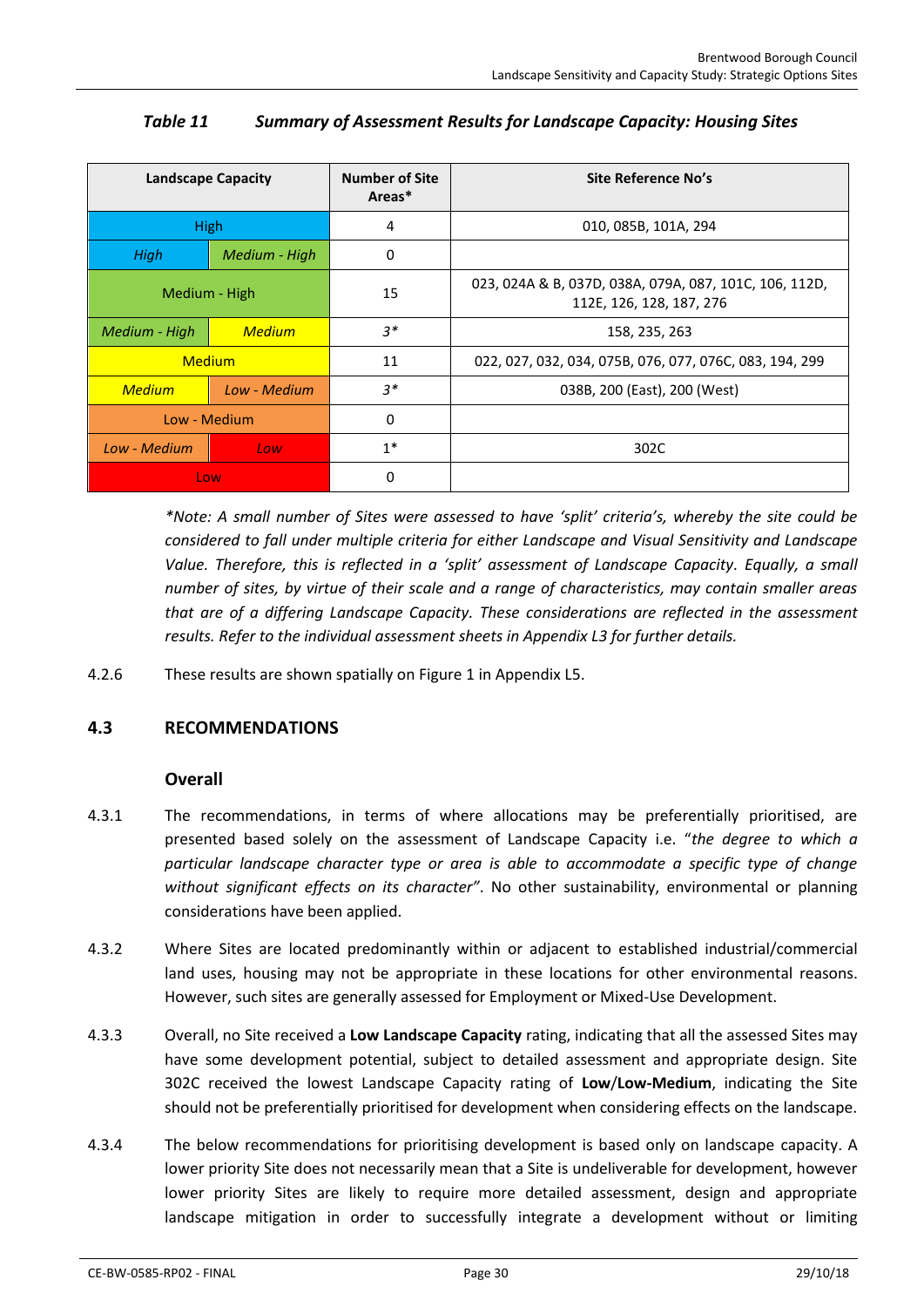unacceptable landscape effects. As such, this may also impact on delivery timescales of a Site over the Local Plan period, especially where structural landscaping should required at an early stage.

Highest Priority Sites For Development

- 4.3.5 The following sites are recommended to be preferentially prioritised for development due to their **High Landscape Capacity** for this type of development:
	- **010** Sow & Grow Nursery, Ongar Road, Pilgrims Hatch
	- **085B** Land adjacent to Tipps Cross Community Hall, Blackmore Road, Tipps Cross
	- **101A** M25 works site, A127/M25 J29 (Land at Codham Hall Farm)
	- **294** Chestnut Field, Blackmore Road, Hook End
- 4.3.6 The following sites, following on from those listed above, are also recommended to be preferentially prioritised for Housing Development due to their **Medium-High Landscape Capacity** for this type of development:
	- **023** Doddinghurst Road (North & South of A12)
	- **024A** Sawyers Hall Farm, Sawyers Hall Lane, Brentwood
	- **024B** Sawyers Hall Farm, Sawyers Hall Lane, Brentwood
	- **037D** Land west of Thorndon Avenue, West Horndon
	- **038A** Land east of Thorndon Avenue, West Horndon
	- **079A** Land adjacent to Ingatestone by-pass
	- **087** Land at Alexander Lane, Shenfield
	- **101C** Land at Codham Hall
	- **106** Former A12 works site, Mountnessing
	- **112D** Childerditch Industrial Estate
	- **112E** Childerditch Industrial Estate
	- **126** Land east of West Horndon, south of Station Road
	- **128** Ingatestone Garden Centre, Roman Road, Ingatestone
	- **187** Land south of East Horndon Hall
	- **276** Oak Hurst, Chelmsford Road, Shenfield

### Lowest Priority Sites for Housing Development

- 4.3.7 The following Sites are recommended to be considered as the lowest priority sites for development due to their **Low or Low-Medium Landscape Capacity** for this type of development:
	- **302C** Land off Ongar Road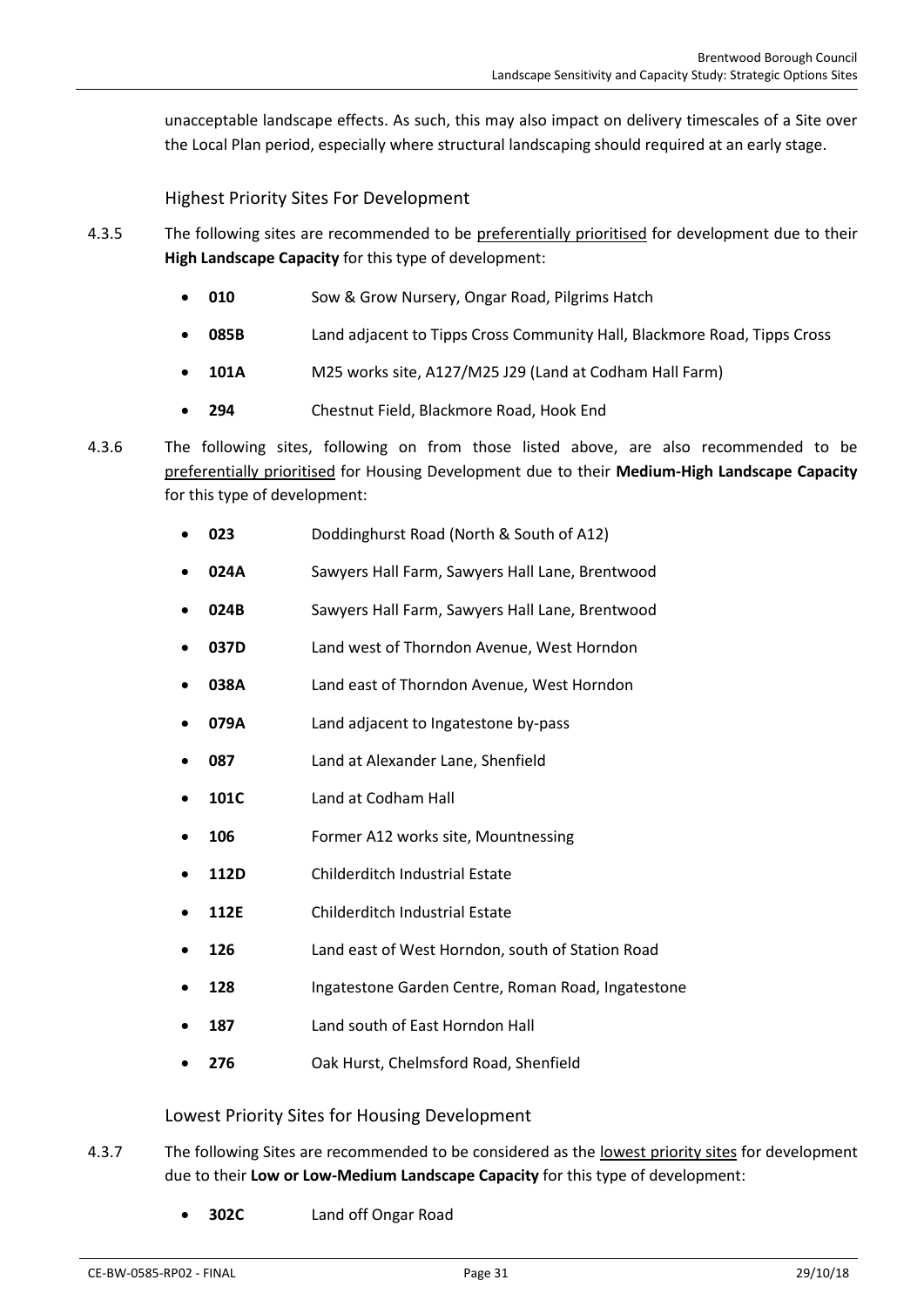- 4.3.8 Site 302C is a relatively large Site considered to be of High Landscape Sensitivity and a Medium -High Landscape Value. The Site is located west of the Ongar Road and beyond the existing settlement extents of Pilgrim's Hatch. The Site is adjacent to and partially overlaps an existing SLA and the western extents of the Site are in fairly close proximity to the Weald Park Registered Park and Garden, with the potential to influence setting. Whilst, overall, the Site has a Low or Low-Medium Landscape Capacity to be entirely developed, some smaller areas may have a slightly higher capacity where landscape value and sensitivity are potentially lower and/or where development is in closer to proximity to nearby urban areas (i.e. areas around and adjacent to existing ribbon development along the Ongar Road, at the eastern extents of the Site).
- 4.3.9 This being said, where the western extents of the Site overlap the SLA and are in closest proximity to the Registered Park and Garden, the land may be considered important to the assets setting. As such, the western extents of the Site have a higher Landscape Value resulting in a further reduced Landscape Capacity (i.e. **Low** Landscape Capacity at western extents of Site). Revisions to the boundary of 302C may result in a higher overall Landscape Capacity.

Intermediate Priority Sites for Housing Development

4.3.10 All other Sites were assessed (at least partially) to have **Medium Landscape Capacity** for this type of development (also accounting for Medium-High/Medium split assessments and Medium/Low-Medium split assessments). Of these assessed Medium Landscape Capacity Sites, an illustrative relative 'priority' for development would be as follows:



#### **Lower Priority**

- 4.3.11 Sites 158, 235 and 263 are assessed as having a Medium or Medium-High Landscape Capacity in relation to development. The Sites were assessed as being Medium Landscape Sensitivity but due to the nature of the sites and their characteristics, it is highlighted that the sites could be considered Low or Medium Landscape Value. Whilst other Medium Landscape Capacity sites also have this same assessment rating, by further considering aspects of Landscape Sensitivity in relation to the site's relationship to existing development (in particular housing development), professional judgement has been used to highlight these sites of being of a potentially higher priority for allocation compared to other similarly assessed sites where Landscape Capacity is assessed as Medium.
- 4.3.12 Of the four sites assessed as being Medium/Low-Medium Landscape Capacity it is noted that Site 38B is a fairly large Site that has a variety of overlapping land-uses, designations and access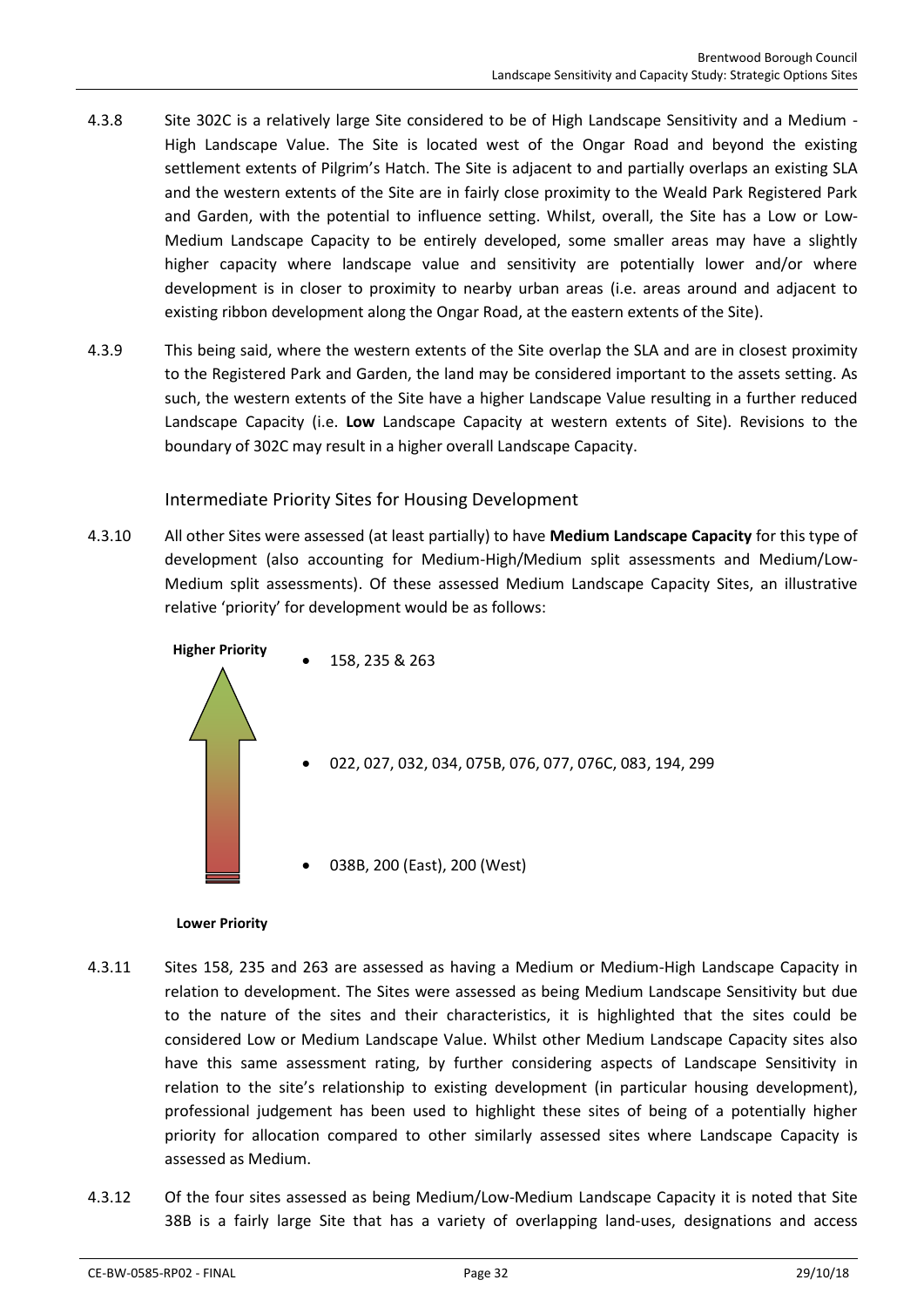arrangements such that different parts of the Site have the potential to have different levels of Landscape Capacity. Parts of this site will have Low-Medium Landscape Capacity, notably where there is promoted recreational general access, mature characteristic landscape elements (woodland) and where development coincides with the Historic Park and Garden. This Site would benefit from further investigation, particularly as it lies within the Landscape Improvement Area designation and would provide areas of at least a Medium Landscape Capacity; particularly where the site is well related to West Horndon.

- 4.3.13 A similar evaluation can be applied to Sites 200 East and West. Whilst both Sites have the same overall assessment rating, Site 200 was split to recognise the topography level difference between eastern and western areas of the Site, that could have potentially lead to differing assessment ratings and wider considerations in terms of the relationship of the site to West Horndon and/or Basildon. There are also a range of land uses and landscape elements, of various conditions, across the sites. Unlike Site 038B, none of Sites 200 East and West is covered by a landscape designation (such as SLA or Registered Park and Garden) and entirely falls in the Landscape Improvement Area, whereby in terms of designations the landscape would not be considered highly valued. It is noted that 200 East and 200 West have some public access opportunities (in the form of limited numbers of PRoW, relative to the scale of the site) as well as differing recreational opportunities (in the form of a golf course), compared to Site 038B.
- 4.3.14 The main difference between Site 38B and 200 East/West is that, (notwithstanding the adjacent presence of the A127 to the north and the rail line to the south, in relation to Sites 200 East and West), Site 38B has a better physical relationship to West Horndon, albeit the development of Site 038B would constitute a very large change to the existing settlement character and extent of West Horndon. Sites 200 East and West would benefit from further investigation at a more detailed level, particularly as the sites fall within a Landscape Improvement Area designation.
- 4.3.15 Other sites placed within the Medium Landscape Capacity criteria comprise differing characteristics. Other important site considerations, in respect of Medium Landscape Capacity sites, are further noted below:
	- Site 27 lies within the Special Landscape Area (SLA) designation and within the Thames Chase Community Forest but provides no public access. Given the small size of this Site, and relative contribution to the SLA and the close proximity to other housing, this Housing Sites could be considered to have relatively high Landscape Capacity for this type of Development relative to others with the 'Medium' rating, with appropriate design.
	- Sites 79A and 79C also lie within the SLA but provide little contribution towards the character in this locality being areas heavily altered by the modern road junction (Ingatestone Bypass A12) that forms them. These Housing Sites do not have public access and do not provide high visual amenity. For these reasons, these Housing Sites could be considered to have relatively high Landscape Capacity for this type of Development relative to others with the 'Medium' rating, with appropriate design.
	- Site 034 is not within or adjacent to a landscape designation but provides good public access opportunities. The landscape condition and character is variable, with some brownfield and some greenfield elements. With more detailed consideration of development of less sensitive parts of the Sites rather than the whole site, and appropriate layout and detailed design, retaining more valued landscape elements, certain parts of the Housing Sites could be developed to focus on parts that would have a higher Landscape Capacity than the Site as a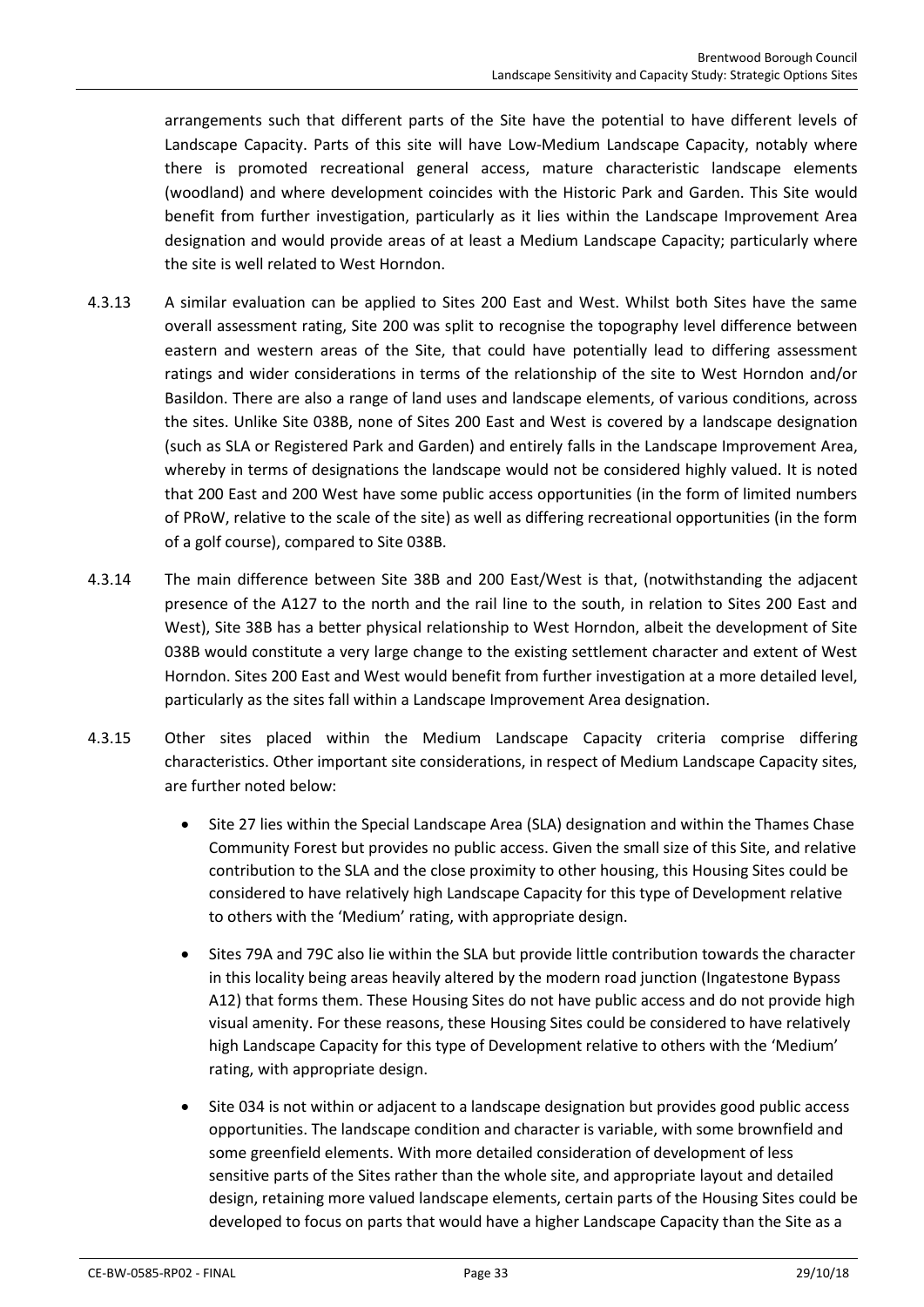whole.

- Development of Site 032 has the potential to fundamentally change the western-most boundary of Brentwood, requiring good mitigation and sensitive design, to limit perceptual encroachment from viewpoints further to the west.
- Development proposals across Site parcels north of Shenfield (i.e. 087, 235, 034, 276 and 263) have varying sensitivity and landscape value. Some parcels or Sites afford greater public access or recreational enjoyment, whilst others have a number of more valued characteristics such as mature woodland cover. These aspects would have to be accounted for and integrated in to any design proposals, both on an individual and cumulative basis.

### **Strategic Options and Cumulative Considerations**

- 4.3.16 The Landscape Capacity study is a good indicator of the relative acceptability of landscape impacts from development at an individual Site level. However, a number of Sites will have to be allocated to deliver the housing and development requirements of Brentwood. Therefore, there is potential for cumulative adverse landscape effects. These effects will generally relate to the Strategic Options, where Sites are adjacent to each other, would form a single development area or would substantially alter to the existing settled extents of 'urban' or village areas.
- 4.3.17 Whilst it is accepted that there would be varying Landscape Capacity over a Site and group of Sites, where the Site comprising the Strategic Options are considered together, that the Landscape Capacity of the Option should be based on the worst-case or lowest Landscape Capacity score of the individual composite Sites to indicate a cumulative Landscape Capacity.
- 4.3.18 It is noted that the majority of Sites common to all Options are generally separated from each other or are located where they would not combine to form material changes to the individual landscape capacity assessments. As such the potential Strategic Site Options are focused on. Where these potentially combine with other individual Sites, relevant notes are provided below and there is a further note on the combination of proposed Sites allocations north of Shenfield.

### *Table 12 Strategic Option 1: Dunton Hills Garden Village*

<span id="page-34-0"></span>

| Site<br>No. | <b>Site Location</b>                    | <b>Proposed Development</b><br><b>Type</b> | <b>Cumulative Landscape</b><br>Capacity |            |
|-------------|-----------------------------------------|--------------------------------------------|-----------------------------------------|------------|
| 200         | Entire Land East of A128, south of A127 | Mixed-Use Development                      | <b>Medium</b>                           | Low-Medium |

### *Table 13 Strategic Option 2: West Horndon*

<span id="page-34-1"></span>

| <b>Site</b><br>No. | <b>Site Location</b>                                | <b>Proposed Development</b><br><b>Type</b> |               | <b>Cumulative Landscape</b><br>Capacity |
|--------------------|-----------------------------------------------------|--------------------------------------------|---------------|-----------------------------------------|
| 037D               | Land West of Thorndon Avenue, West Horndon          | Mixed-Use Development                      |               |                                         |
| 038B               | Land East of Thorndon Avenue, West Horndon          | <b>Housing Development</b>                 |               |                                         |
| 038A               | Land East of Thorndon Avenue, West Horndon          | <b>Housing Development</b>                 | <b>Medium</b> | Low-Medium                              |
| 126                | Land East of West Horndon, South of Station<br>Road | <b>Housing Development</b>                 |               |                                         |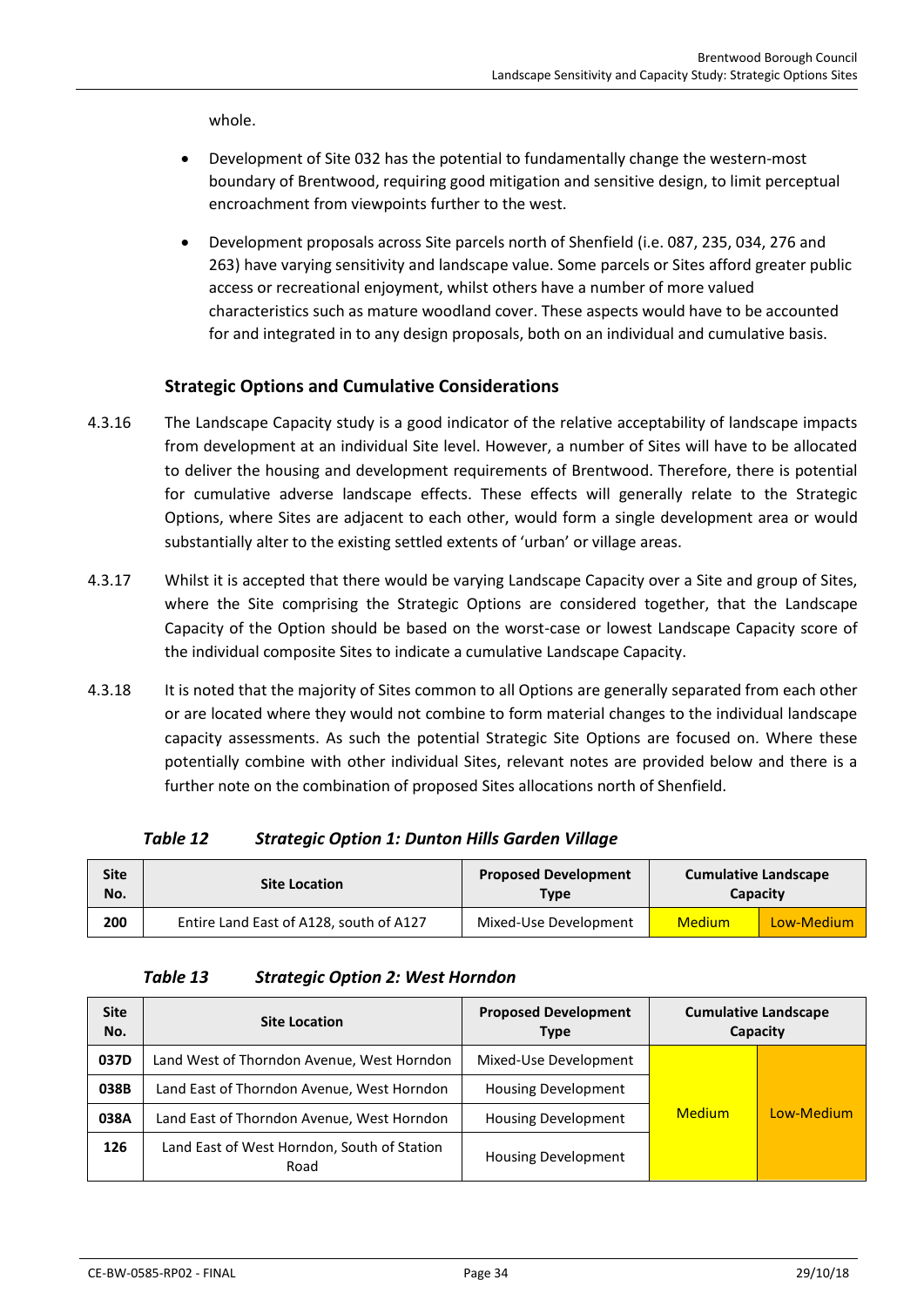<span id="page-35-0"></span>

| <b>Site</b><br>No. | <b>Site Location</b>                | <b>Proposed Development</b><br><b>Type</b> |            | <b>Cumulative Landscape</b><br>Capacity |
|--------------------|-------------------------------------|--------------------------------------------|------------|-----------------------------------------|
| 024A               | Sawyers Hall Farm                   | <b>Housing Development</b>                 |            |                                         |
| 024B               | Sawyers Hall Farm                   | <b>Housing Development</b>                 | Low-Medium |                                         |
| 299                | Land off Weald Road & Honeypot Lane | <b>Housing Development</b>                 |            | Low                                     |
| 302C               | Land off Ongar Road                 | <b>Housing Development</b>                 |            |                                         |

### *Table 14 Strategic Option 3: North Brentwood*

- 4.3.19 Strategic Option 3 receives an overall Low/Low-Medium Landscape Capacity based on Site 302C being assessed to that capacity and being the overall lowest priority Site identified within this study. The western extents of 302C will be of the lowest Landscape Capacity in close proximity to the Registered Park and Garden and overlapping the existing SLA. Revisions to the boundary of 302C may result in a higher overall Landscape Capacity.
- 4.3.20 It is noted that Sites 024A&B and 299 have a higher individual Landscape Capacity and could be considered on their own merits.
- 4.3.21 The Strategic Option 3 Sites do not generally combine to result in 'cumulative effects' owing to their relative proximity to each other, yet it is noted that to deliver Option 3, 302C would form the largest strategic Site allocation and development area of the Sites considered under the Option.
- 4.3.22 It is also an important consideration that the strategic Sites under Strategic Option 3 all fall within Landscape Character Areas (Chris Blandford Associates, September 2006) with a Relatively High Sensitivity to Change.
- 4.3.23 As stated previously Landscape Capacity refers to the degree to which a particular landscape character type or area is able to accommodate a specific type of change without significant effects on its character. As such, the context of the Landscape Capacity assessment from 302C in the context of the wider Landscape Character Area sensitivity is an important consideration.
- 4.3.24 It is noted that Strategic Option 3, would also combine Site 302C with Site 010; this is not considered to lead to any cumulative landscape capacity effects over and above the individual Site assessment for 302C. Further to this, Site 299 is adjacent to Site 022, both south of the A12 adjacent to the Brentwood urban area. In Landscape Capacity terms, both these Sites individually received a Medium Landscape Capacity Assessment; this is considered an appropriate assessment level when considering both Sites together, noting the presence of some landscape features (e.g. mature tree cover) potentially worthy of retention.
- 4.3.25 Strategic Option 1 (Dunton Hills Garden Village) receives an overall Medium/Low-Medium Landscape Capacity rating accounting for the eastern and western parts of the Site. This does not change the individual Landscape Capacity Assessments which apply an individual assessment level.
- 4.3.26 Strategic Option 2 (West Horndon) receives an overall Medium/Low-Medium Landscape Capacity rating, primarily accounting for Site 038B, which forms the largest Site within the Option. It is noted that the other individual composite Sites received higher landscape capacity ratings on an individual basis and some areas within Site 038B would also be of a higher landscape capacity. These areas could be considered on their own merits. However, as a combined Strategic allocation, the combination of Sites under Option 2, primarily accounting for Site 038B, would also lead to a considerable enlargement of West Horndon (more than doubling the existing developed area) and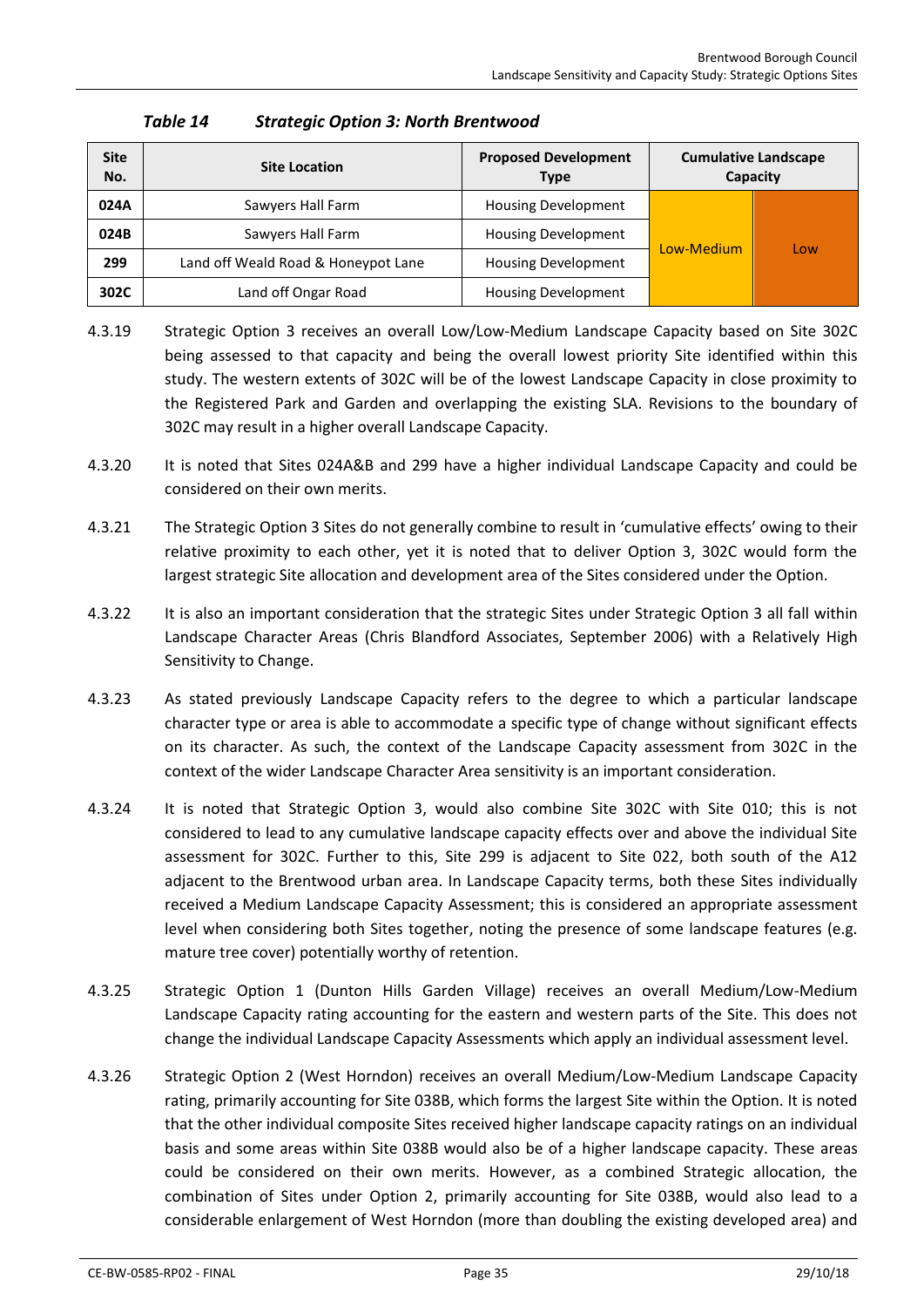there would be associated landscape and settlement character effects.

- 4.3.27 Comparatively, Strategic Option 1 received a higher Landscape Sensitivity compared to those Sites comprising Strategic Option 2, primarily owing to being a large Site in the open countryside, away from an existing settled area, notwithstanding that strategic development around West Horndon would considerably change the existing settlement character in terms of scale and extent. However, the Dunton Hills Option is also considered to have an overall lower Landscape Value compared to Site 038B at West Horndon, where there are designations over parts of the Site (e.g. Registered/Historic Park and Garden) and there are also some areas of formal recreation relating to the existing settled area.
- 4.3.28 In relation to both Strategic Options 1 and 2, Site 187 would in effect be adjacent to either strategic allocation. Overall, this is not considered to materially alter the above comments or assessment of Landscape Capacity.
- 4.3.29 Comparatively, Strategic Option 1 covers the largest land area, with Strategic Option 3 covering the smallest.
- 4.3.30 It is also an important consideration that the strategic Sites under both Strategic Options 1 and 2 all fall within Landscape Character Areas (Chris Blandford Associates, September 2006) with a Moderate Sensitivity to Change and within a current Landscape Improvement Area, potentially indicating greater development potential compared to higher sensitivity Landscape Character Areas in Brentwood. This should also be considered in in the context of the scale of the strategic development sites required.
- 4.3.31 Overall, all the Strategic Options will have the potential for adverse or detrimental effects on landscape character and this is a relative judgement between the Landscape Sensitivity and Value and the scale of development required. All of the Options are also considered to offer some development potential in landscape terms where unacceptable effects on landscape character could be avoided through good design or refinement of Site selections depending on meeting strategic development needs.
- 4.3.32 Overall, accounting for these factors, both Strategic Option 1 and Option 2 are considered a higher priority for development compared to Option 3, where Site 302C was considered to have the lowest Landscape Capacity of all Sites considered and all strategic Sites under Option 3 are located in a Landscape Character Area with a Relatively High Sensitivity to Change.
- 4.3.33 Whilst there are areas or Sites as part of Strategic Option 2 which are considered of a higher Landscape Capacity, the scale of the strategic development required around West Horndon is such that in comparison to Strategic Option 1, both Options have the potential to have some material adverse effect of landscape character, the acceptability of which would require detailed assessment, design and landscape mitigation (both structural landscaping and Green Infrastructure) to establish an acceptable scheme in landscape terms.

### Sites North Of Shenfield

4.3.34 As part of the assessed Sites, those common to all Strategic Options (or forming their own potential Site allocation), there is a cluster of Sites north of Brentwood contained between the A12 and local rail line. These Sites comprise Sites 087, 235, 034, 276 and 263.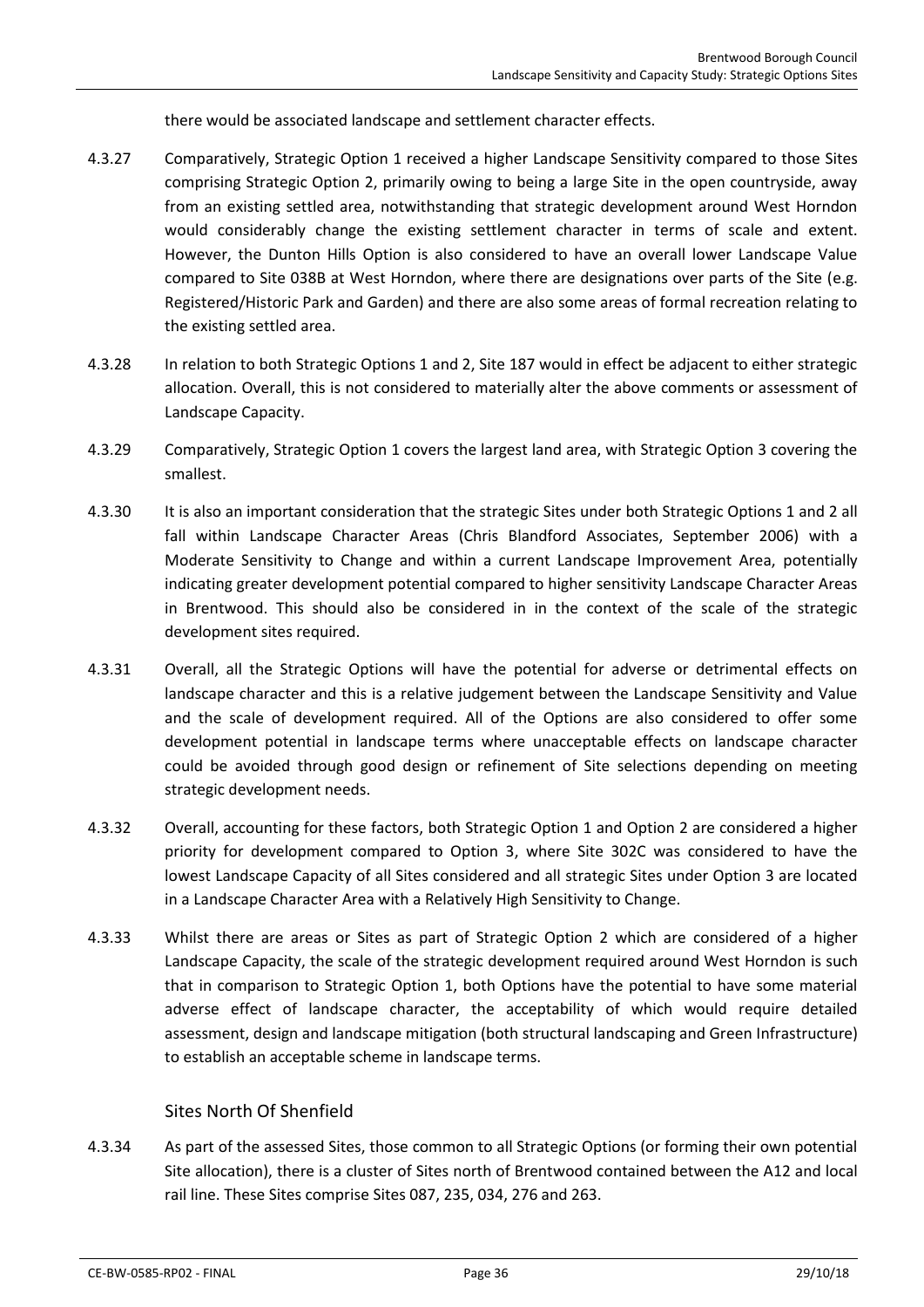- 4.3.35 The Landscape Capacity ranges from Medium to Medium-High. The lowest Landscape Capacity related to the largest Site 034 (Medium Landscape Capacity), with all other Sites assessed to a higher landscape capacity.
- 4.3.36 Overall, the combination of these Sites is considered as a whole to be of a Medium Landscape Capacity. Careful consideration would be required in relation to how the Sites relate to each other, the existing settled area and the retention of important or valued landscape features such as the woodland blocks.
- 4.3.37 Careful consideration would also be required in relation to the A12, such that boundary landscaping was retained and improved to visually contain the Sites and prevent encroachment and cumulative effects with areas north of the A12 towards Mountnessing. This will be a key landscape and visual consideration.
- 4.3.38 Ideally, the Sites should be assessed and promoted on a Masterplan basis, to develop an appropriate development strategy in relation to landscape and visual acceptability.

# **General Recommendations**

- 4.3.39 Where the boundaries of certain Sites or Strategic Options, the results of the Landscape Capacity Assessment may be different. This is particularly where boundaries were changed to omit or avoid more sensitive landscape areas of a Site. However, changes to the boundaries would need to be assessed against the strategic development needs of Brentwood and wider land availability.
- 4.3.40 Consideration of development of any of the Sites should be informed in the first instance at the master planning stage with reference to the published landscape character assessment (Chris Blandford Associates, September 2006). A site-specific assessment on landscape and visual effects should inform an iterative design process and a landscape and visual impact assessment is likely to be required to accompany any planning applications for individual Sites and in particular the Strategic Site Options. Consideration of landscape aspects should be integrated with consideration of good design, open space strategies, green infrastructure plans, biodiversity targets etc. to provide sustainable development at any site. Any development should also reflect and seek to improve retained or important landscape characteristics, with reference to the design guidance contained in any Local Character Assessments of the time.
- 4.3.41 In relation to the Strategic Options, whilst unacceptable landscape effects can likely be avoided through good design and effective mitigation, it is recommended that for the chosen Strategic Option, this is developed based on a detailed Landscape and Visual Impact Assessment and iterative design process to develop an overarching Masterplan as relevant to the Option under consideration.
- 4.3.42 A strong landscape and Green Infrastructure led design ethos, reflecting valued characteristics and potential for improvements within the local Landscape Character Area, would help in developing an acceptable scheme in landscape terms. The Council may also wish to allocate or promote areas of landscape enhancement and/or structural landscaping within the Local Plan, to account for preferred Site allocation options. Early planting and structural landscaping can help to integrate any future development potential at an earlier stage and help limit the potential for effects in advance of detailed proposals coming forward.
- 4.3.43 Where an overarching Masterplan process may not be achievable, Sites or areas of Sites that may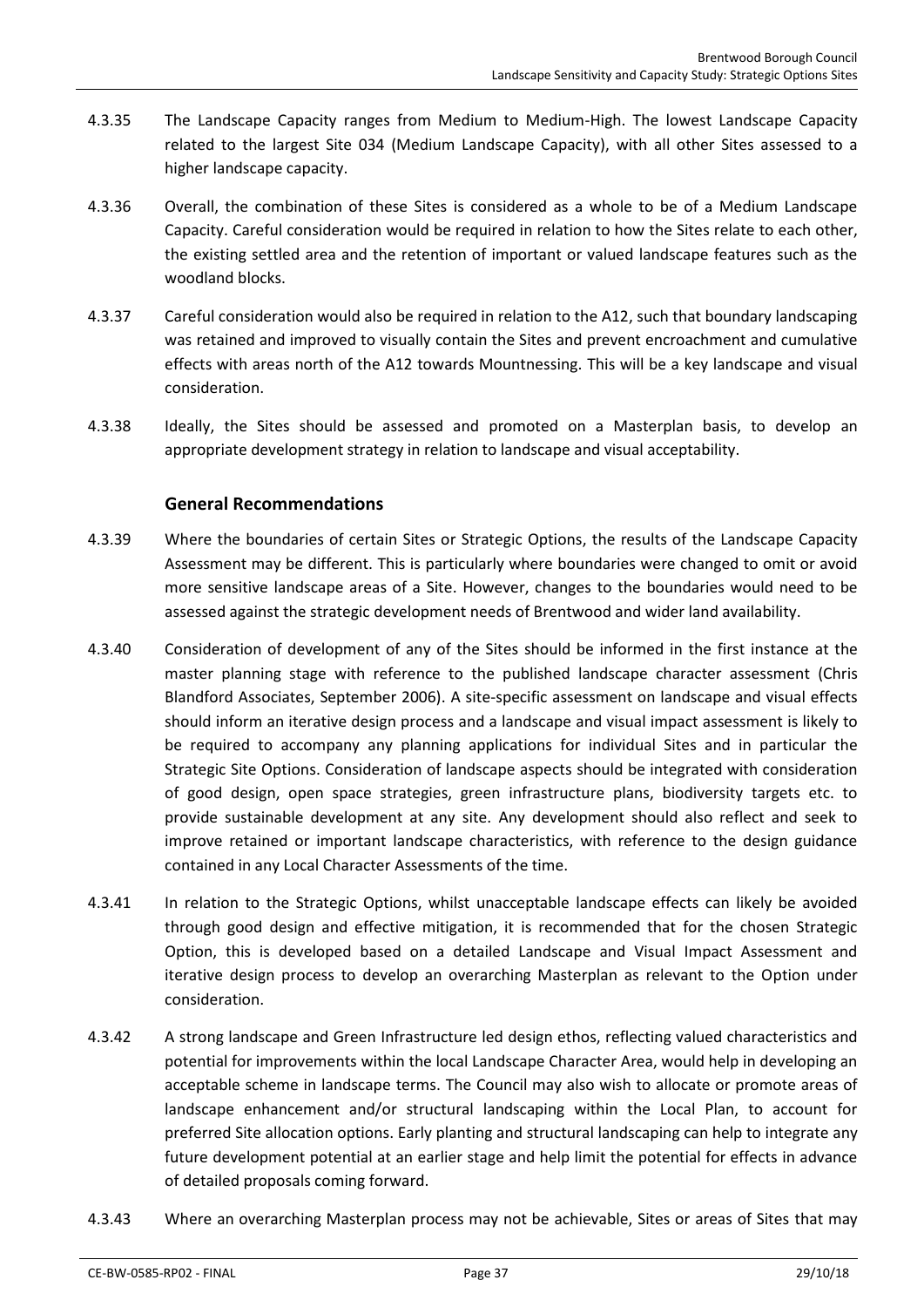come forward separately should be assessed where practical on a cumulative basis with other proposed allocations to ensure no significant adverse cumulative landscape or visual effects are likely to arise which would prejudice any other proposed allocation.

4.3.44 Brentwood Borough Council may wish to consider these points as part of wider planning policy in the Local Plan.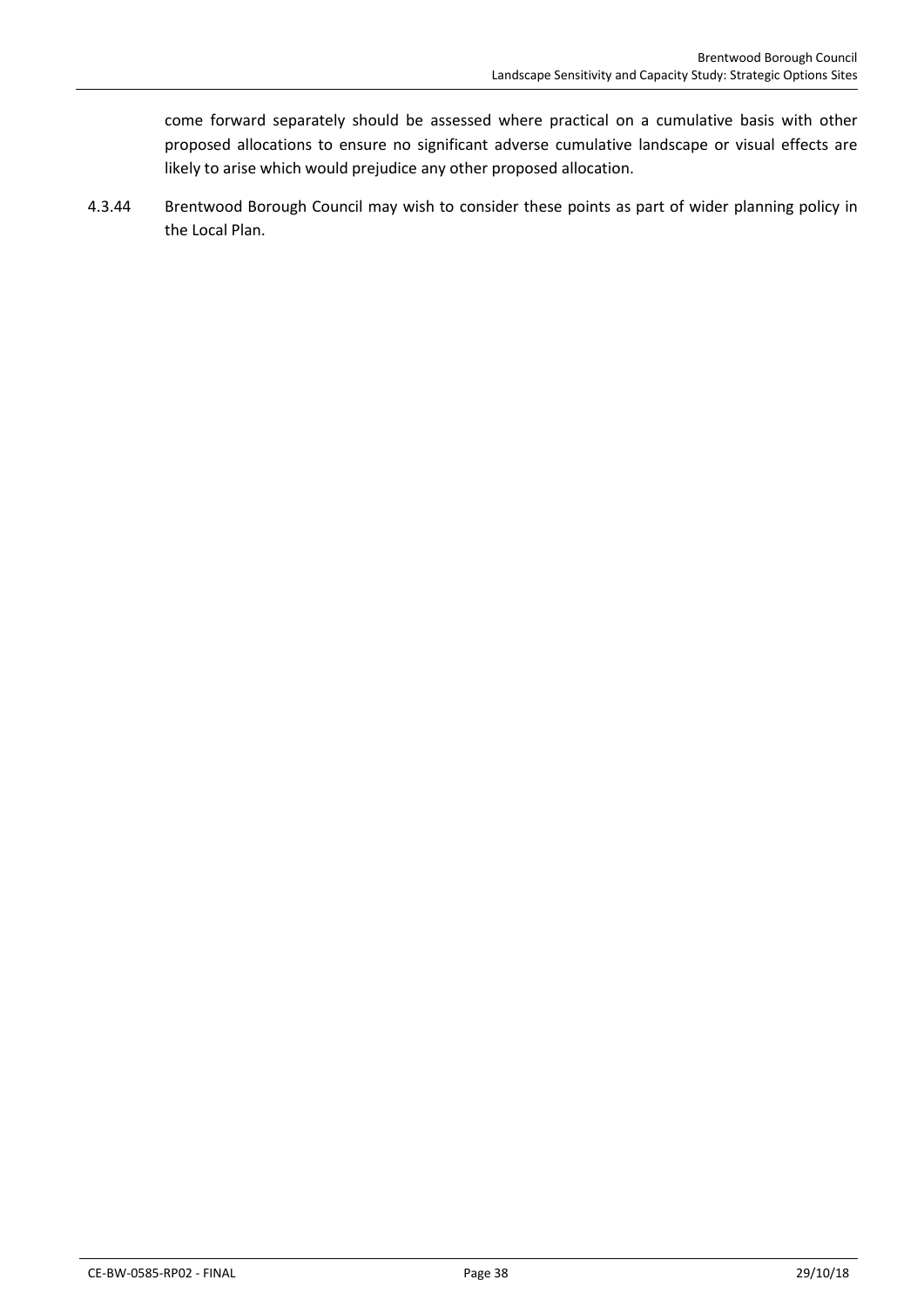# **GLOSSARY**

*For the avoidance of confusion, the terms used in this report follow the definitions given below:*

| Landscape                                  | An area, as perceived by people, whose character is the result of the action and interaction<br>of natural and/or human factors                                                                                                                                                                                                                                                                                                                                                                                                                                                                         |
|--------------------------------------------|---------------------------------------------------------------------------------------------------------------------------------------------------------------------------------------------------------------------------------------------------------------------------------------------------------------------------------------------------------------------------------------------------------------------------------------------------------------------------------------------------------------------------------------------------------------------------------------------------------|
| <b>Landscape Element</b>                   | A component part of the landscape (e.g. landform, roads, hedges, woods).                                                                                                                                                                                                                                                                                                                                                                                                                                                                                                                                |
| <b>Landscape Feature</b>                   | A prominent eye-catching element (e.g. wooded hilltop or church spire).                                                                                                                                                                                                                                                                                                                                                                                                                                                                                                                                 |
| Landscape<br><b>Characteristics</b>        | Combinations of elements and experiential characteristics (e.g. noise, smell) that make a<br>particular contribution to a Landscape Character Type.                                                                                                                                                                                                                                                                                                                                                                                                                                                     |
| <b>Landscape Character</b>                 | The distinct recognisable pattern of elements that occurs consistently in a particular<br>landscape and how people perceive this, creating a particular sense of place.                                                                                                                                                                                                                                                                                                                                                                                                                                 |
| <b>Landscape Character</b><br><b>Types</b> | LCTs are non-locationally-specific areas of the same landscape character.                                                                                                                                                                                                                                                                                                                                                                                                                                                                                                                               |
| <b>Landscape Character</b><br>Areas        | LCAs refer to specific geographical locations of a particular character type.                                                                                                                                                                                                                                                                                                                                                                                                                                                                                                                           |
| <b>Landscape Value</b>                     | The relative (non-monetary) value that is attached to different landscapes. In a policy<br>context the usual basis for recognising certain highly valued landscapes is through the<br>application of a local or national landscape designation. A landscape may also be valued by<br>different communities of interest for many different reasons without any formal<br>designation, recognising, for example, perceptual aspects such as scenic beauty, tranquillity<br>or wildness; special cultural associations; or the existence of a consensus about<br>importance, either nationally or locally. |
| <b>Landscape Capacity</b>                  | The degree to which a particular landscape character type or area is able to accommodate<br>a specific type of change without significant effects on its character.                                                                                                                                                                                                                                                                                                                                                                                                                                     |
| <b>Overall Landscape</b><br>Sensitivity    | In this report: This term refers to the combined sensitivity of Landscape Receptors and<br>Visual Receptors to a specific type of change.                                                                                                                                                                                                                                                                                                                                                                                                                                                               |
| <b>Landscape Character</b><br>Sensitivity  | The level of stability, robustness and resilience of the landscape elements and<br>characteristics present and their ability to be replicated based on their quality, condition<br>and value.                                                                                                                                                                                                                                                                                                                                                                                                           |
| <b>Landscape Receptor</b>                  | Landscape element, characteristic or character that would potentially experience an impact<br>or effect.                                                                                                                                                                                                                                                                                                                                                                                                                                                                                                |
| <b>Visual Receptor</b>                     | Individuals, special interest groups, a community or population that would potentially<br>experience an impact or effect on their view.                                                                                                                                                                                                                                                                                                                                                                                                                                                                 |
| <b>Scenic Beauty</b>                       | Subjective value attributed to the emotional response of an individual to a landscape<br>scene, which, although heavily influenced by intrinsic quality, is conditioned by an<br>individual's perception (memories, associations, cultural influences and preference).                                                                                                                                                                                                                                                                                                                                  |
| <b>Visual Amenity</b>                      | The subjective value attributed to the degree of pleasure gained from what is seen in a<br>given view (quality of view).                                                                                                                                                                                                                                                                                                                                                                                                                                                                                |
| <b>Tranquillity</b>                        | Subjective experience from being at a location that provides individuals with the space and<br>conditions to relax, achieve mental balance and a sense of distance from stress. Tranquil<br>areas are often associated with quiet, remote (or appearing remote), natural, non-<br>developed (non-built) and non-busy areas.                                                                                                                                                                                                                                                                             |
| Site visibility                            | The areas within which the subject site can be seen, the amount of site visible and the<br>numbers able to see the subject site.                                                                                                                                                                                                                                                                                                                                                                                                                                                                        |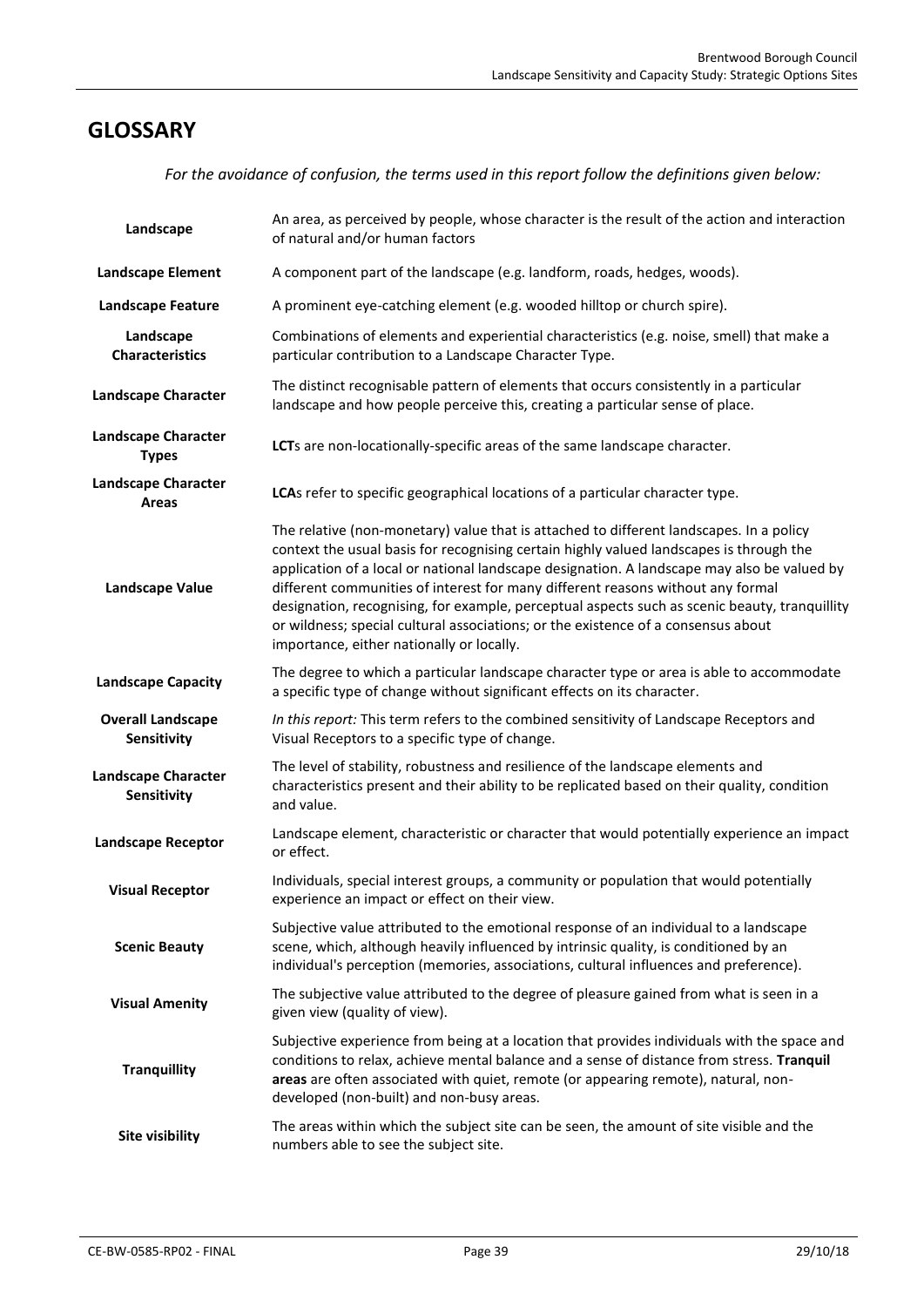# **REFERENCES:**

- Brentwood Borough Council, 25 August 2005 (Adopted). *Brentwood Replacement Local Plan.* s.l.:s.n.
- Brentwood Borough Council, June 2002. *Brentwood Replacement Local Plan - Initial Deposit Draft Urban Capacity Study.* s.l.:s.n.
- Brentwood Borough Council, October 2011. *Strategic Housing Land Availability Assessment Final Report.* s.l.:s.n.
- Chris Blandford Associates, September 2006. *Mid Essex Landscape Character Assessmen - Braintree, Brentwood, Chelmsford, Maldon and Uttlesford Landscape Character Assessments,* s.l.: s.n.
- Countryside Agency and Scottish Natural Heritage, April 2002. *Landscape Character Assessment, Guidance for England and Scotland.* s.l.:s.n.
- Countryside Agency and Scottish Natural Heritage, January 2004. *Topic Paper 6: Techniques for Judging Capacity and Sensitivity,* s.l.: s.n.
- Department for Communities and Local Government, 2012. *National Planning Policy Framework.* s.l.:s.n.
- Essex County Council, n.d. *PRoW Map.* [Online] Available at: http://www.essexhighways.org/Transport-and-Roads/Getting-Around/Public-Rights-of-Way/PRoW-Map.aspx [Accessed Various Various Various].
- Natural England, n.d. *MAGIC.* [Online] Available at: http://www.magic.gov.uk/ [Accessed 10 April 2013].
- Opinion Research Services and Savills, January 2010. *London Commuter Belt (East)/M11 Sub-Region Strategic Housing Market Assessment 2008.* s.l.:s.n.
- The Landscape Institute and Institute of Environmental Management and Assessment, 2013. Guidelines for Landscape and Visual Impact Assessment (Third Edition). In: s.l.:s.n.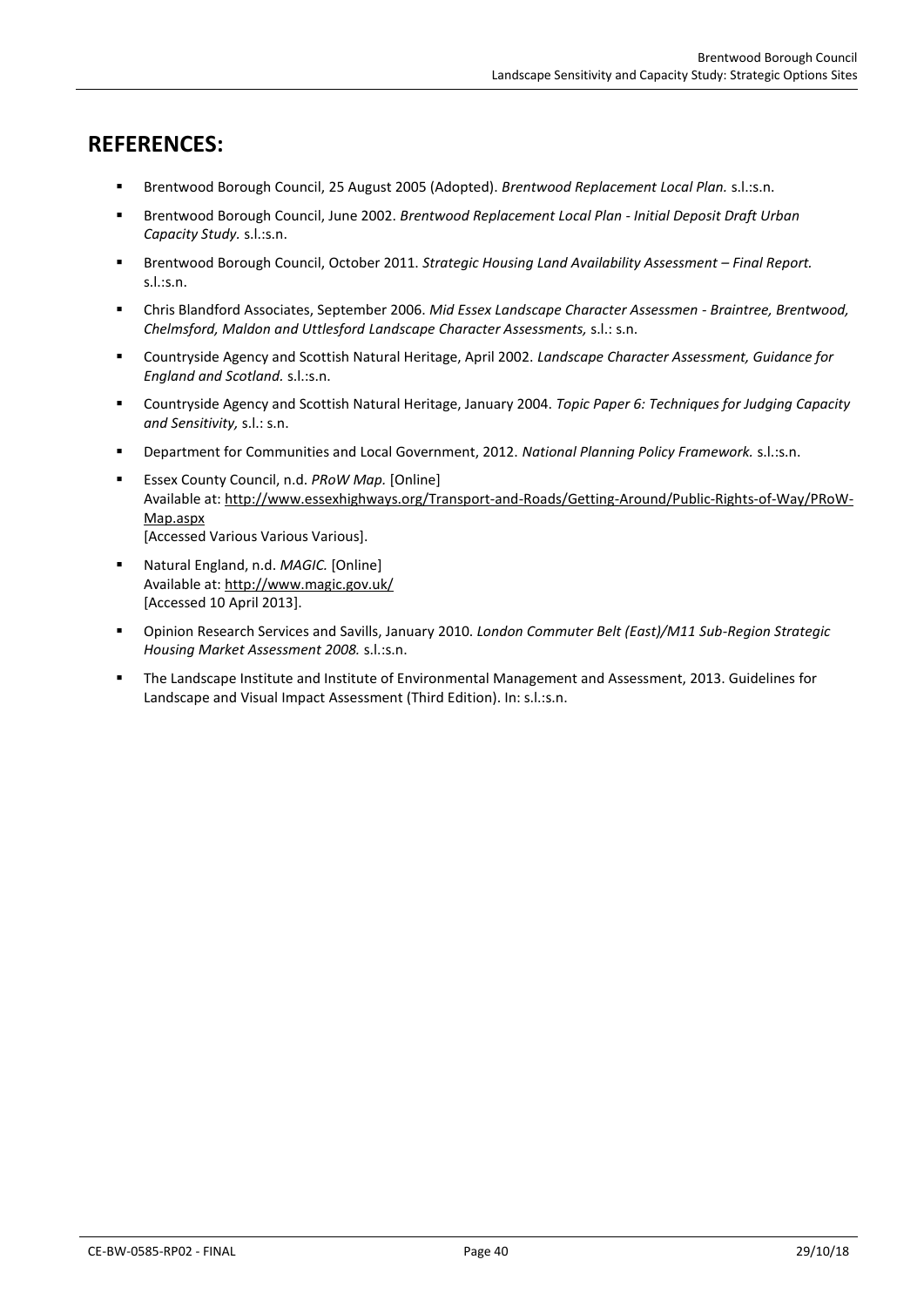# **APPENDICES:**

| Appendix L1 | Site Assessment Sheet Pro forma                                                                                                 |
|-------------|---------------------------------------------------------------------------------------------------------------------------------|
| Appendix L2 | <b>Summary of Assessment Results</b>                                                                                            |
| Appendix L3 | Detailed Site Assessment Sheets                                                                                                 |
| Appendix L4 | Summary Comparison Check between the Assessed Overall Landscape Sensitivity and the<br>published Landscape Character Assessment |
| Appendix L5 | Figure 1 – Landscape Capacity of Sites                                                                                          |
| Appendix L6 | Summary Analysis of Public Consultation Responses - Question 10                                                                 |
| Appendix L7 | Summary Analysis of Public Consultation Responses - Question 11                                                                 |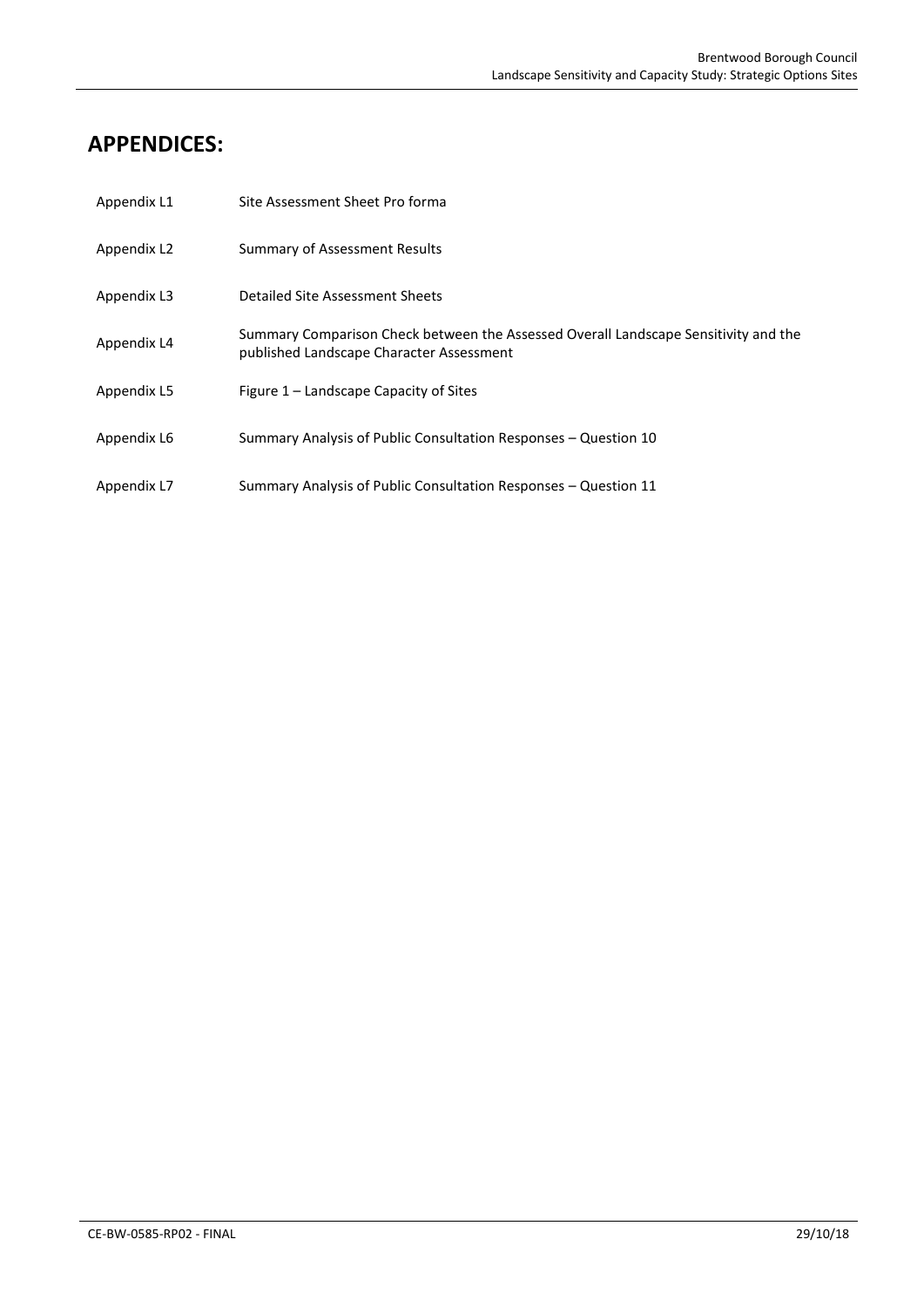### **APPENDIX L1:**

Site Assessment Sheet Pro forma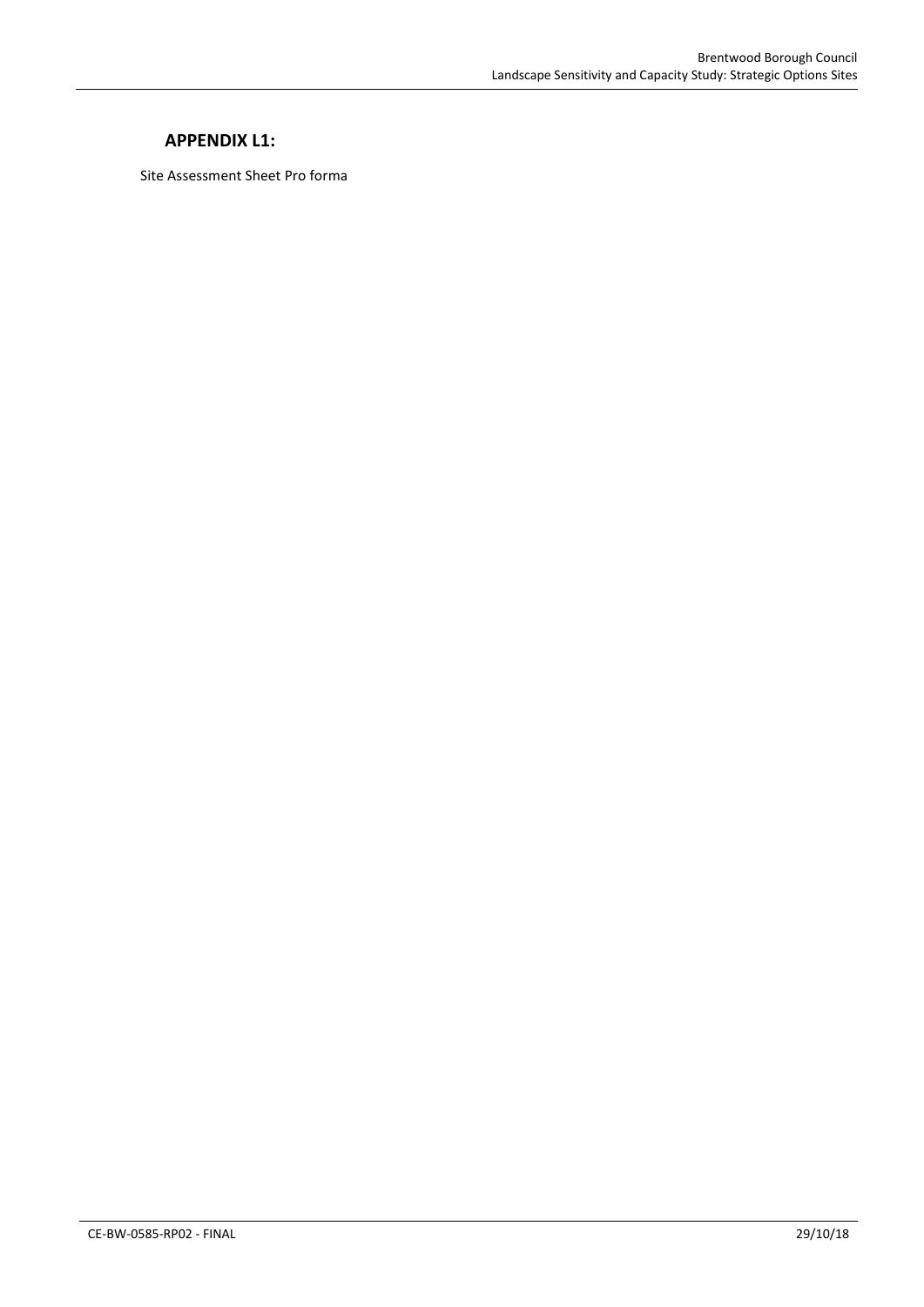### **APPENDIX L2:**

Summary of Assessment Results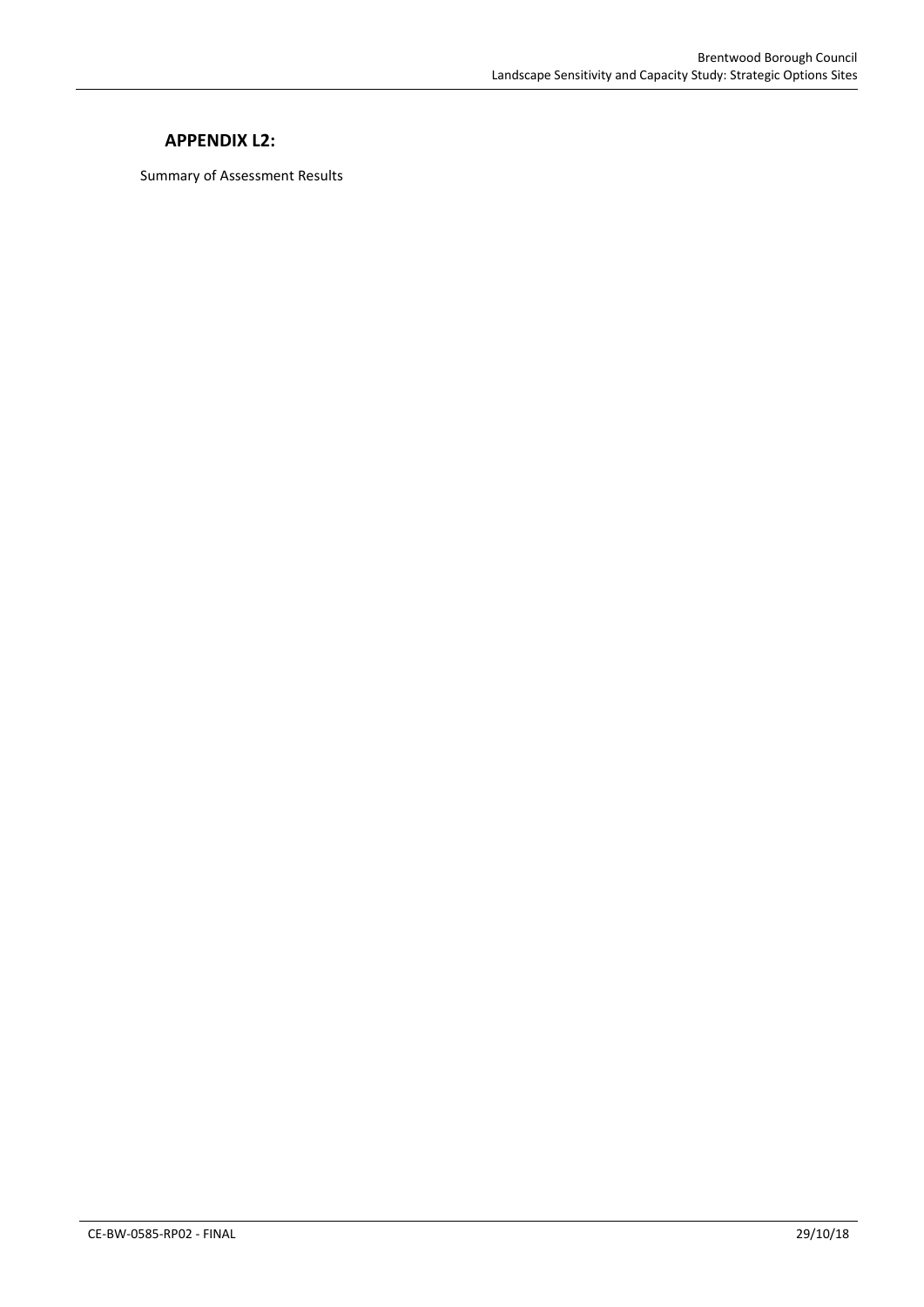### **APPENDIX L3:**

Detailed Site Assessment Sheets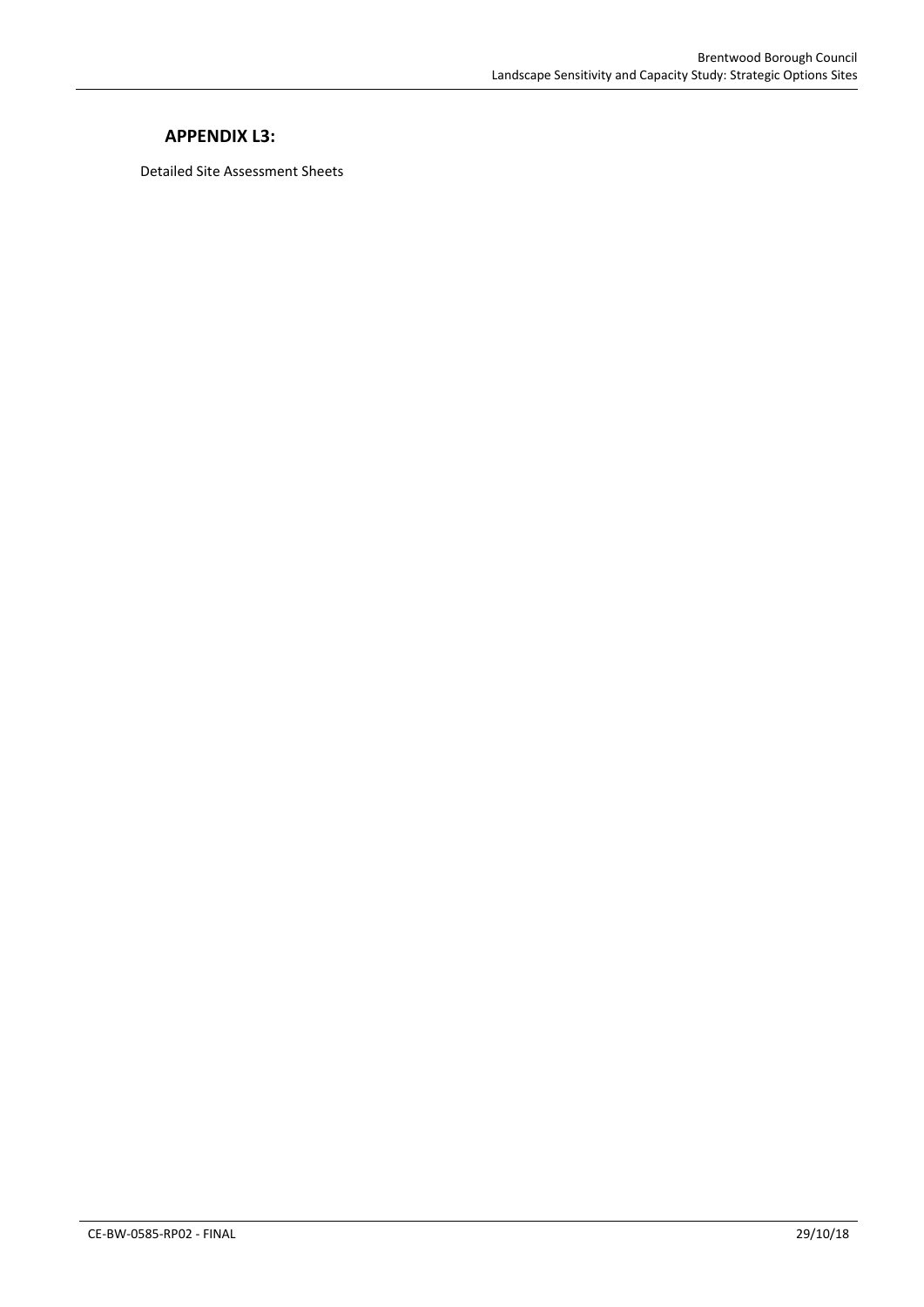### **APPENDIX L4:**

Summary Comparison Check between the Assessed Overall Landscape Sensitivity and the published Landscape Character Assessment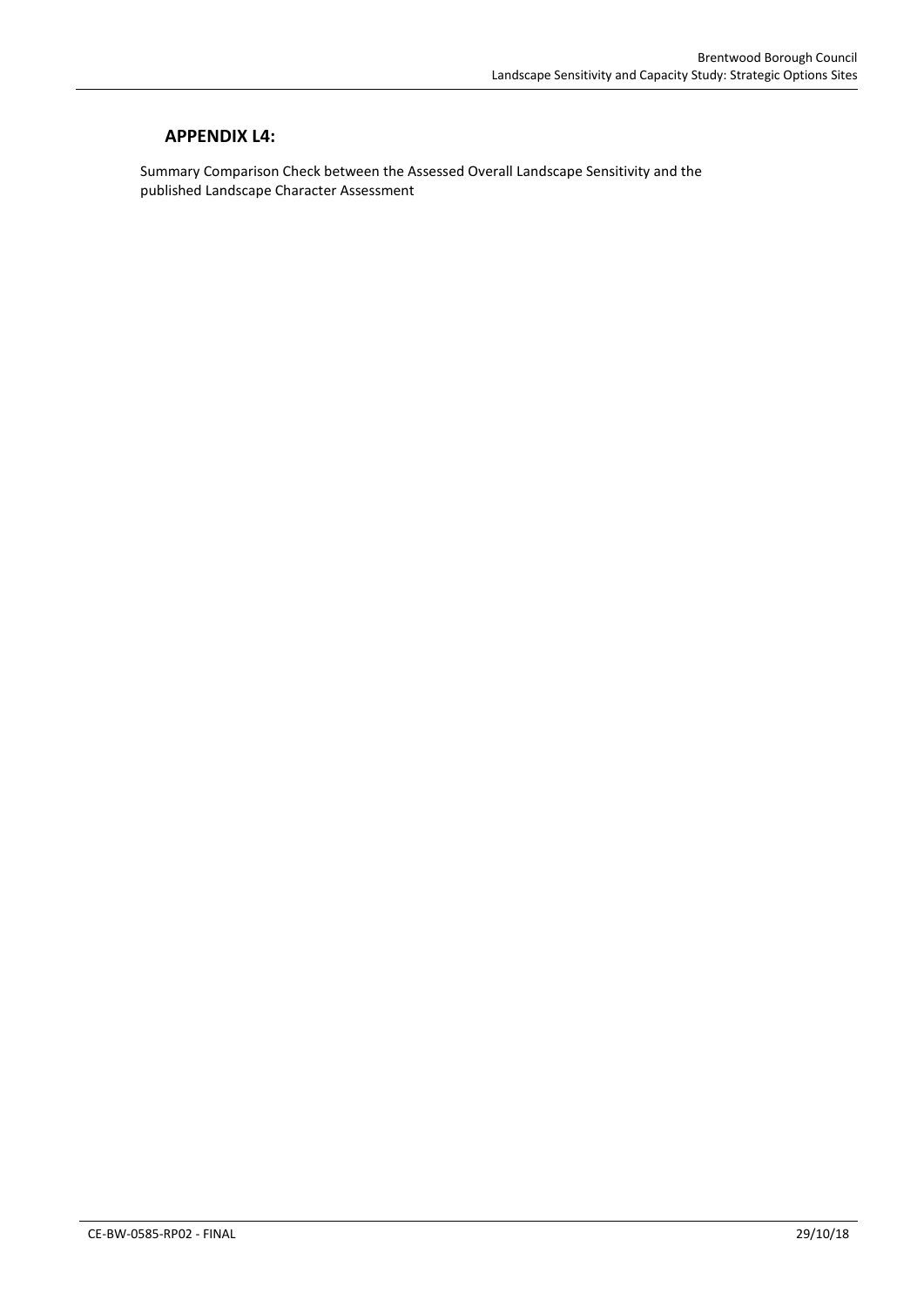### **APPENDIX L5:**

Figure 1 – Landscape Capacity of Sites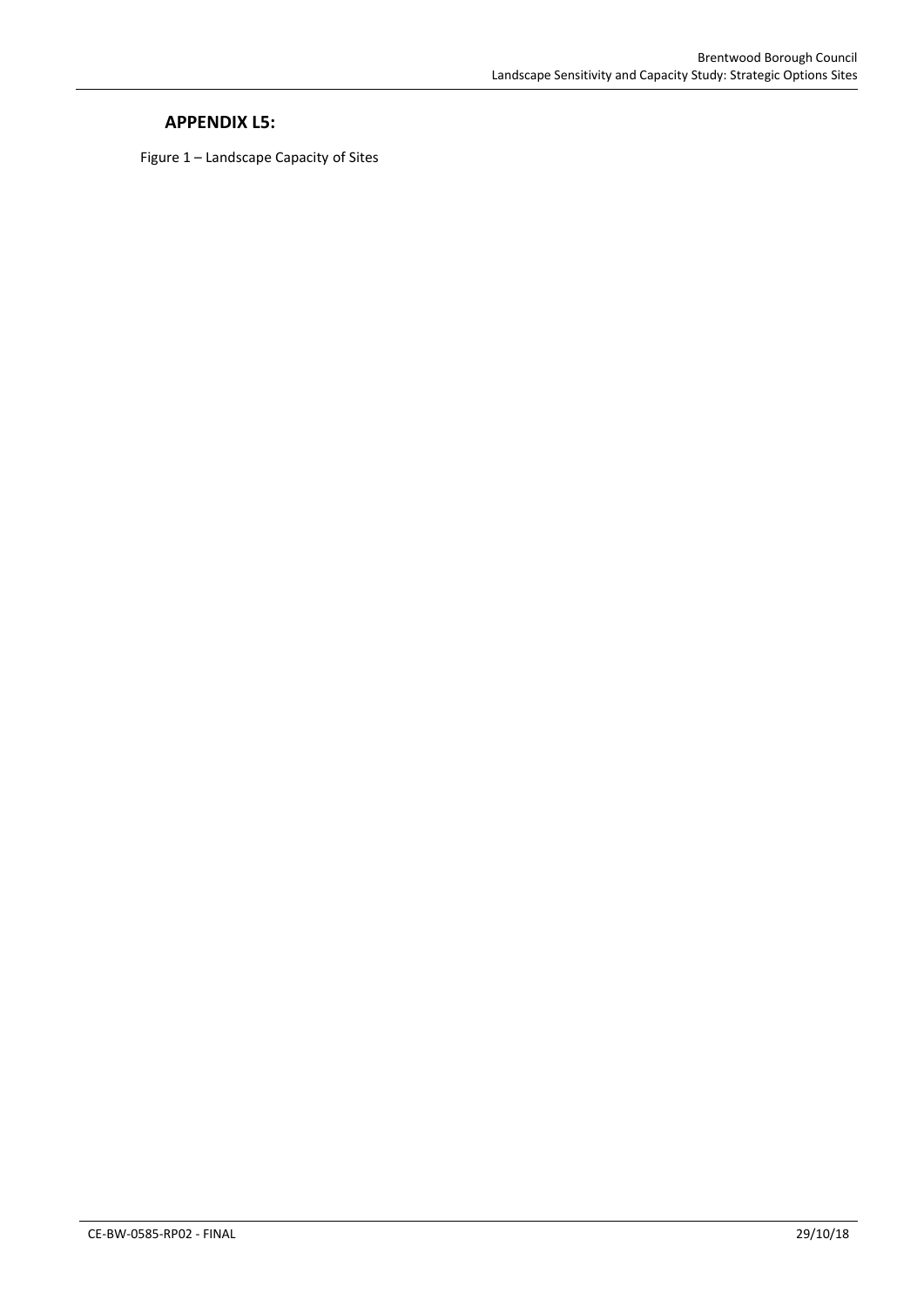### **APPENDIX L6:**

Summary Analysis of Public Consultation Responses – Question 10